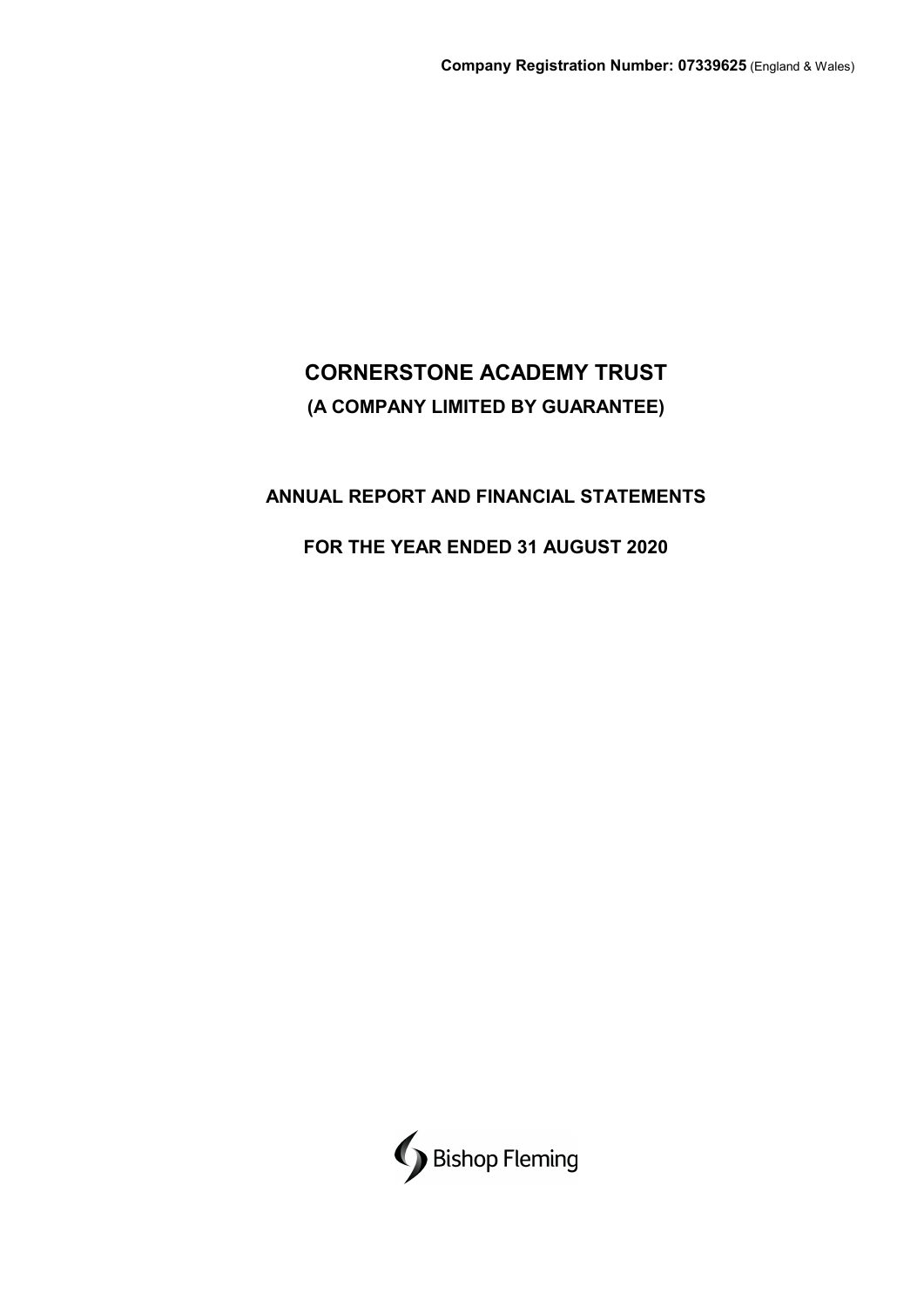# **CONTENTS**

|                                                                                | Page      |
|--------------------------------------------------------------------------------|-----------|
| <b>Reference and Administrative Details</b>                                    | $1 - 2$   |
| <b>Trustees' Report</b>                                                        | 3         |
| <b>Governance Statement</b>                                                    | $14 - 17$ |
| <b>Statement on Regularity, Propriety and Compliance</b>                       | 18        |
| <b>Statement of Trustees' Responsibilities</b>                                 | 19        |
| <b>Independent Auditors' Report on the Financial Statements</b>                | $20 - 22$ |
| <b>Independent Reporting Accountant's Report on Regularity</b>                 | $23 - 24$ |
| Statement of Financial Activities Incorporating Income and Expenditure Account | $25 - 26$ |
| <b>Balance Sheet</b>                                                           | 27        |
| <b>Statement of Cash Flows</b>                                                 | 28        |
| <b>Notes to the Financial Statements</b>                                       | $29 - 59$ |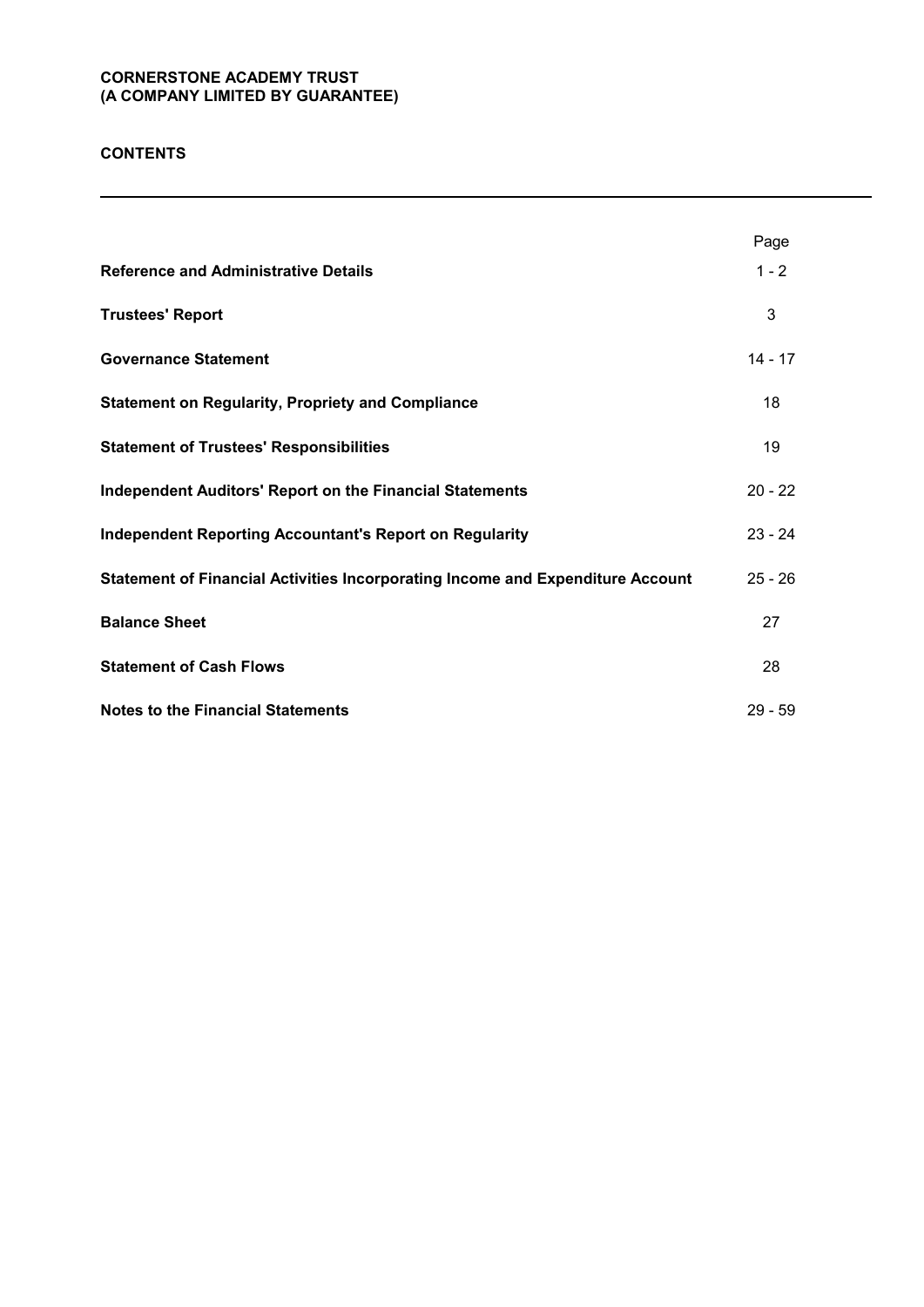# **REFERENCE AND ADMINISTRATIVE DETAILS**

| <b>Members</b>                      | H Massey<br>C Bradley (appointed 2 December 2019)<br>A Leach<br>A Hurren                                                                                                                                                                                                                                                                                               |
|-------------------------------------|------------------------------------------------------------------------------------------------------------------------------------------------------------------------------------------------------------------------------------------------------------------------------------------------------------------------------------------------------------------------|
| Trustees                            | H Massey, Chair (until 14 September 2020)1,2,3,4,5,6,7<br>J Bishop, CEO & Executive Headteacher1,2,3,4,5,6,7<br>S Taylor, Vice Chair1,2,3,4,5,6,7<br>B Williams, Staff Trustee7<br>S Noakes5<br>R Billen1<br>M Pitts, Staff Trustee7<br>M Gordon1,2,3,4<br>J Waddingham3,5<br>S Chapman <sub>7</sub><br>P Whitmarsh, Chair (from 14 September 2020)2,4<br>K Dyson1,2,7 |
|                                     | <sup>1</sup> Personnel Committee<br><sup>2</sup> Admissions Committee<br><sup>3</sup> Strategy Committee<br><sup>4</sup> Finance and Premises Committee<br><sup>5</sup> Marketing Committee<br><sup>6</sup> Health and Safety Committee<br><sup>7</sup> Standards Committee                                                                                            |
| <b>Company registered</b><br>number | 07339625                                                                                                                                                                                                                                                                                                                                                               |
| <b>Company name</b>                 | <b>Cornerstone Academy Trust</b>                                                                                                                                                                                                                                                                                                                                       |
| office                              | <b>Principal and Registered</b> Broadclyst Community Primary School<br>School Lane<br>Exeter<br>Devon<br>EX5 3JG                                                                                                                                                                                                                                                       |
| <b>Company secretary</b>            | A Partridge                                                                                                                                                                                                                                                                                                                                                            |
| <b>Accounting Officer</b>           | J Bishop                                                                                                                                                                                                                                                                                                                                                               |
| <b>Senior management</b><br>team    | J Bishop, CEO & Executive Headteacher<br>D James, Deputy CEO & Head of Education<br>N Rothery, Head of Schools<br>C Hall, Head of Schools<br>G Newbery, Trust Business Manager<br>A Pulfer, Head of Curriculum<br>T Cavallo, Head of Strategy and Children's Services                                                                                                  |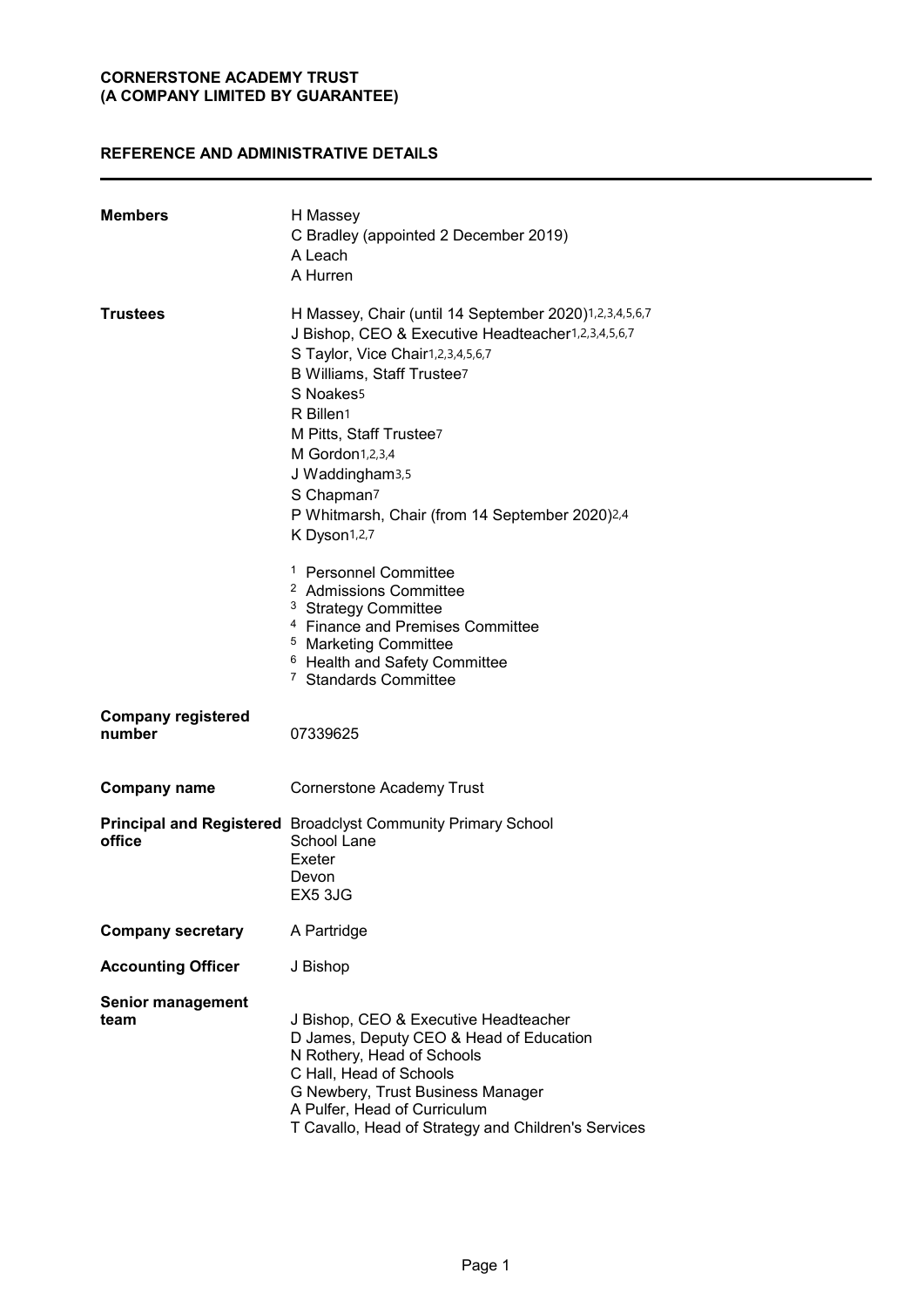## **REFERENCE AND ADMINISTRATIVE DETAILS (CONTINUED) FOR THE YEAR ENDED 31 AUGUST 2020**

| <b>Independent auditors</b> | <b>Bishop Fleming LLP</b><br><b>Chartered Accountants</b><br>Statutory Auditors<br>2nd Floor Stratus House<br>Emperor Way<br>Exeter Business Park<br>Exeter<br>EX1 3QS |
|-----------------------------|------------------------------------------------------------------------------------------------------------------------------------------------------------------------|
| <b>Bankers</b>              | Lloyds TSB<br>234 High Street<br><b>Exeter</b><br>Devon<br>EX4 3NL                                                                                                     |
| <b>Solicitors</b>           | Browne Jacobson<br>1 Manor Court<br>Dix's Field<br>Exeter<br>Devon<br><b>EX1 1UP</b>                                                                                   |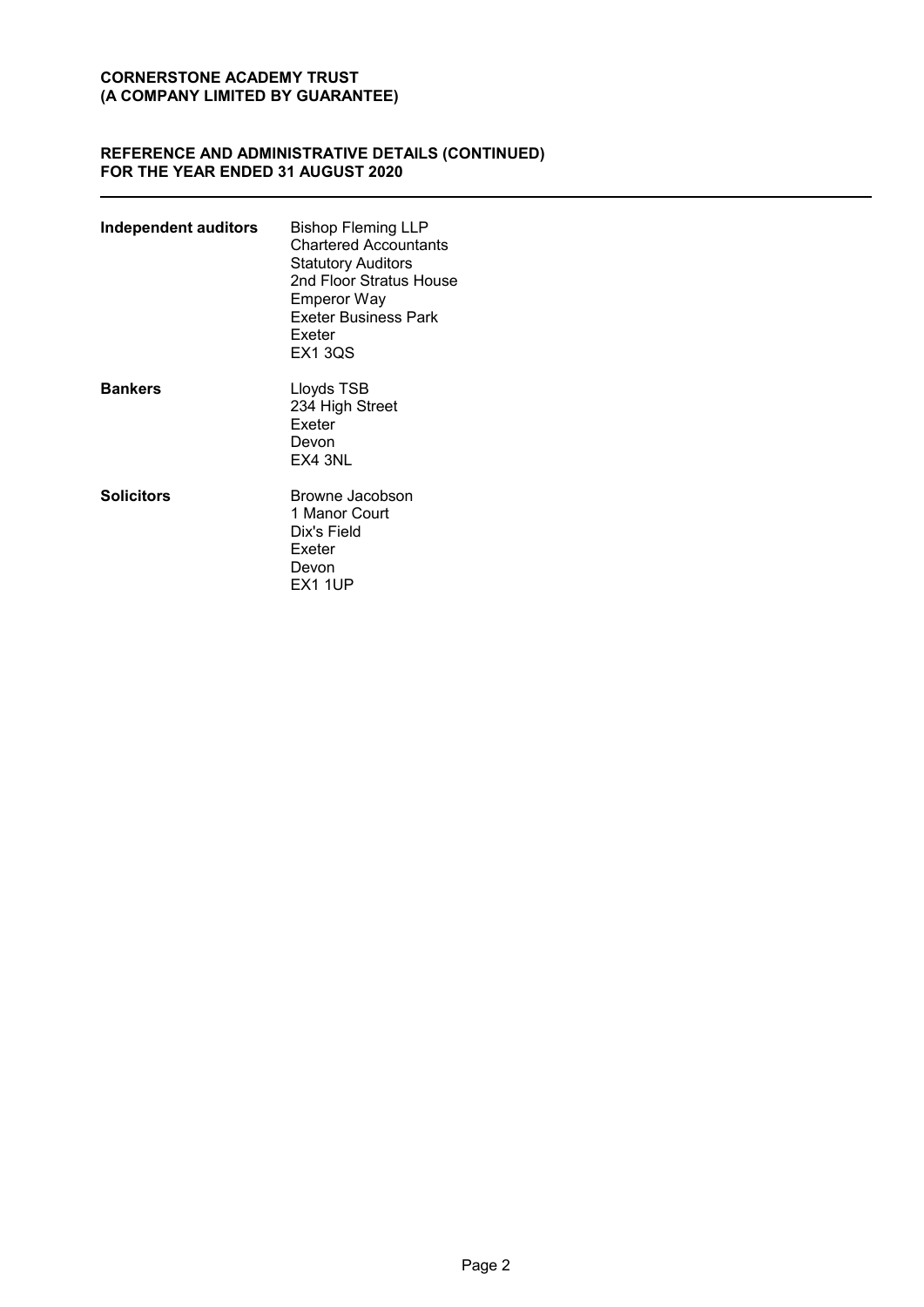## **TRUSTEES REPORT** FOR THE YEAR ENDED 31 AUGUST 2020

The Trustees present their annual report together with the financial statements and auditors' report of the charitable company for the year ended 31 August 2020. The annual report serves the purpose of both a Trustees' report, and a Directors' report under company law.

The Trust operates three primary academies in the East and North Devon areas. Its academies have a combined pupil capacity of 1140 and had a roll of 807 (not including the Nurseries) in January 2020. A fourth primary academy is due to open in September 2020

- Broadclyst has a pupil capacity of 450 (plus a 40 place Nursery) and had a roll of 437 (excluding 74 in the Nursery) in the school census in October 2019.
- When fully occupied, Westclyst school will have a pupil capacity of 420 and a 60 place nursery. This year the school has a capacity of 240 including a 40 place Nursery (that increased to 60 places in Jan 2020). Reception, Years 1, 2 and 3 classes only. WCPS had a roll of 170 (excluding 71 in the Nursery) in the school census in October 2019.
- Yeo Valley Primary School has a pupil capacity of 350 and had a roll of 200 (excluding the 19 in the Nursery) in the school census in October 2019.

## STRUCTURE, GOVERNANCE AND MANAGEMENT

#### **Constitution**

The Academy Trust is a company limited by guarantee and an exempt charity. The charitable company's Memorandum and Articles of Association are the primary governing documents of the Academy Trust.

The Trustees of Cornerstone Academy Trust are also the directors of the charitable company for the purposes of company law. The Charitable Company operates as Cornerstone Academy Trust.

Details of the Trustees who served throughout the year, except as noted, are included in the Reference and Administrative Details on pages 1 to 2.

#### **Members' liability**

Each member of the charitable company undertakes to contribute to the assets of the Company in the event of it being wound up while he/she is a member, or within one year after he/she ceases to be a member, such amount as may be required, not exceeding £10, for the debts and liabilities contracted before they ceased to be a member.

#### **Trustees' Indemnities**

In accordance with normal commercial practice the Academy has purchased insurance to protect Trustees and officers from claims arising from negligent acts, errors or omissions occurring whilst on Academy business. The insurance provides cover up to £2,000,000 on any one claim.

#### **TRUSTEES**

#### Method of Recruitment and Appointment or Election of Trustees

The Trustees are Directors of the charitable company for the purposes of the Companies Act 2006 and Trustees for the purposes of charity legislation.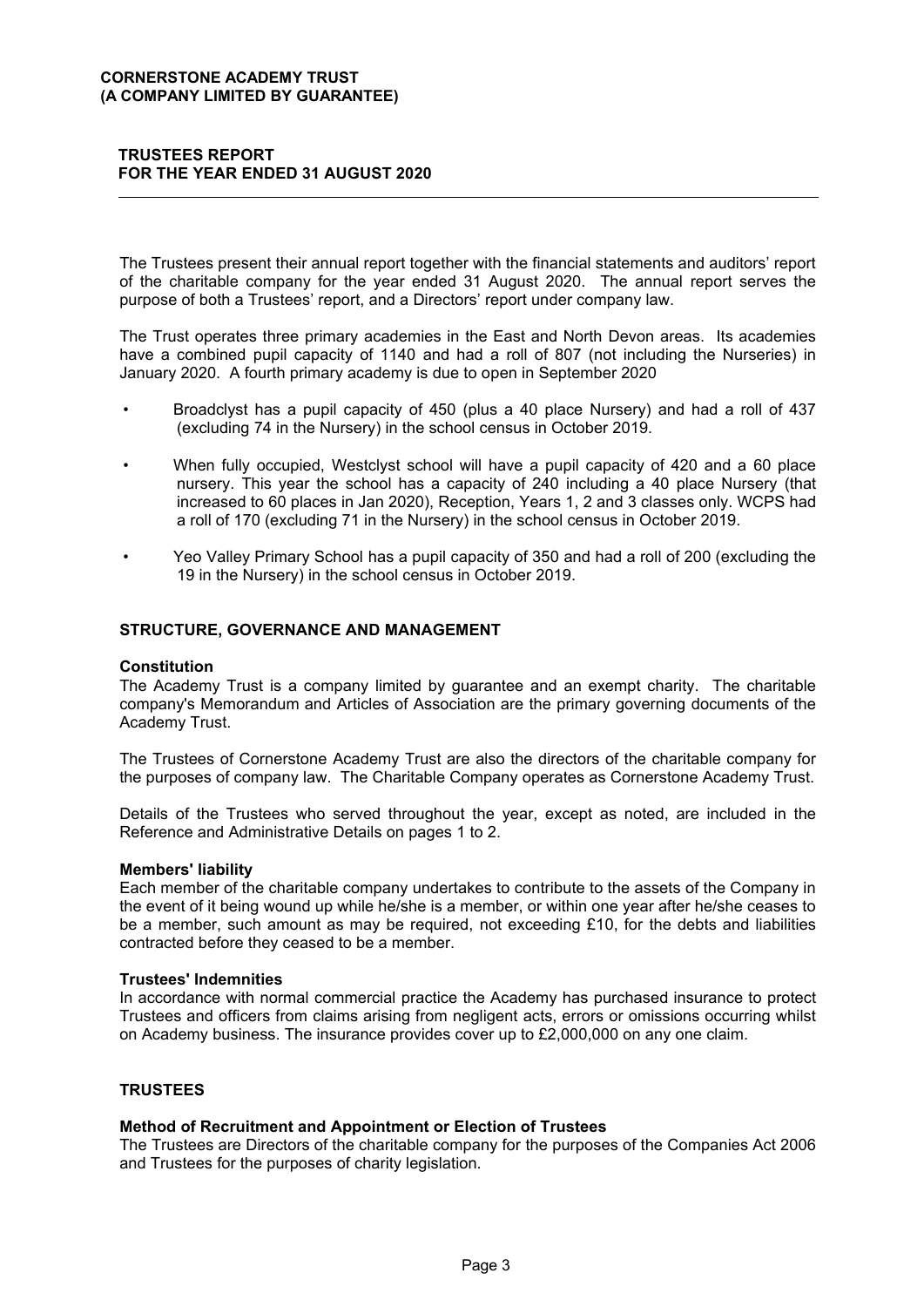## **TRUSTEES REPORT (CONTINUED)** FOR THE YEAR ENDED 31 AUGUST 2020

Trustees are appointed for a four year period, except that this time limit does not apply to the Executive Headteacher. Subject to remaining eligible to be a particular type of Trustee, any Trustee can be reappointed or re-elected.

When appointing new Trustees, the Board will give consideration to the skills and experience mix of existing Trustees in order to ensure that the Board has the necessary skills to contribute fully to the Trust's development.

## Policies and Procedures Adopted for the Induction and Training of Trustees

During the financial year under review the Trustees held eleven full Trustees' meetings and over twenty Trustees' committee meetings. The training and induction provided for new Trustees will depend on their existing experience.

The Trust buys the services of Browne Jacobson Solicitors who provide regular training events and also will provide bespoke training for Trustees on request. Trustees are given access to an online resource where they can obtain copies of policies, improvement plans, minutes, and other documents that they will need to undertake their role as Trustees. All Trustees also have access to an online specialist information depository aimed solely at school Trustees.

There is at least one Trustees' away day organised each year which includes training sessions to keep the Trustees updated on relevant developments impacting on their roles and responsibilities.

## **Organisational Structure**

The Board of Trustees meets once each month. The Board establishes an overall framework for the governance of the Trust and determines membership, terms of reference and procedures of Committees and other groups. It receives reports including policies from its Committees for ratification. It monitors the activities of the Committees through the minutes of their meetings. The Board may from time to time establish Working Groups to perform specific tasks over a limited timescale.

There are 7 committees as follows:

- Finance and Premises Committee this meets at least eleven times a year and is responsible for monitoring, evaluating and reviewing policy and performance in relation to financial management, compliance with reporting and regulatory requirements and reporting, receiving reports from the Responsible Officer/internal audit and drafting the annual budget including setting staffing levels. It also incorporates the role of an audit committee.
- **Admissions Committee**
- Personnel Committee
- **Standards Committee**
- Local Advisory Board Broadclyst
- Local Advisory Board Westclyst
- Local Advisory Board Yeo Valley

In addition, there are 3 working parties:

- **Strategy Working Party**
- **Marketing Working Party**
- Health and Safety Working Party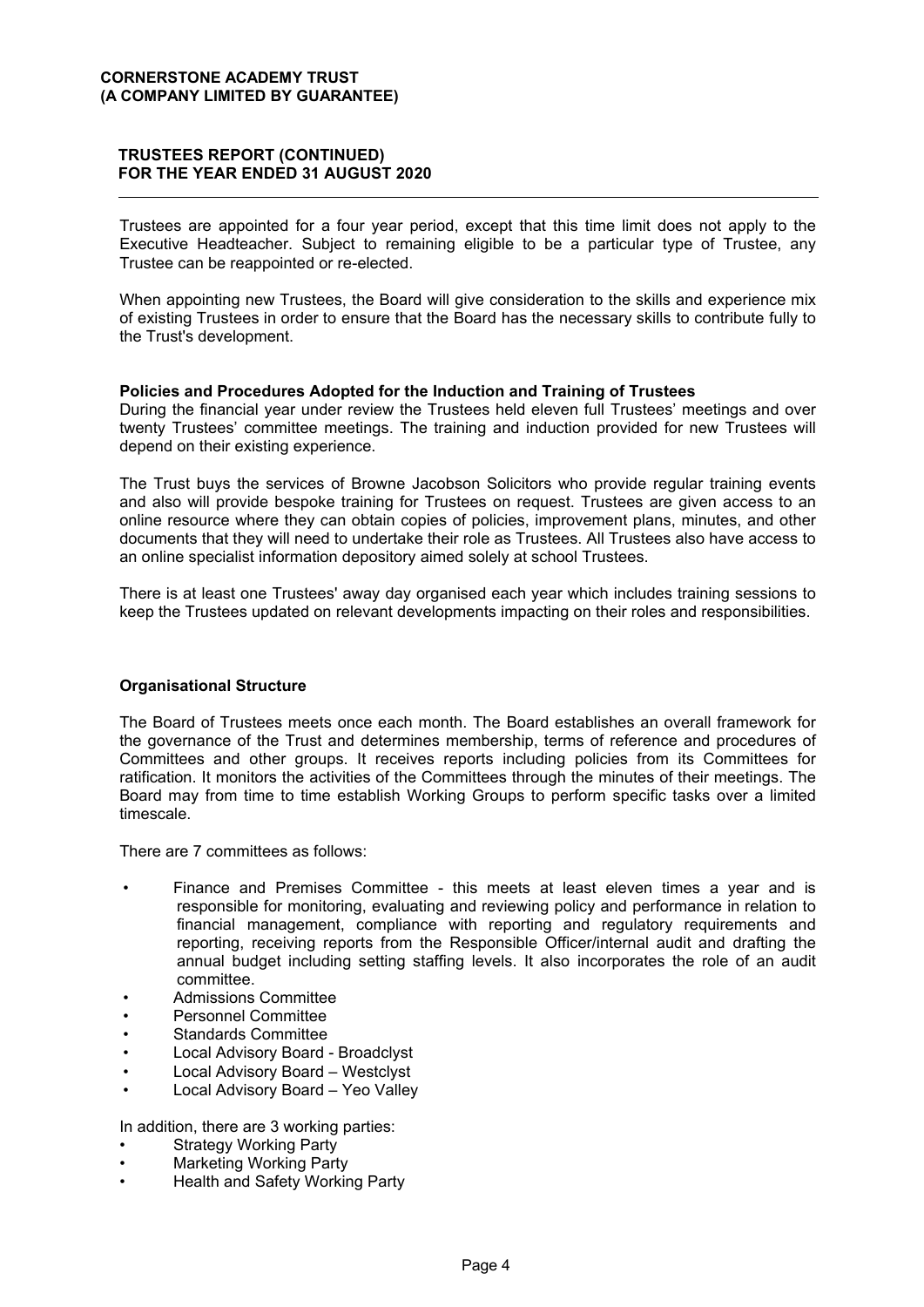The following decisions are reserved to the Board of Trustees: to consider any proposals for changes to the status or constitution of the Trust and its committee structure, to appoint or remove the Chair and/or Vice Chair, to appoint the Executive Headteacher and Clerk to the Trustees, to approve the Trust Development Plan and budget.

The Trustees are responsible for setting general policy, adopting an annual plan and budget, approving the statutory accounts, monitoring the Trust by the use of budgets and other data, and making major decisions about the direction of the Trust, capital expenditure and staff appointments.

The Trustees and Board of Trustees have devolved responsibility for day to day management of the Trust to the Executive Headteacher and Leadership Team. The core Leadership Team comprises the Executive Headteacher and CEO, Deputy CEO, two Heads of Schools and the Trust Business Manager. The SMT implement the policies laid down by the Trustees and report back to them on performance.

The Executive Headteacher is the Accounting Officer.

## Arrangements for Setting Pay and Remuneration of Key Management Personnel

The Trustees consider the Board of Trustees and the senior leadership team comprise the key management personnel of the Trust in charge of directing and controlling, running and operating the Trust on a day to day basis. All Trustees give their time freely and no Trustee received remuneration in the year.

Details of any Trustees' expenses and related party transactions are disclosed in the notes to the accounts.

The pay of key management personnel is reviewed annually. The Executive Headteacher is reviewed by a sub group of trustees that make a recommendation to the Board. The other members of key management are reviewed by the Executive Headteacher. Reviews take into account performance and sector rates.

#### **Trade union facility time**

Under the provisions of the Trade Union (Facility Time Publication Requirements) Requlations 2017, where an academy trust has more than 49 full time equivalent employees throughout any 7 months within the reporting period, it must include information in Schedule 2 of the Regulations.

There were no relevant union officials for the year/period ended 31 August 2020.

#### **Connected Organisations, including Related Party Relationships**

There are no related parties which either control or significantly influence the decisions and operations of Cornerstone Academy Trust. There are no sponsors or formal Parent Teacher Associations associated with the Academy.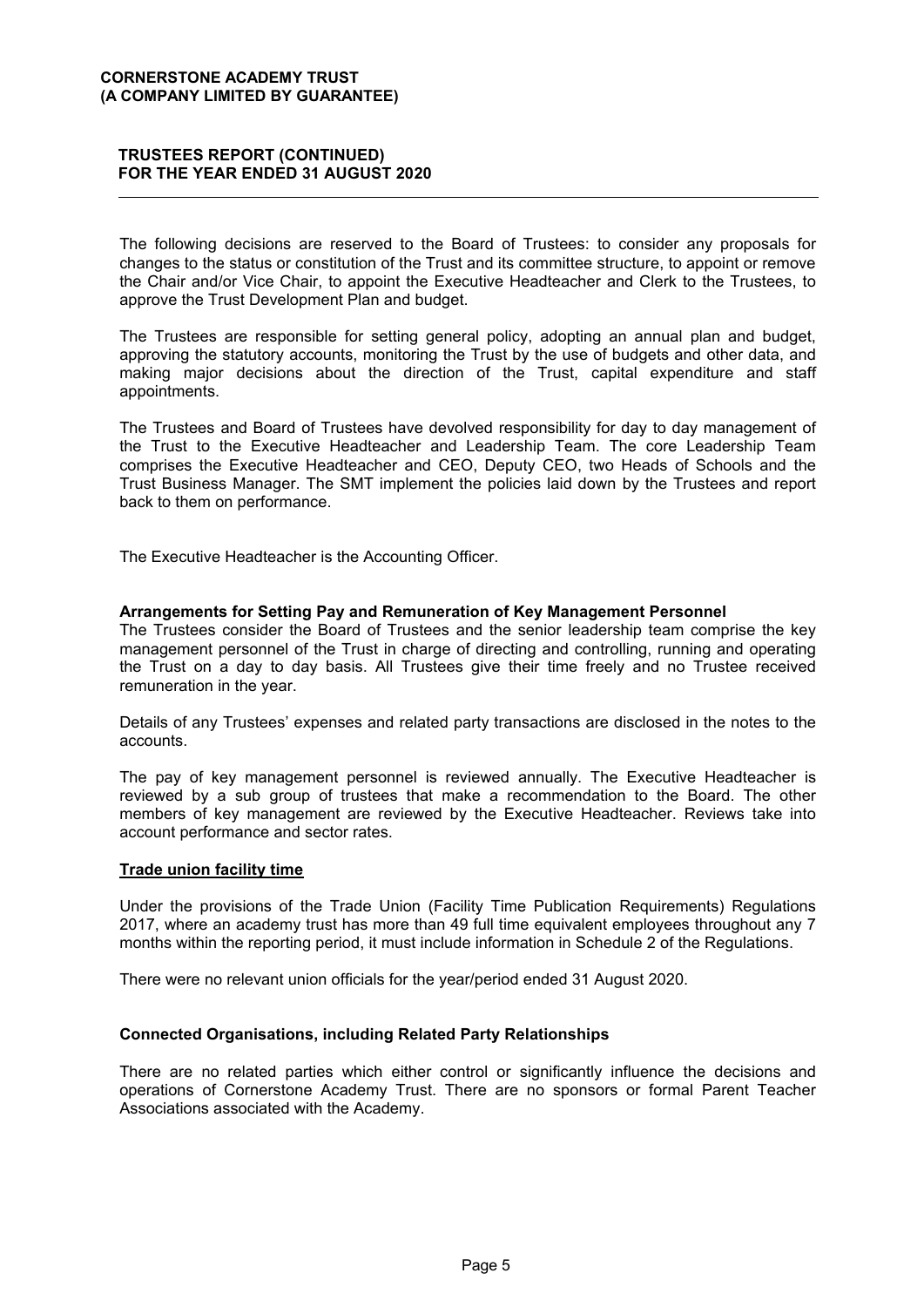## **OBJECTIVES AND ACTIVITIES**

#### **Objects and Aims**

At Cornerstone Academy Trust, we aim to achieve the best for, and from, each child. We intend to enable each child to realise his or her full academic, creative and physical potential and to develop positive social and moral values. Our Academies are communities in which children, staff and parents should be part of a happy and caring environment.

The Trust's main strategy:

"TCAT schools seek to create and promote a challenging learning environment that inspires children to achieve high standards and become lifelong independent learners. The Trust aims to set consistently high expectations, build children's confidence and ensure engagement for all. We endeavour to develop creative thinkers, inquisitive questioners and avid problem solvers with flexible skills who are successful communicators. We want children to learn to collaborate effectively at all levels, including working with our international partners, and be equipped to adapt to the needs of a diverse and everchanging society."

The main objectives of the Trust during the year ended 31st August 2020 are summarised below:

- Sustain and grow Core Offering and services across the Cornerstone Academy Trust Schools
- Achieve position as a top performing Multi Academy Trust nationally
- Continue to raise standards at Yeo Valley Primary School
- Successfully open the new Monkerton Primary School
- Ensure readiness, sufficient expertise and capacity to provide school to school support
- Develop the Multi Academy Trust structures, services and back office functions to prepare for the growth of its schools and to bring about economies and efficiencies that will help maintain the current excellent offer of high quality education across the breadth of the curriculum
- Maintain a consistently high quality Trust wide approach to teaching and learning; by appropriate and timely investment in staff, resources and infrastructure.
- Review and implement new leadership structures to ensure there is the capacity to deliver the Trust priorities as the schools develop and the range of services offered by the Teaching School and Curriculum Hubs.
- Maintain recognition as a UK/Global Leader in Digital Excellence in Schools
- Continue as a Microsoft partner and showcase MAT, promoting and disseminating best practice and remain an influential voice in innovative practice.
- Further develop the offerings of the Teaching School, English Hub, Science & Learning Partnership, NCCE Computing Hub and Edtech Demonstrator School.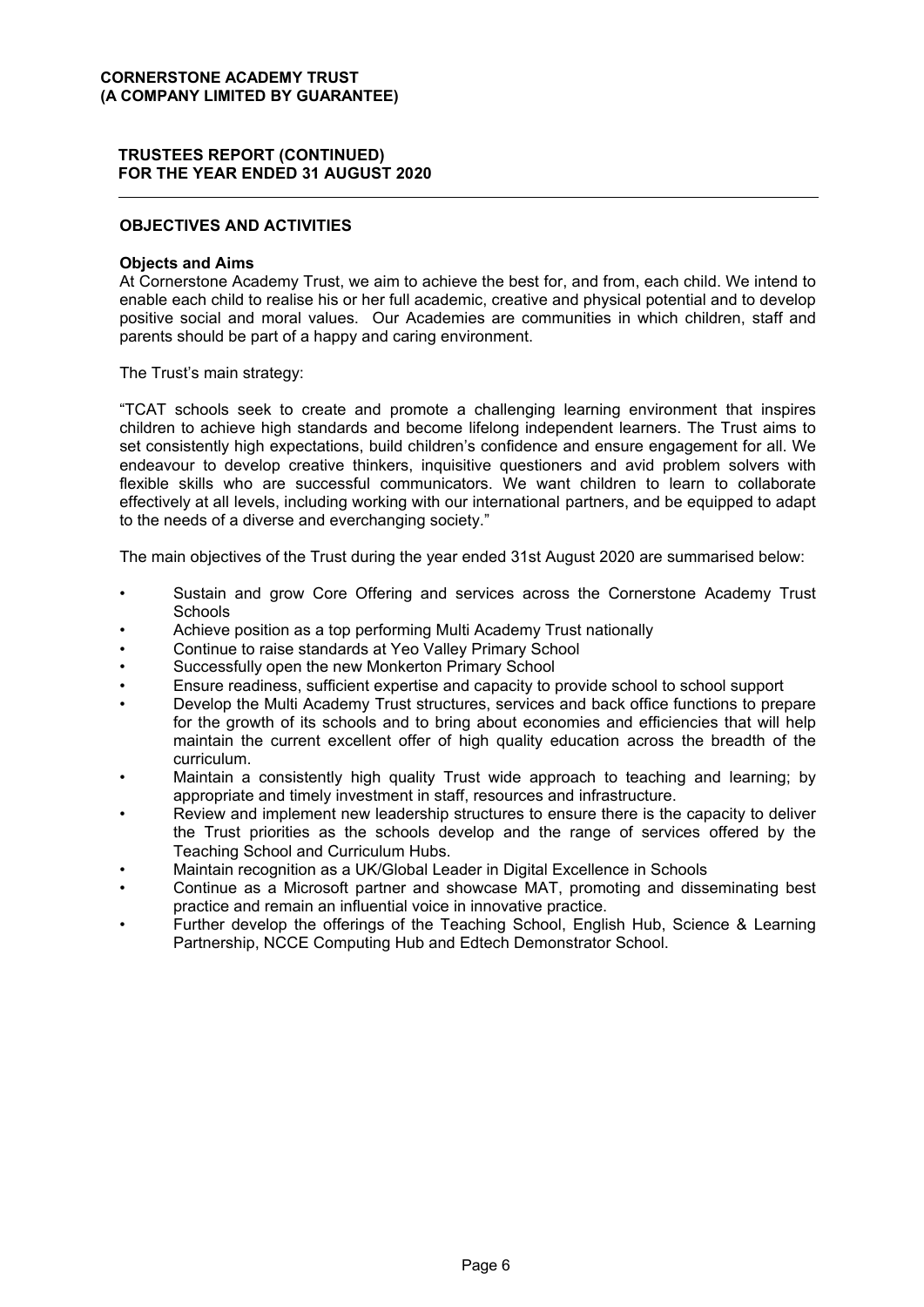## **Objectives, Strategies and Activities**

Key activities and targets were identified in the Development Plan and were influenced by the significant challenges and opportunities arising from national changes in education policy and funding. The key strategic areas are:

- Pupils
	- Pupils, Pupil Services & SEND  $\Omega$
	- Curriculum, Teaching & Learning  $\Omega$
	- **Nursery Provision**  $\Omega$
- People
	- $\Omega$ Governance
	- Leadership and Management  $\Omega$
	- $\circ$ Personnel
	- Partners  $\Omega$
	- Teaching School/Curriculum Hubs  $\Omega$
- Performance
	- $\Omega$ Assessment, Monitoring and Reporting
	- $\Omega$ Standards & Achievement
- Policies & Procedures
	- Compliance  $\mathsf{o}\xspace$
	- Finance & Business Management  $\Omega$
- MAT wide expansion and services
	- **Operations Management**
	- Trust expansion  $\Omega$

#### **Public Benefit**

The Trustees confirm that they have complied with the duty in Section 17(5) of the Charities Act 2011 to have due regard to the Charity Commission's general quidance on public benefit in exercising their powers or duties. They have referred to this guidance when reviewing the Academy Trust's aims and objectives and in planning its future activities.

## **STRATEGIC REPORT**

### **Achievements and Performance**

Westclyst Community Primary School successfully moved to its new site in Westclyst. Whilst some snagging issues remain, Staff, Pupils and Parents are extremely pleased with the finish and learning environment that has been created. We have seen a continued steady growth in pupil numbers as the school has become more established and the achievement of excellent results since opening; outcomes that are above the local and national averages.

During the year, the Trust has continued to work on the project to open a new school in the Monkerton area of Exeter. This will be our second free school and is due to open September 2020. Planning permission has been granted for the building, but delays have pushed back the build project so the new school will open at the Westclyst site (where we currently have spare classrooms).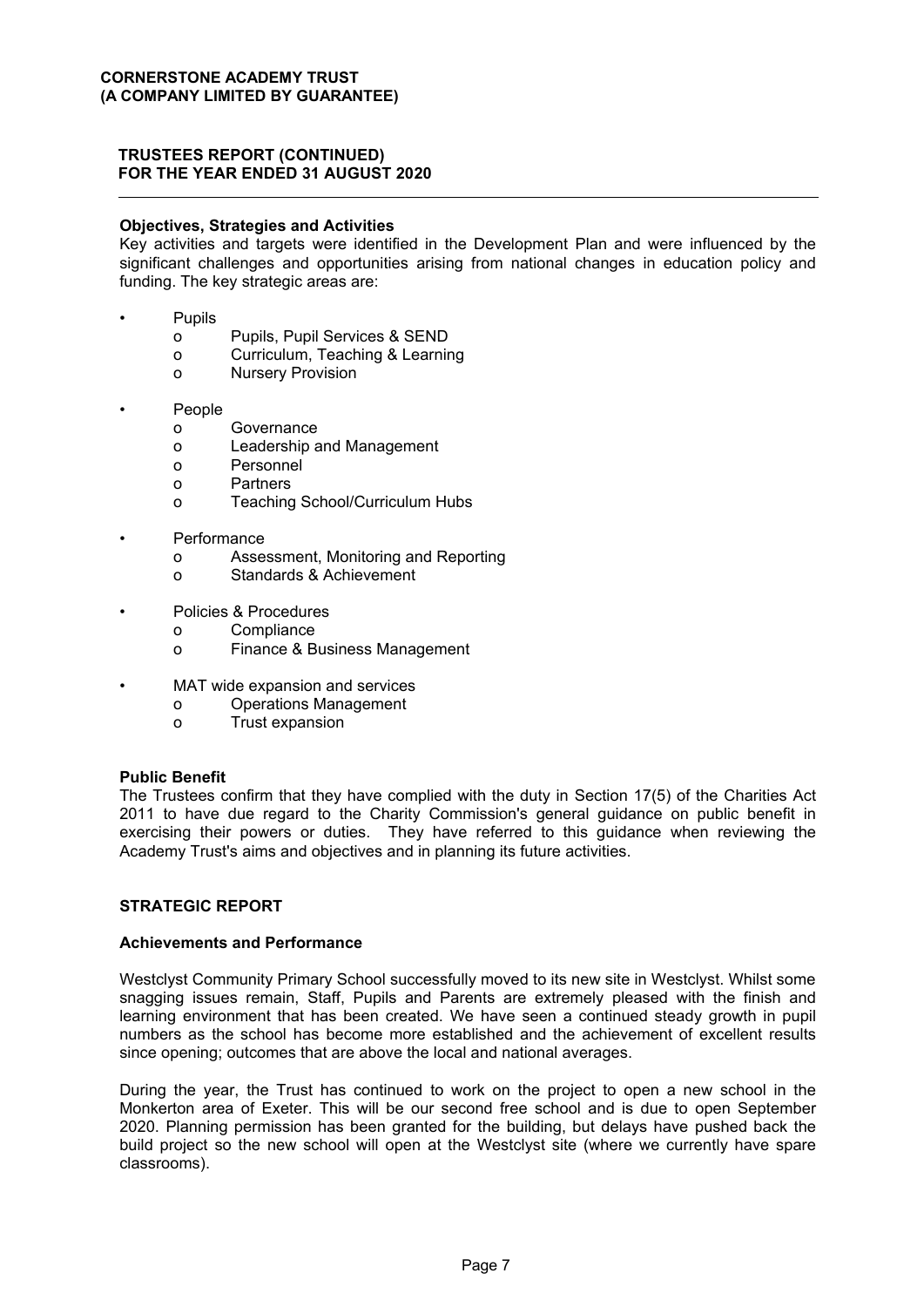## **TRUSTEES REPORT (CONTINUED)** FOR THE YEAR ENDED 31 AUGUST 2020

We are continuing the work at Yeo Valley to raise the achievements and expectations of pupils and parents and rebuild the reputation of the school in the local area. Our investment in IT, furniture and renovating buildings, combined with the teaching collaboration across the Trust is beginning to have a positive impact.

Although problematic nationally, the 2019-20 academic year has been successful for Cornerstone English Hub. During 2019-20, we supported 20 partner schools through a variety of in-person and virtual literacy specialist visits (during the lockdown and partial opening period). Throughout the academic year, we ran six showcases, five network CPD events and a virtual conference, engaging approximately 117 new schools. Despite the COVID-19 outbreak, the vast majority of the hub offering was able to continue. This included continuing with the audit process via online means. This allowed us to ensure that we completed a full quota of audits (30) during the year.

Our partner schools, prior to lockdown, were predicted to make an average improvement of 16% in the forthcoming PSC. We were forced by LS illness to redistribute several schools. We also mitigated this issue by recruiting two new LSs for the 2019-20 academic year. Ahead of this year, we have expanded the team to 7 to ensure that the delivery remains robust. Ahead of the 2020-21 academic year, we recruited 10 new partner schools. We will also be retaining all 20 of our wave 1 partner schools.

We provided five medium level support network meetings and a conference to schools in our area and beyond. We were able to draw upon the broad expertise of our LS team for the network events. We found that this worked well as they were able to tailor sessions to address areas for development that they had encountered in schools. When planning the roster for the **conference**. we were pleased to welcome the Stewart Gale (Ofsted Reading Champion), Rebecca Cosgrave (Babcock LDP), Anne-Marie Rutter (RMT & EHTC) and Kate Griggs (CEO of Made by Dyslexia). We were also pleased to work with Janine Ashman from Unlocking Excellence English Hub. Feedback from these was positive and it is our intention to use this model in 2020-21.

The biggest challenge to the Trust was the global Covid-19 Pandemic which led to the schools having to be closed to all but Key Workers from March until June, when Reception, Years 1 and 2 returned. We were able to offer a virtual classroom for all our pupils which lessened the impact on their education, and we have been recognised nationally as pioneers of online learning in schools.

Our innovative and wide use of technology means that we were successful in securing Ed-Tech Demonstrator School status. Due to the pandemic, the focus of the Demonstrators shifted to supporting schools with remote education and the use of digital platforms during this difficult time. We have supported over 150 schools, resulting in us being in the top 3 highest performing Edtech Demonstrators in the country, out of 58.

During the summer lockdown, we had to change our plans for our Edtech Festival, which was a conference due to be held at Broadclyst Primary School. Instead, we converted the conference to a virtual event, offering free of charge support with digital technologies. The event was a huge success, with over 100 speakers presenting webinars to 3000 people, over 2 days.

Our success of running the Edtech Festival, led to us being asked to host the DfE's Edtech Demonstrator 'Edtech Week'. A week long event of webinars and round table discussion, including a Saturday of back to back webinars. This was another successful event, with over 1500 registrations. Our reputation within the Edtech Demonstrator programme is well known, and we are now working with the policy team at the DfE.

Having been awarded Primary Lead organisation for the regional Computing hub (with Exeter Maths School) we began running face-to-face events on their behalf. When lockdown occurred, we then moved to online delivery of Computer Science CPD. Although our KPIs were suspended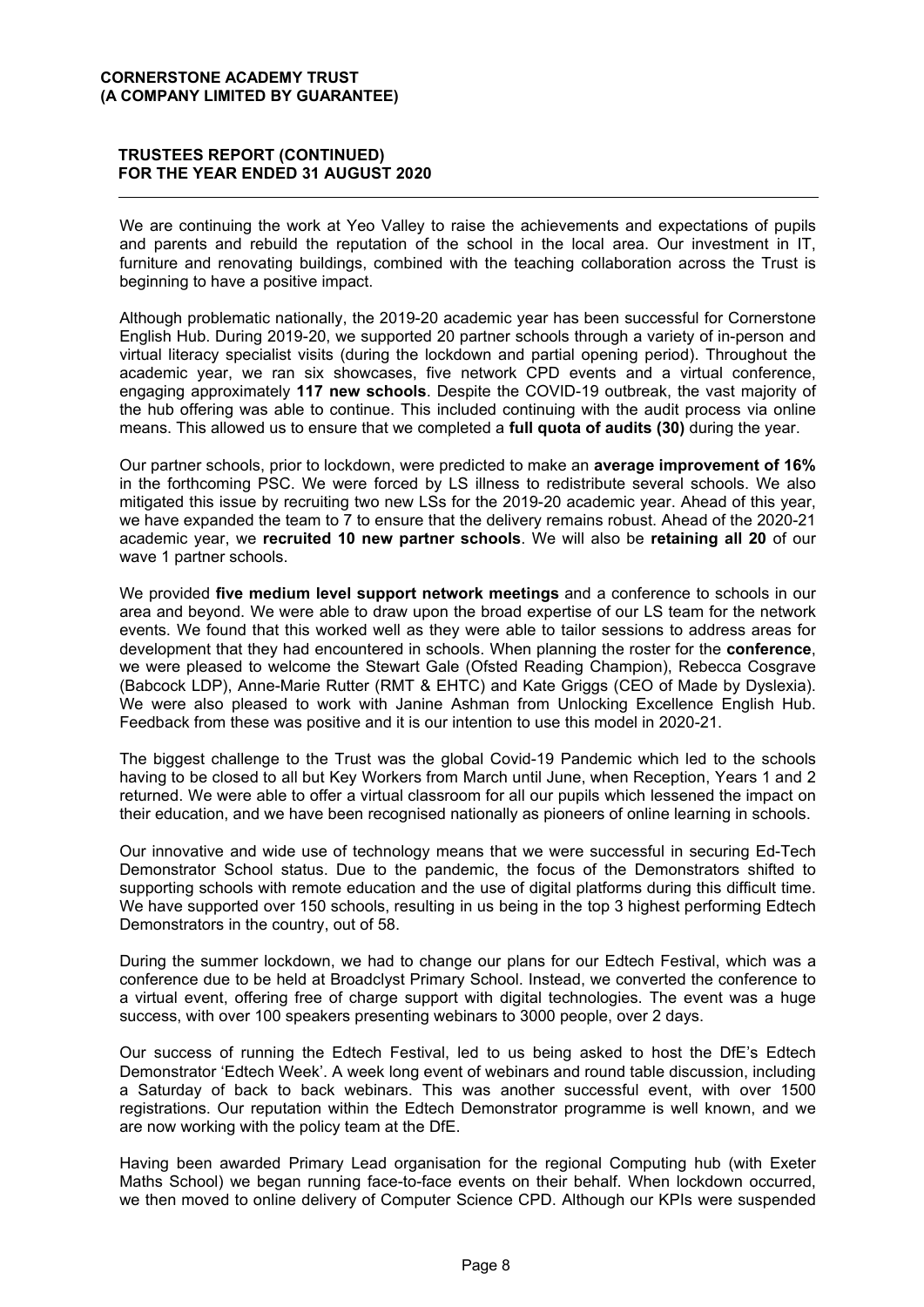## **TRUSTEES REPORT (CONTINUED)** FOR THE YEAR ENDED 31 AUGUST 2020

for the year, we eventually ran significantly more events than we originally agreed to do, because we were so well placed to run online training when many other providers struggled to transition to online delivery.

This year we were awarded the contract for the 'STEM Club Champions' project by STEM Learning. Separate to our Science Learning Partnership work, this centred around providing free support to schools across Devon, Cornwall and West Somerset in the setting up and enhancing of extra-curricular STEM clubs in secondary schools. In some ways, this programme was made more accessible by the national lockdown as travel and geography were no longer barriers to attending the sessions. The programme as a whole has been progressing well and we are continuing to try to reach schools beyond Devon with whom we have not had contact within the past.

The Science Learning Partnership has been running for about two years now and has been becoming more recognised and established across the region. In this last year, the SLP has moved from being an 'emerging' hub to being a 'sustained' hub. Our ties with EdTech enabled us to run virtual sessions during the lockdown nationally on 'Delivering a remote science lesson' which were well attended and well received. We are well on track to exceed our KPIs this coming year.

The Pandemic did mean that, unfortunately we have had to cancel many of our extra-curricular activities this year, such as the residential trips, annual musical production and choir concerts. But where possible, we have continued to provide a broad range of curriculum opportunities.

The impact of the Covid-19 Pandemic also meant that the KS1 and KS2 assessments did not take place this year. We will continue to assess children when the children can return to school and analyse the impact over the next year.

#### **Key Performance Indicators**

As funding is based on pupil numbers this is a major key performance indicator. Pupil numbers over the last four years have seen a steady increase in the pupil roll:

| Census Date  | <b>Pupil Numbers</b> | <b>Notes</b>                         |
|--------------|----------------------|--------------------------------------|
| October 2014 | 433                  |                                      |
| October 2015 | 436                  |                                      |
| October 2016 | 466                  | (including 27 WCPS Pupils)           |
| October 2017 | 495                  | (including 56 WCPS Pupils)           |
| October 2018 | 542                  | <b>WCPS</b><br>(including<br>106     |
|              |                      | Pupils)                              |
| January 2019 | 751                  | <b>YVPS</b><br>joins<br>Trust<br>the |
|              |                      | bringing 209 pupils)                 |
| January 2020 | 807                  |                                      |

Numbers taken from the main census and exclude the Nurseries.

#### **Going Concern**

After making appropriate enguiries, the Board of Trustees has a reasonable expectation that the Academy Trust has adequate resources to continue in operational existence for the foreseeable future. For this reason, it continues to adopt the going concern basis in preparing the financial statements. Further details regarding the adoption of the going concern basis can be found in the Statement of Accounting Policies.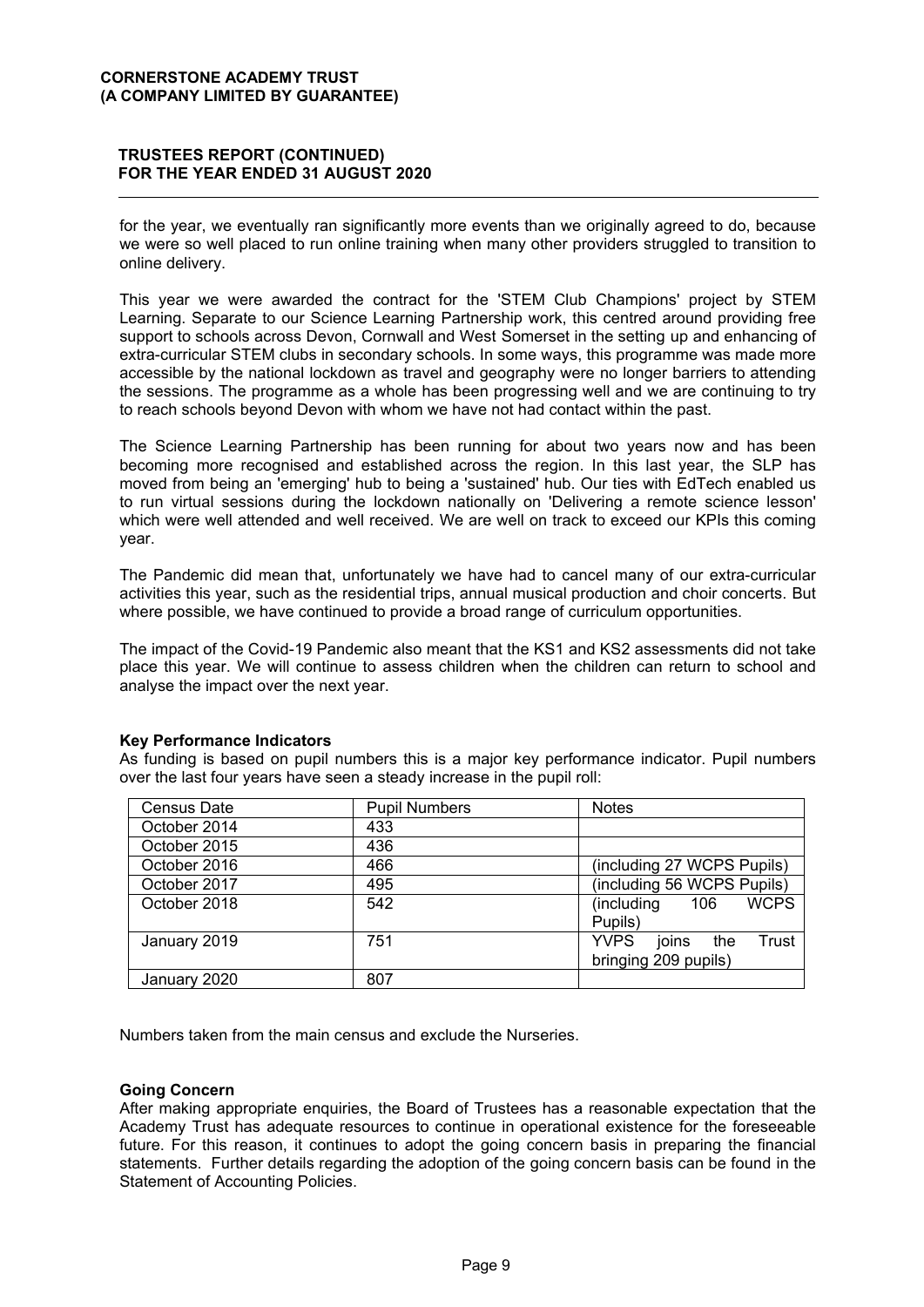#### **Financial Review**

Most of the Trust's income is obtained from the DfE via the ESFA in the form of recurrent grants, the use of which is restricted to particular purposes. The grants received from the DfE during the year ended 31 August 2020 and the associated expenditure are shown as Restricted Funds in the **Statement of Financial Activities.** 

The Academy also receives grants for fixed assets from the DfE which are shown in the Statement of Financial Activities as restricted income in the Fixed Asset Fund. The Restricted Fixed Asset Fund balance is reduced by annual depreciation charges over the useful life of the assets concerned, as defined in the Academy's accounting policies.

During the year ended 31 August 2020, the Academy received total income (excluding fixed asset funding and pensions transferred in) of  $£6,115,830$  (2019:  $£4,896,022$ ) and incurred total expenditure (excluding fixed asset funds and the pension fund) of 5,664,136 (2019: £4,955,466). The excess of income over expenditure for the year was £451,694 (2019: £59,444).

#### **Reserves Policy**

The Trustees review the reserve levels of the Academy annually. This review encompasses the nature of income and expenditure streams; the need to match income with commitments; and the nature of the reserves. Risk based decisions are made whilst recognising the potential to maximise investment into the wider curriculum, in line with the new Ofsted expectations. As the Trust grows, physically and in terms of success,

the basis for self-insuring becomes stronger.

The Trustees policy is to aim to set aside reserves of at least £100,000 to cover unexpected costs with possibly higher carry forward reserves for specific capital projects.

The free reserves at the period end that are monitored against the policy were £176,006 These are included in unrestricted free reserves. Additionally, there were £532,540 reserves carried forward included in funds restricted for specific purposes.

The Trustees have reviewed the future plans of the Academy and have agreed that there is no need to increase the level of reserve.

The defined benefit pension scheme reserve has a negative balance. The effect of the deficit position of the pension scheme is that the Academy Trust is paying higher employers' pension contributions over a period of years. The higher employers' pension contributions will be met from the Academy Trust's budgeted annual income. Whilst the deficit will not be immediately eliminated, there should be no actual cash flow deficit on the fund, nor any direct impact on the free reserves of the Academy Trust.

#### **Investment Policy**

As the Trust grows, it will be further discussing with the Academy Bank Manager cash flow and investment opportunities and will make recommendations to Trustees on investment proposals.

#### **Principal Risks and Uncertainties**

The Board of Trustees has reviewed the major risks to which the Academy Trust is exposed together with the operating, financial and compliance controls that have been implemented to mitigate those risks.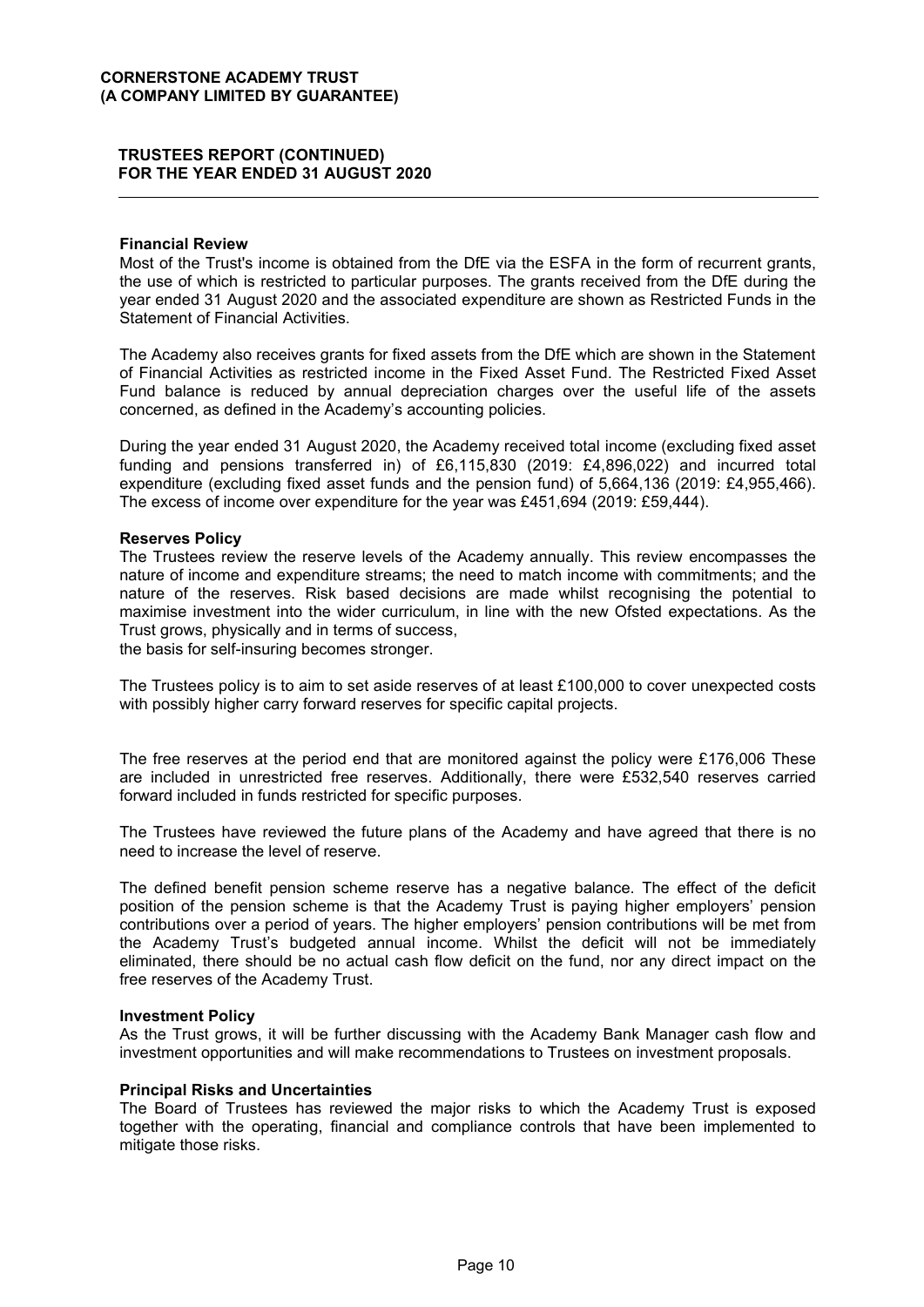## **TRUSTEES REPORT (CONTINUED)** FOR THE YEAR ENDED 31 AUGUST 2020

The Board of Trustees has reviewed the major risks to which the Academy Trust is exposed together with the operating, financial and compliance controls that have been implemented to mitigate those risks. The principal risks and uncertainties facing the Academy are as follows:

The trustees continue to monitor the impact upon the trust from COVID19.

Financial - the Academy has considerable reliance on continued Government funding through the ESFA. In the last year over 80% of the Academy's incoming resources were ultimately Government funded and whilst this level is expected to continue, there is no assurance that Government policy or practice will remain the same or that public funding will continue at the same levels or on the same terms.

Failures in governance and/or management the risk in this area arises from potential failure to effectively manage the Academy Trust's finances, internal controls, compliance with regulations and legislation, statutory returns, etc. The Trustees continue to review and ensure that appropriate measures are in place to mitigate these risks.

Reputational the continuing success of the Academy Trust is dependent on continuing to attract applicants in sufficient numbers by maintaining the highest educational standards. To mitigate this risk. Trustees ensure that pupil success and achievement are closely monitored and reviewed. This is increasingly important at a time of expansion in a close geographical area.

Safeguarding and child protection the Trustees continue to ensure that the highest standards are maintained in the areas of selection and monitoring of staff, the operation of child protection policies and procedures, health & safety and discipline.

Staffing the success of the Trust is reliant upon the quality of its staff and so the Trustees monitor and review policies and procedures to ensure continued development and training of staff as well as ensuring there is clear succession planning.

Fraud and mismanagement of funds The Academy Trust has an appointed internal auditor to carry out checks on financial systems and records as required by the Academy Financial Handbook. All finance staff receive training to keep them up to date with financial practice requirements and develop their skills in this area.

The Academy Trust has continued to strengthen its risk management process throughout the year by improving the process and ensuring staff awareness. A risk register is maintained and reviewed and updated on a regular basis.

The Trustees examine the financial health formally every half term, reviewing performance against budgets and overall expenditure. Regular update reports are also given at all Full Trustees' meeting and Finance & Premises Committee Meetings.

The Board of Trustees recognises that the defined benefit pension scheme deficit (Local Government Pension Scheme), which is set out in Note 22 to the financial statements, represents a significant potential liability. However, as the Trustees consider that the Academy Trust is able to meet its known annual contribution commitments for the foreseeable future, this risk from this liability is minimised.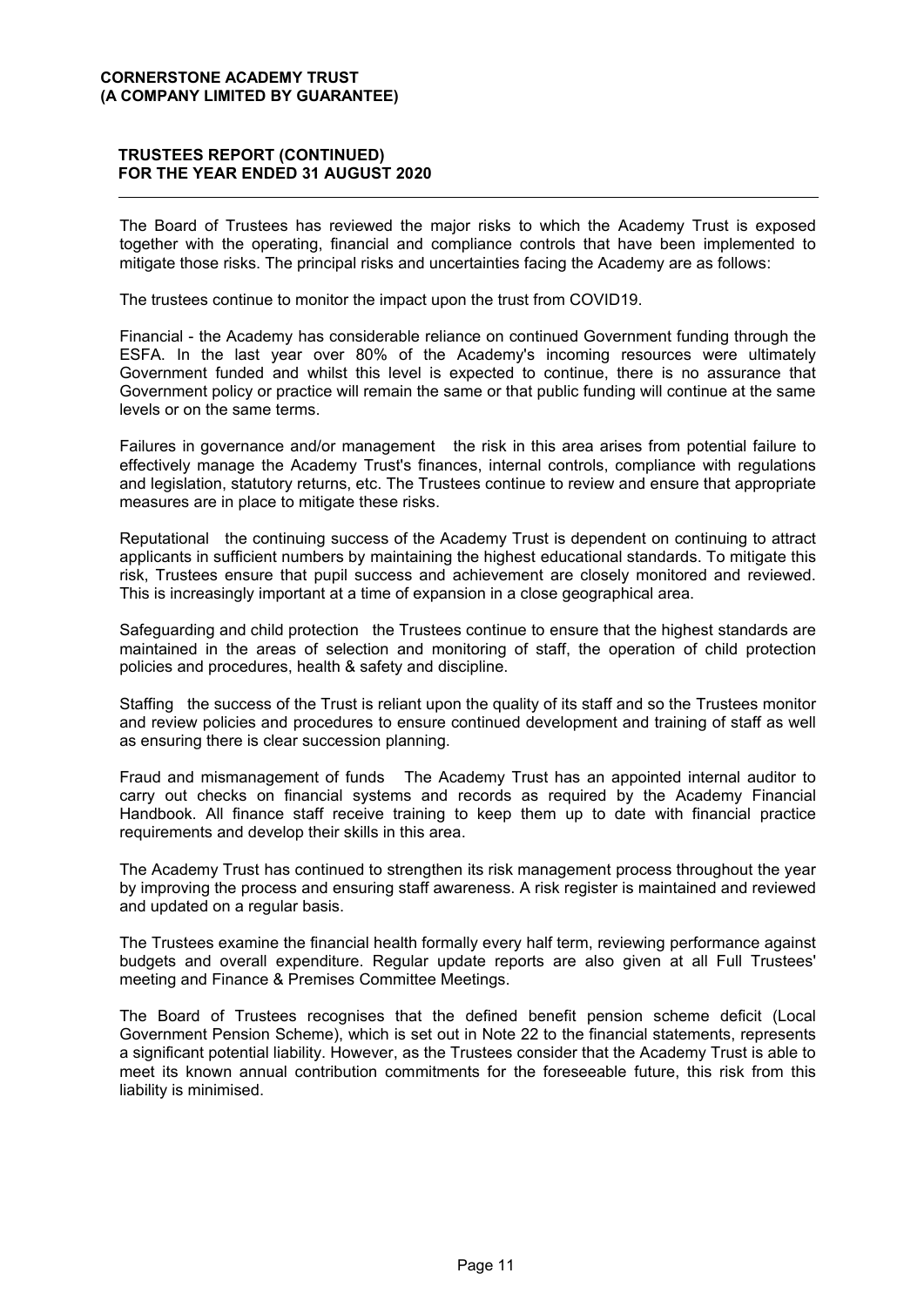## **FUNDRAISING**

The Trust's fundraising activities are based around traditional school occasions such as fetes and fayres. We do not work with professional fundraisers. There is occasional fundraising by parents. In the next period we will investigate Gift Aid.

## **PLANS FOR FUTURE PERIODS**

The Trust will continue to strive to provide outstanding education and improve the levels of performance of its pupils at all levels. The Academy Trust will continue to aim to attract high quality teachers and support staff in order to deliver its objectives.

We will be working towards the physical opening of Monkerton Community Primary School in the 2020/21 academic year. The continued growth of Westclyst Community Primary School remains a strong focus as we introduce Year 4 pupils for the first time in September 2020.

We will continue to increase standards at Yeo Valley Primary School in Barnstaple, as it moves forwards as an integral part of the Trust. Improvement projects will continue to be implemented.

The Trust aims to augment its links with other schools locally and nationally in order to continue to improve.

We will continue to use our status as a Microsoft Showcase School to further enrich our provision. but equally as important to help develop the ICT provision in other like-minded schools. We will continue to promote the benefits of the Global Enterprise Challenge around the world.

The Trust will maximise the final year of its Teaching School which will close in August 2021, due to the role out of the Teaching School Hubs nationally. Whilst we are still able to operate as a teaching school for the next year, our focus will be on growing our School Direct training programme offer, as this can continue after the Teaching School has closed. We will also continue to support schools nationally through the curriculum hubs. This will involve the growing Edtech Demonstrator school – providing support to an increasing number of schools in their use of digital platforms and remote teaching.

## **FUNDS HELD AS CUSTODIAN TRUSTEE ON BEHALF OF OTHERS**

The Academy Trust and its Trustees do not act as the Custodian Trustees of any other Charity.

#### **TRUSTEES INDEMNITIES**

There were no third-party indemnity provisions during the year or at the date of approval of the Trustees' report.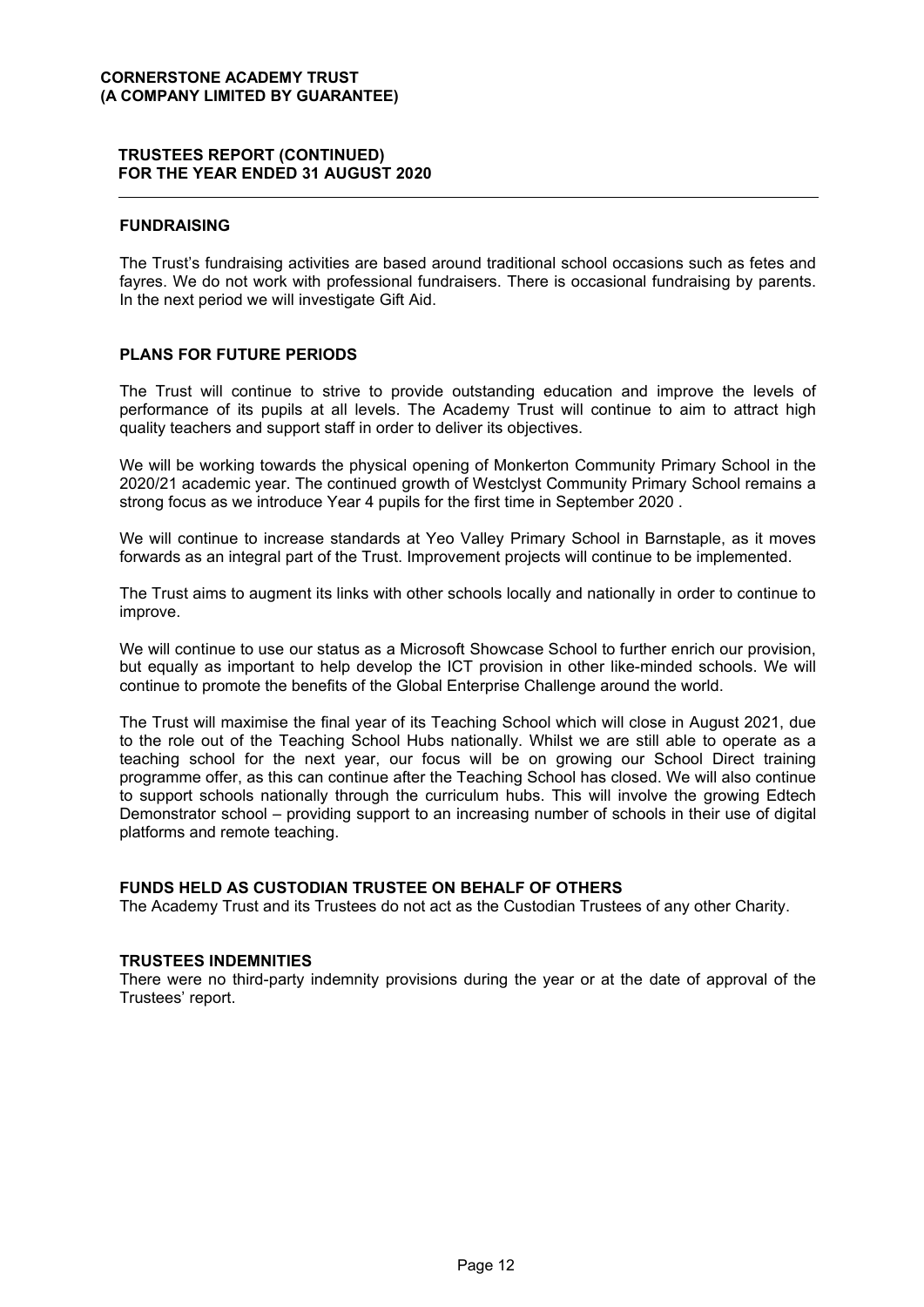## **AUDITORS**

In so far as the Trustees are aware:

- there is no relevant audit information of which the charitable company's auditors are unaware: and
- the Trustees have taken all steps that they ought to have taken to make themselves aware  $\ddot{\phantom{0}}$ of any relevant audit information and to establish that the auditors are aware of that information.

The auditors, Bishop Fleming LLP, are willing to continue in office and a resolution to appoint them will be proposed at the annual general meeting.

Trustees' Report, incorporating a strategic report, was approved by order of the Board of Trustees, as company directors, on 12 January 2021 and signed on the board's behalf by:

P Whitmarsh **Chair of Trustees**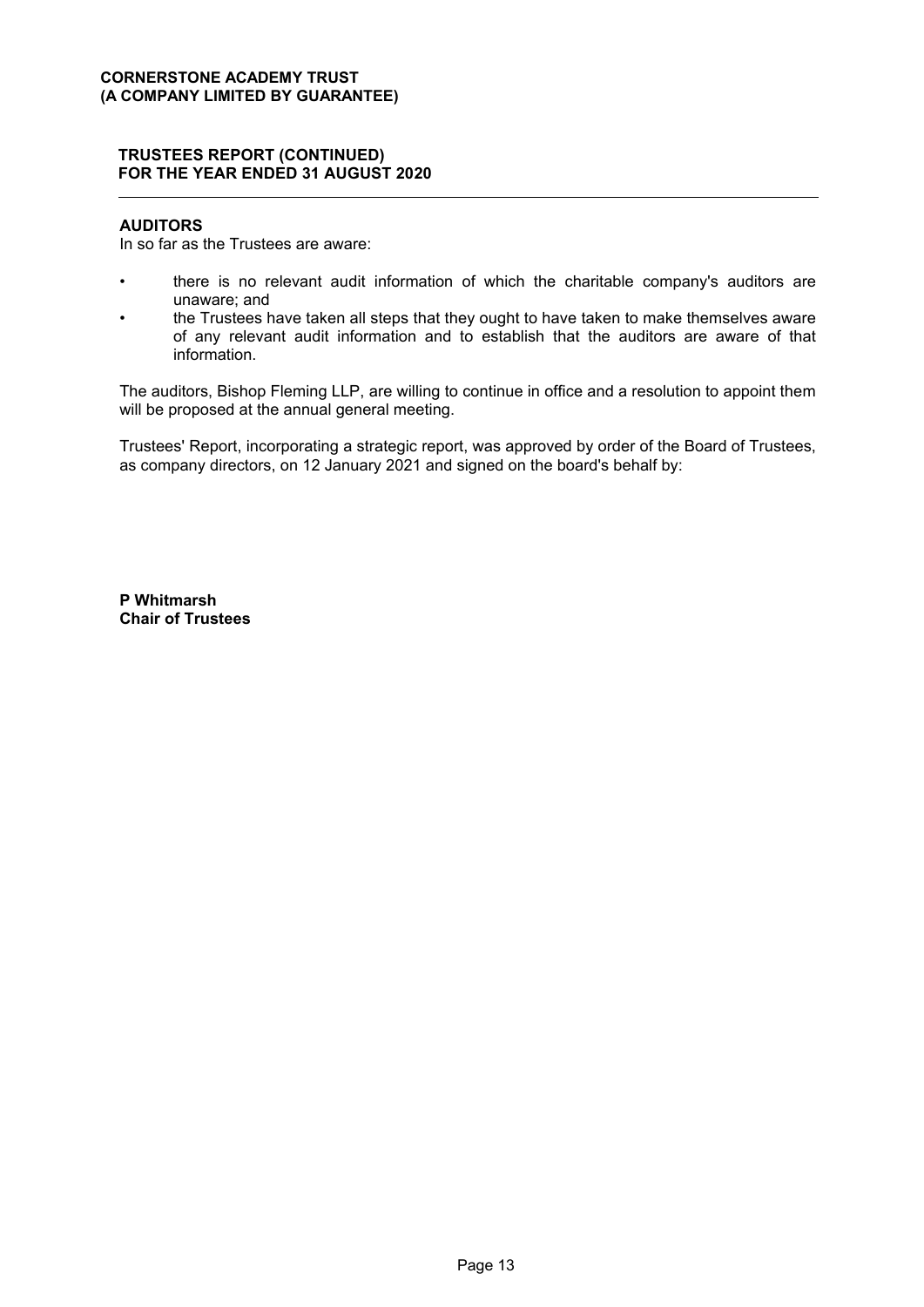## **GOVERNANCE STATEMENT**

#### **Scope of responsibility**

As Trustees, we acknowledge we have overall responsibility for ensuring that Cornerstone Academy Trust has an effective and appropriate system of control, financial and otherwise. However, such a system is designed to manage rather than eliminate the risk of failure to achieve business objectives, and can provide only reasonable and not absolute assurance against material misstatement or loss.

As Trustees, we have reviewed and taken account of the guidance in DfE's Governance Handbook and competency framework for governance.

The Board of Trustees has delegated the day-to-day responsibility to the Executive Headteacher, as accounting officer, for ensuring financial controls conform with the requirements of both propriety and good financial management and in accordance with the requirements and responsibilities assigned to it in the funding agreement between Cornerstone Academy Trust and the Secretary of State for Education. They are also responsible for reporting to the Board of Trustees any material weaknesses or breakdowns in internal control.

#### **Governance**

The information on governance included here supplements that described in the Trustees' Report and in the Statement of Trustees' Responsibilities. The Board of Trustees has formally met 11 times during the year.

Attendance during the year at meetings of the Board of Trustees was as follows:

| Trustee                                     | Meetings attended | Out of a possible |
|---------------------------------------------|-------------------|-------------------|
| H Massey, Chair (until 14 September 2020)   | 8                 | 11                |
| J Bishop, CEO & Executive Headteacher       | 11                | 11                |
| S Taylor, Vice Chair                        | 9                 | 11                |
| <b>B Williams, Staff Trustee</b>            | 9                 | 11                |
| S Noakes                                    | 8                 | 11                |
| R Billen                                    | 10                | 11                |
| M Pitts, Staff Trustee                      | 10                | 11                |
| M Gordon                                    | 8                 | 11                |
| J Waddingham                                | 9                 | 11                |
| S Chapman                                   | 10                | 11                |
| P Whitmarsh, Chair (from 14 September 2020) | 11                | 11                |
| K Dyson                                     | 10                | 11                |

During the year, Trustees have paid particular attention to matters including:

- The continued growth of Westclyst Community Primary School and the opening of the new school building
- The pre-opening of a free school in the Monkerton are of Exeter
- The full integration of Yeo Valley Primary School into the Trust
- The continued development of the Teaching School and Curriculum Hubs

During the year, the growth of the MAT has given the trustees opportunity to further assess the adequacy of the governing arrangements in place. This has been supported by external organisations as well as a number of upskilling and strategic days for trustees to attend.

A continual focus on the skills represented across the Board means that there is a broad base of experience and expertise across numerous specialisms. The vice chair has managed a skills audit of all trustees, identifying where potential gaps may exist and reaffirming the strengths across the breadth of their expertise and

experience. This audit is designed to be ongoing and adaptable to any change. Initial findings show that the board is made up of professionals from a wide range of fields meaning we have representation from finance, legal, human resources, early years, commerce and marketing professionals.

The Finance and Premises Committee is a sub-committee of the main Board of Trustees. It also acts as the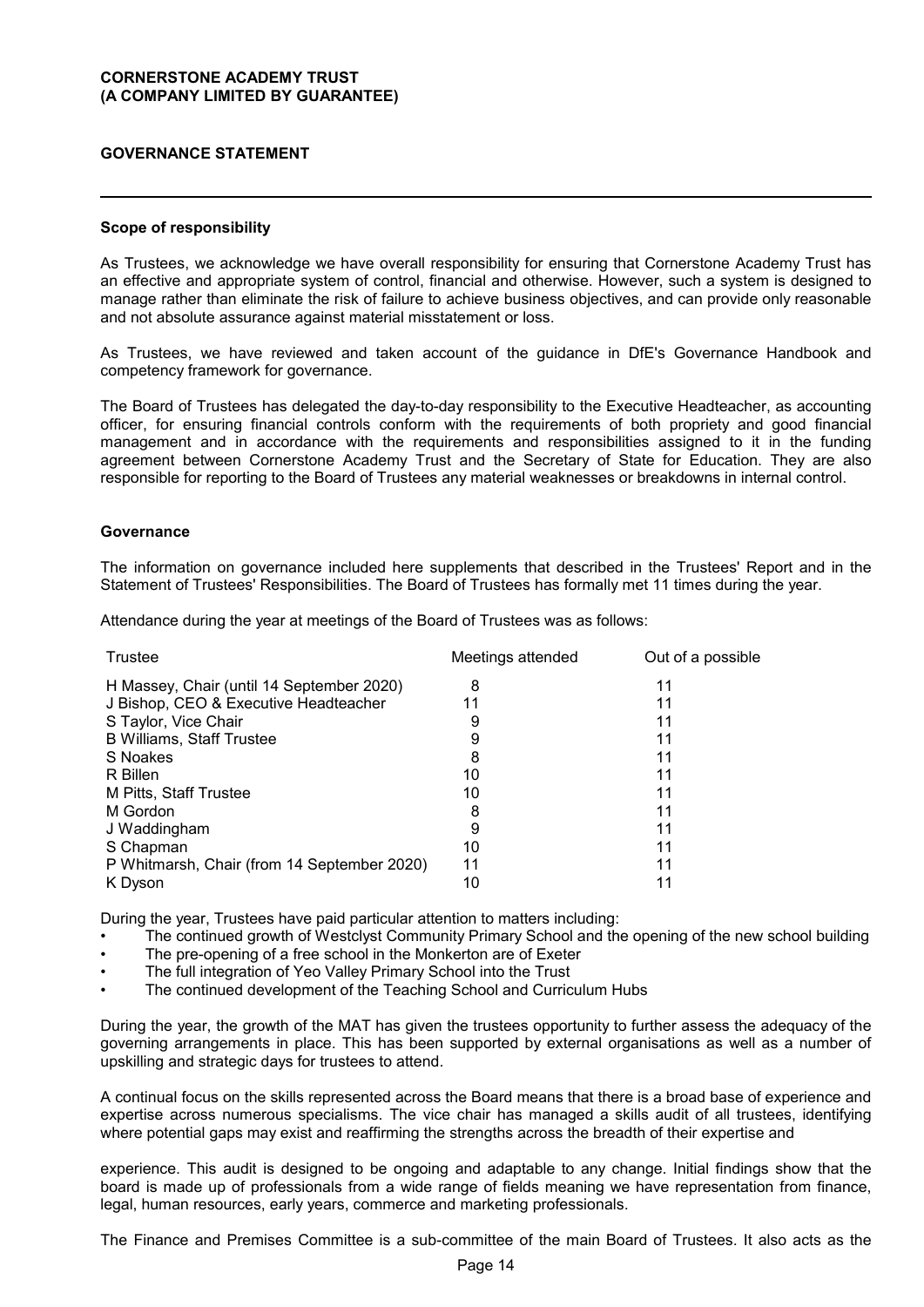## **GOVERNANCE STATEMENT (CONTINUED)**

#### **Governance (CONTINUED)**

Audit Committee. Its purpose is:

To assist the decision making of the governing body, by enabling more detailed consideration to be given to the best means of fulfilling the governing body's responsibility to ensure sound management of the Trust's finances and resources, including proper planning, monitoring and probity.

To make appropriate comments and recommendations on such matters to the governing body on a regular basis.

Major issues will be referred to the full governing body for ratification.

The committee is authorised:

• To consider the Trust's indicative funding, notified annually by the EFA, and to assess its implications for the Academy Trust, in consultation with the executive headteacher, in advance of the financial year, drawing any matters of significance or concern to the attention of the governing body.

• To consider and recommend acceptance/non acceptance of the Trust's budget, at the start of each financial year.

• To contribute to the formulation of the Trust's development plan, through the consideration of financial priorities and proposals, in consultation with the executive headteacher, with the stated and agreed aims and objectives of the Academy Trust.

• To receive and make recommendations on the broad budget headings and areas of expenditure to be adopted each year, including the level and use of any contingency fund or balances, ensuring the compatibility of all such proposals with the development priorities set out in the development plan.

• To liaise with and receive reports from the staffing/remuneration and curriculum committees, as appropriate, and to make recommendations to those committees about the financial aspects of matters being considered by them.

• To monitor and review expenditure on a regular basis and ensure compliance with the overall financial plan for the Trust, and with the financial regulations of the DfE, drawing any matters of concern to the attention of the Board of Trustees.

• To monitor and review procedures for ensuring the effective implementation and operation of financial procedures, on a regular basis, including the implementation of bank account arrangements and, where appropriate to make recommendations for improvement.

• To prepare the financial statement to form part of the annual report of the Board of Trustees to parents and for filing in accordance with Companies Act and Charity Commission requirements.

• To receive auditors' reports and to recommend to the full governing body action as appropriate in response to audit findings.

• To recommend to the full governing body the appointment or reappointment of the auditors of the Trust.

Attendance during the year at meetings was as follows:

| Trustee                         | Meetings attended | Out of a possible |
|---------------------------------|-------------------|-------------------|
| S Taylor, Chair                 |                   |                   |
| J Bishop, Executive Headteacher |                   |                   |
| M Gordon                        | 6                 |                   |
| P Whitmarsh                     |                   |                   |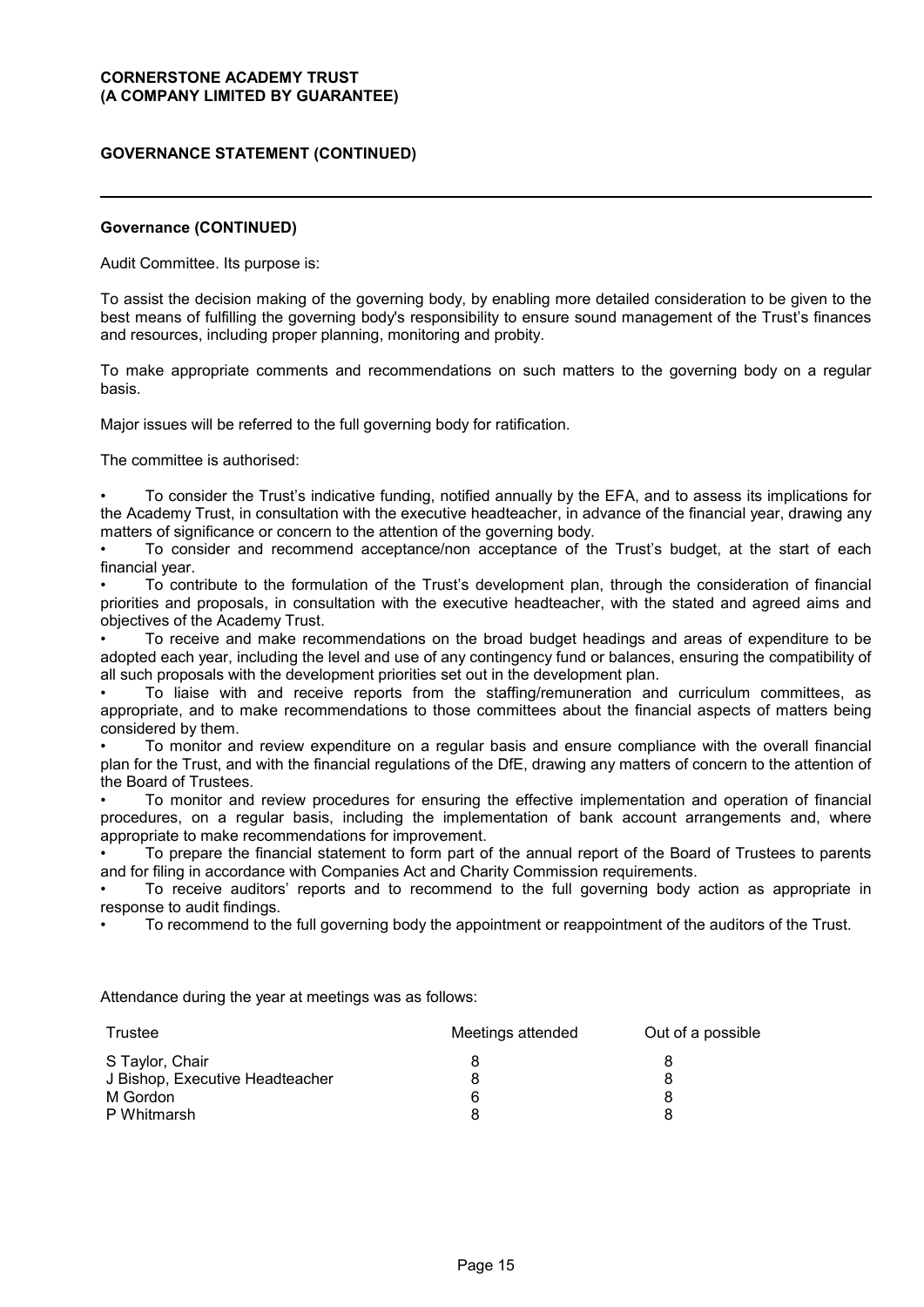## **GOVERNANCE STATEMENT (CONTINUED)**

## **Review of value for money**

As accounting officer, the Executive Headteacher has responsibility for ensuring that the Academy Trust delivers good value in the use of public resources. The accounting officer understands that value for money refers to the educational and wider societal outcomes achieved in return for the taxpayer resources received.

The accounting officer considers how the Academy Trust's use of its resources has provided good value for money during each academic year, and reports to the board of Trustees where value for money can be improved, including the use of benchmarking data where appropriate. The accounting officer for the Academy Trust has delivered improved value for money during the year by:

- Value for money purchasing. There is a continuing emphasis placed upon obtaining an optimum mix of economy, efficiency and effectiveness to ensure that the goods and services purchased deliver the best possible educational outcomes for the resources invested.
- Our financial procedures require purchases to be considered in the light of best value. Wherever possible, and certainly above threshold limits, competitive quotations are sought to check what the market can offer. Purchases with an aggregate value of £50,000 or more, although few, are subject to a strict tender regime. Recent examples include the procurement of IT equipment.
- We have a system of regular risk review for each governor subcommittee. This process has enabled governors to assess any risks present within decisions made or about to be made, meaning that decisions are more informed and less likely to need revisiting.
- Decisions around staffing levels are made against the backdrop of a rolling financial plan which clearly demonstrates the impact of any proposed change. Although things can change significantly in a short timescale, having a snapshot picture at the time of an important decision gives Trustees and the leadership team more confidence whether the change can be sustained (or not) and that it will not adversely impact other areas of school business.

## **The purpose of the system of internal control**

The system of internal control is designed to manage risk to a reasonable level rather than to eliminate all risk of failure to achieve policies, aims and objectives. It can, therefore, only provide reasonable and not absolute assurance of effectiveness. The system of internal control is based on an on-going process designed to identify and prioritise the risks to the achievement of Academy Trust policies, aims and objectives, to evaluate the likelihood of those risks being realised and the impact should they be realised, and to manage them efficiently, effectively and economically. The system of internal control has been in place in Cornerstone Academy Trust for the year 1 September 2019 to 31 August 2020 and up to the date of approval of the annual report and financial statements.

#### **Capacity to handle risk**

The Board of Trustees has reviewed the key risks to which the Academy Trust is exposed together with the operating, financial and compliance controls that have been implemented to mitigate those risks. The Board of Trustees is of the view that there is a formal ongoing process for identifying, evaluating and managing the Academy Trust's significant risks that has been in place for the year 1 September 2019 to 31 August 2020 and up to the date of approval of the annual report and financial statements. This process is regularly reviewed by the Board of Trustees.

#### **The risk and control framework**

The Academy Trust's system of internal financial control is based on a framework of regular management information and administrative procedures including the segregation of duties and a system of delegation and accountability. In particular, it includes:

comprehensive budgeting and monitoring systems with an annual budget and periodic financial reports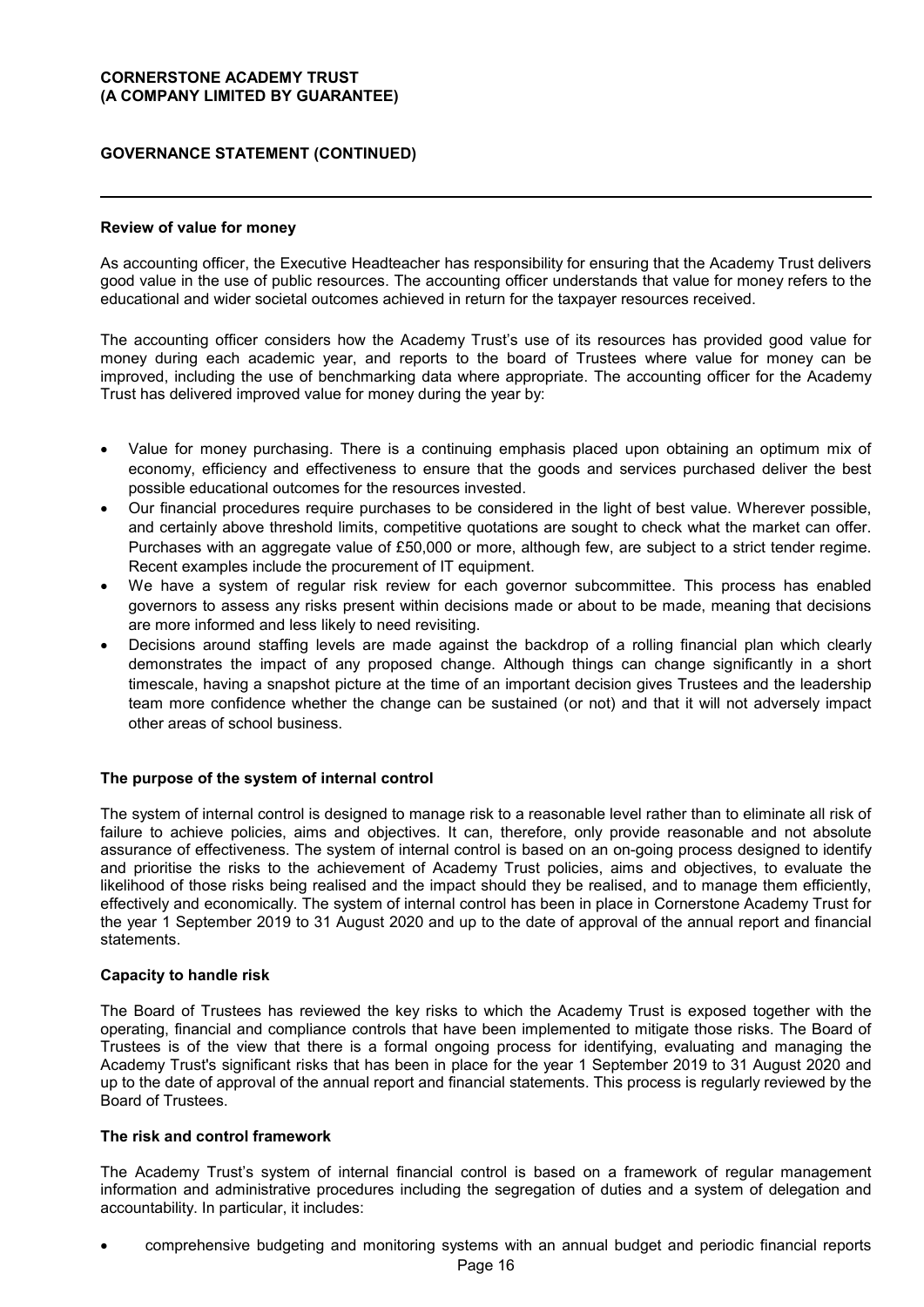## **GOVERNANCE STATEMENT (CONTINUED)**

## **The risk and control framework (CONTINUED)**

which are reviewed and agreed by the board of Trustees

- regular reviews by the Finance and General Purposes Committee of reports which indicate financial performance against the forecasts and of major purchase plans, capital works and expenditure programmes
- setting targets to measure financial and other performance
- clearly defined purchasing (asset purchase or capital investment) guidelines
- delegation of authority and segregation of duties;
- identification and management of risks

The board of Trustees has considered the need for a specific internal audit function and has decided to appoint Devon Audit Partnership as internal auditor.

The internal auditor's role includes giving advice on financial matters and performing a range of checks on the Academy Trust's financial systems. In particular the checks carried out in the current period included:

- Testing of payroll systems salary, wages and expenses
- Testing of purchasing and payment systems
- Testing of control of assets

On a semi-annual basis, the internal auditor reports to the Board of Trustees through the Finance and Premises Committee committee on the operation of the systems of control and on the discharge of the Trustees' financial responsibilities.

The schedule of work was affected by COVID19. There was a single remote audit in the summer term. No material control issues were identified.

## **Review of effectiveness**

As accounting officer, the Executive Headteacher has responsibility for reviewing the effectiveness of the system of internal control. During the year in question the review has been informed by:

- on discharge of the Board of Trustees financial decisions to help the committee consider actions and assess year on year progress
- the work of the internal auditor;
- the work of the external auditors;
- the work of the executive managers within the Academy Trust who have responsibility for the development and maintenance of the internal control framework.

The accounting officer has been advised of the implications of the result of their review of the system of internal control by the Finance and Premises Committee committee and a plan to ensure continuous improvement of the system is in place.

Approved by order of the members of the Board of Trustees on 12 January 2021 and signed on their behalf by:

**P Whitmarsh** Chair of Trustees **J Bishop** Accounting Officer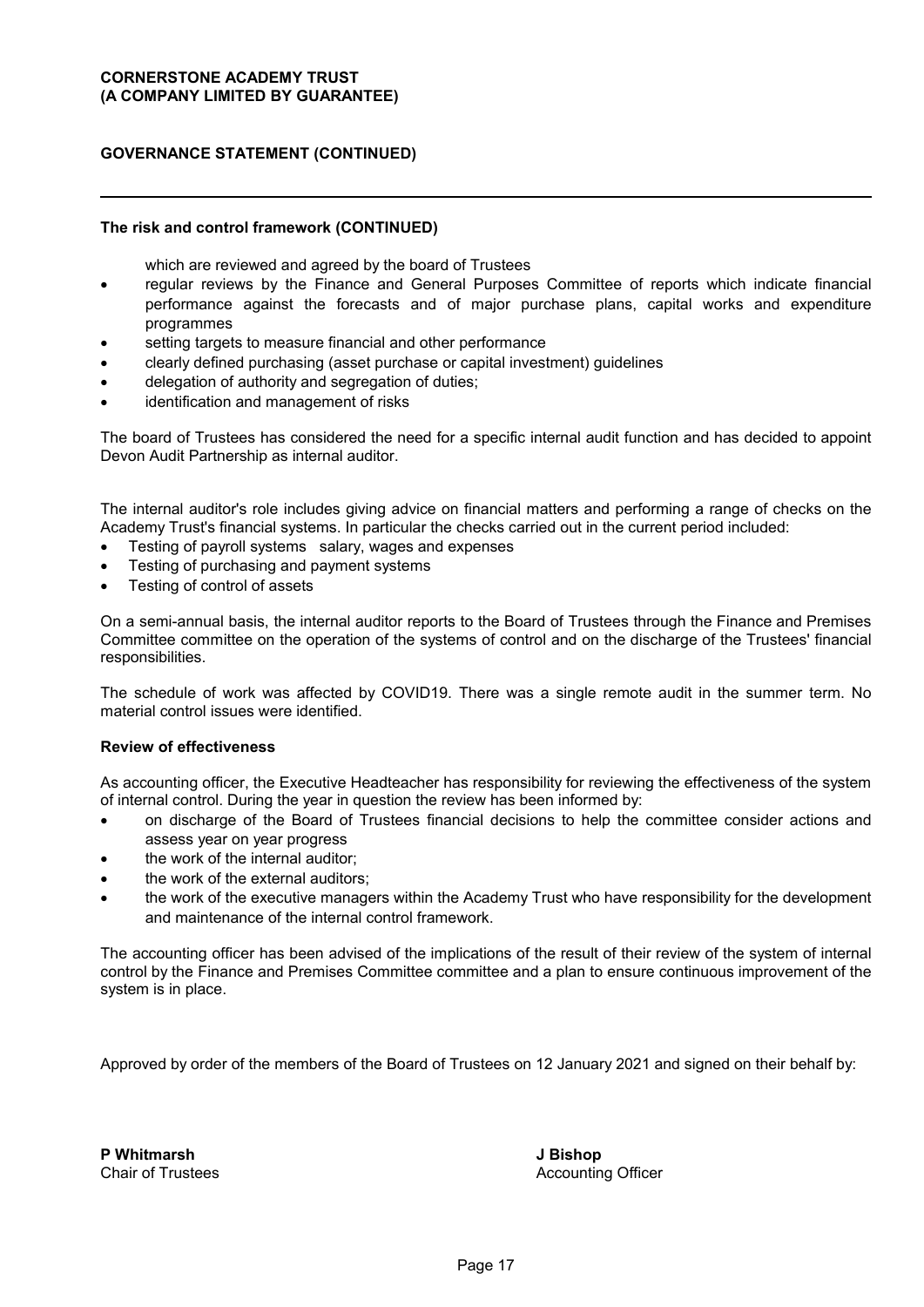# **STATEMENT ON REGULARITY, PROPRIETY AND COMPLIANCE**

As accounting officer of Cornerstone Academy Trust I have considered my responsibility to notify the Academy Trust board of Trustees and the Education & Skills Funding Agency (ESFA) of material irregularity, impropriety and non-compliance with terms and conditions of all funding received by the Academy Trust, under the funding agreement in place between the Academy Trust and the Secretary of State for Education. As part of my consideration I have had due regard to the requirements of the Academies Financial Handbook 2019.

I confirm that I and the Academy Trust board of Trustees are able to identify any material irregular or improper use of all funds by the Academy Trust, or material non-compliance with the terms and conditions of funding under the Academy Trust's funding agreement and the Academies Financial Handbook 2019.

I confirm that no instances of material irregularity, impropriety or funding non-compliance have been discovered to date. If any instances are identified after the date of this statement, these will be notified to the board of Trustees and ESFA.

**J Bishop** Accounting Officer

Date: 12 January 2021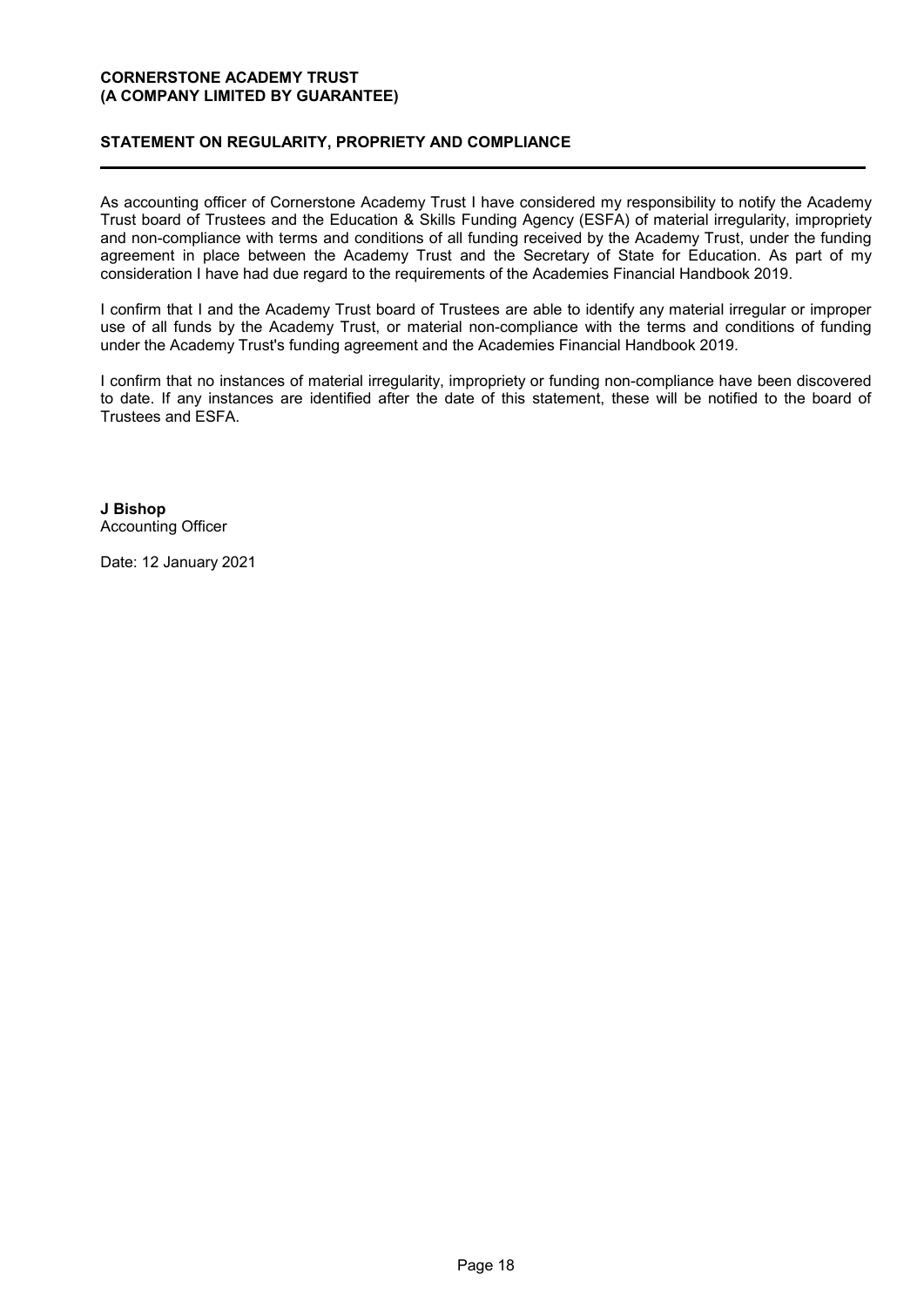## **STATEMENT OF TRUSTEES' RESPONSIBILITIES FOR THE YEAR ENDED 31 AUGUST 2020**

The Trustees (who are also the directors of the charitable company for the purposes of company law) are responsible for preparing the Trustees' Report and the financial statements in accordance with the Academies Accounts Direction published by the Education and Skills Funding Agency, United Kingdom Accounting Standards (United Kingdom Generally Accepted Accounting Practice) and applicable law and regulations.

Company law requires the Trustees to prepare financial statements for each financial . Under company law, the Trustees must not approve the financial statements unless they are satisfied that they give a true and fair view of the state of affairs of the charitable company and of its incoming resources and application of resources, including its income and expenditure, for that period. In preparing these financial statements, the Trustees are required to:

- select suitable accounting policies and then apply them consistently;
- observe the methods and principles of the Charities SORP 2019 and the Academies Accounts Direction 2019 to 2020;
- make judgements and accounting estimates that are reasonable and prudent;
- state whether applicable UK Accounting Standards have been followed, subject to any material departures disclosed and explained in the financial statements;
- prepare the financial statements on the going concern basis unless it is inappropriate to presume that the charitable company will continue in business.

The Trustees are responsible for keeping adequate accounting records that are sufficient to show and explain the charitable company's transactions and disclose with reasonable accuracy at any time the financial position of the charitable company and enable them to ensure that the financial statements comply with the Companies Act 2006. They are also responsible for safeguarding the assets of the charitable company and hence for taking reasonable steps for the prevention and detection of fraud and other irregularities.

The Trustees are responsible for ensuring that in its conduct and operation the charitable company applies financial and other controls, which conform with the requirements both of propriety and of good financial management. They are also responsible for ensuring grants received from ESFA/DfE have been applied for the purposes intended.

The Trustees are responsible for the maintenance and integrity of the corporate and financial information included on the charitable company's website. Legislation in the United Kingdom governing the preparation and dissemination of financial statements may differ from legislation in other jurisdictions.

Approved by order of the members of the Board of Trustees and signed on its behalf by:

**P Whitmarsh** Chair of Trustees

Date: 12 January 2021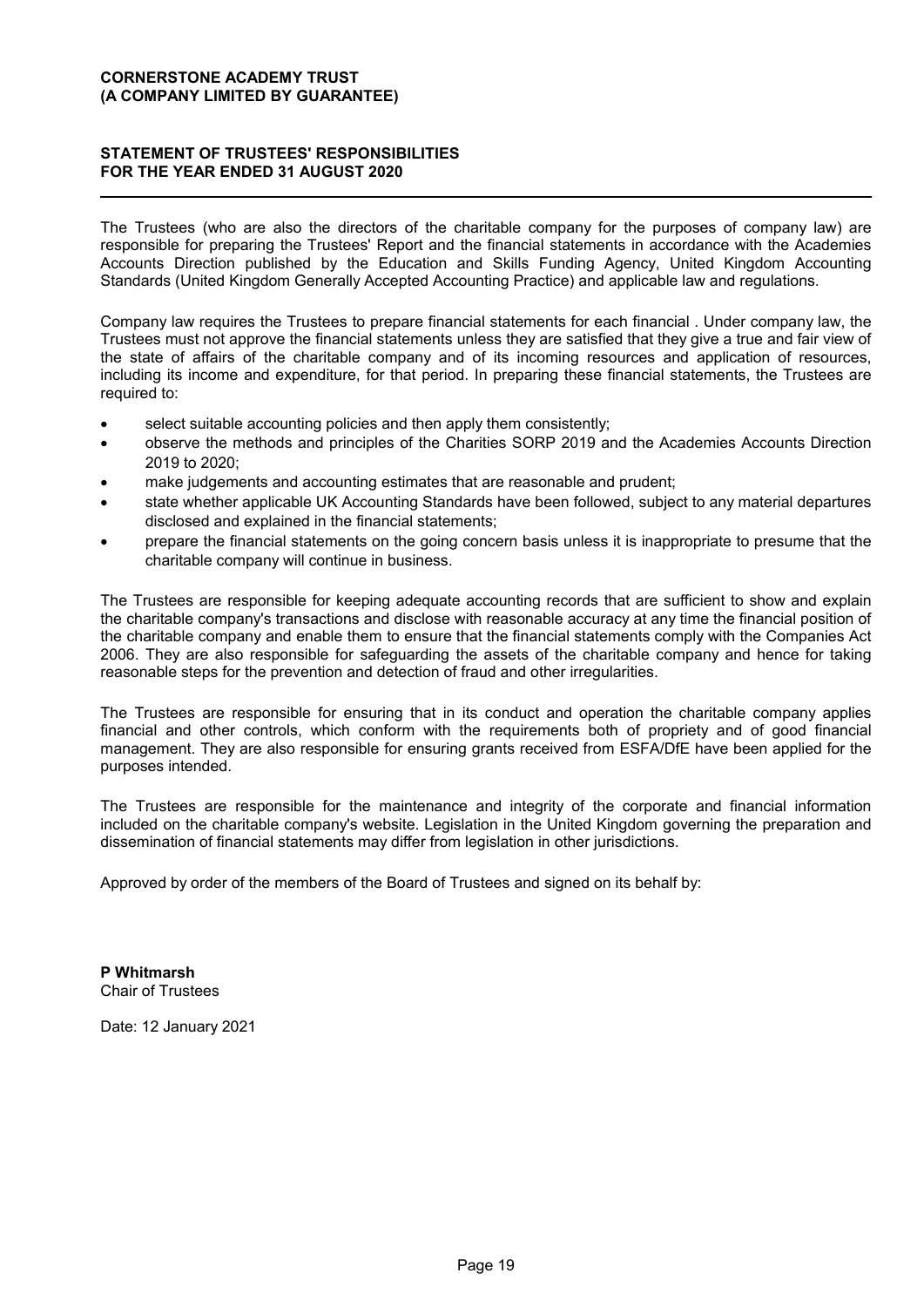## **INDEPENDENT AUDITORS' REPORT ON THE FINANCIAL STATEMENTS TO THE MEMBERS OF CORNERSTONE ACADEMY TRUST**

## **Opinion**

We have audited the financial statements of Cornerstone Academy Trust (the 'Academy Trust') for the year ended 31 August 2020 which comprise the Statement of Financial Activities, the Balance Sheet, the Statement of Cash Flows and the related notes, including a summary of significant accounting policies. The financial reporting framework that has been applied in their preparation is applicable law, United Kingdom Accounting Standards (United Kingdom Generally Accepted Accounting Practice), including Financial Reporting Standard 102 'The Financial Reporting Standard applicable in the UK and Republic of Ireland', the Charities SORP 2019 and the Academies Accounts Direction 2019 to 2020 issued by the Education and Skills Funding Agency.

In our opinion the financial statements:

- give a true and fair view of the state of the Academy Trust's affairs as at 31 August 2020 and of its incoming resources and application of resources, including its income and expenditure for the year then ended;
- have been properly prepared in accordance with United Kingdom Generally Accepted Accounting Practice; and
- have been prepared in accordance with the requirements of the Companies Act 2006, the Charities SORP 2019 and the Academies Accounts Direction 2019 to 2020 issued by the Education and Skills Funding Agency.

#### **Basis for opinion**

We conducted our audit in accordance with International Standards on Auditing (UK) (ISAs (UK)) and applicable law. Our responsibilities under those standards are further described in the Auditors' responsibilities for the audit of the financial statements section of our report. We are independent of the Academy Trust in accordance with the ethical requirements that are relevant to our audit of the financial statements in the United Kingdom, including the Financial Reporting Council's Ethical Standard, and we have fulfilled our other ethical responsibilities in accordance with these requirements. We believe that the audit evidence we have obtained is sufficient and appropriate to provide a basis for our opinion.

#### **Conclusions relating to going concern**

We have nothing to report in respect of the following matters in relation to which the ISAs (UK) require us to report to you where:

- the Trustees' use of the going concern basis of accounting in the preparation of the financial statements is not appropriate; or
- the Trustees have not disclosed in the financial statements any identified material uncertainties that may cast significant doubt about the Academy Trust's ability to continue to adopt the going concern basis of accounting for a period of at least twelve months from the date when the financial statements are authorised for issue.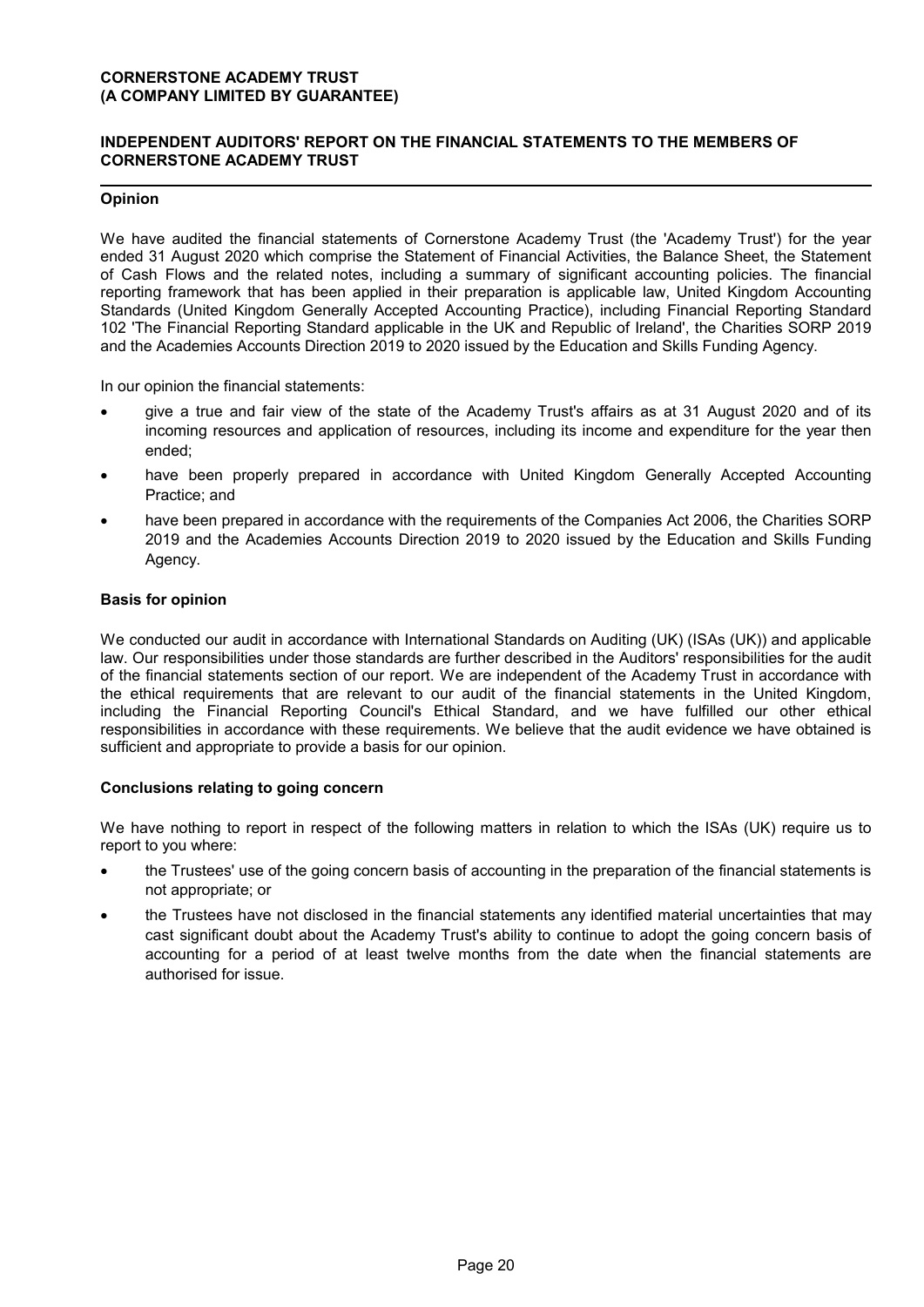## **INDEPENDENT AUDITORS' REPORT ON THE FINANCIAL STATEMENTS TO THE MEMBERS OF CORNERSTONE ACADEMY TRUST (CONTINUED)**

## **Other information**

The Trustees are responsible for the other information. The other information comprises the information included in the Annual Report, other than the financial statements and our Auditors' Report thereon. Other information includes the Reference and Administrative Details, the Trustees' Report including the Strategic Report, and the Governance Statement. Our opinion on the financial statements does not cover the other information and, except to the extent otherwise explicitly stated in our report, we do not express any form of assurance conclusion thereon.

In connection with our audit of the financial statements, our responsibility is to read the other information and, in doing so, consider whether the other information is materially inconsistent with the financial statements or our knowledge obtained in the audit or otherwise appears to be materially misstated. If we identify such material inconsistencies or apparent material misstatements, we are required to determine whether there is a material misstatement in the financial statements or a material misstatement of the other information. If, based on the work we have performed, we conclude that there is a material misstatement of this other information, we are required to report that fact.

We have nothing to report in this regard.

#### **Opinion on other matters prescribed by the Companies Act 2006**

In our opinion, based on the work undertaken in the course of the audit:

- the information given in the Trustees' Report including the Strategic Report for the financial year for which the financial statements are prepared is consistent with the financial statements.
- the Trustees' Report and the Strategic Report have been prepared in accordance with applicable legal requirements.

#### **Matters on which we are required to report by exception**

In the light of our knowledge and understanding of the Academy Trust and its environment obtained in the course of the audit, we have not identified material misstatements in the Trustees' Report including the Strategic Report.

We have nothing to report in respect of the following matters in relation to which the Companies Act 2006 requires us to report to you if, in our opinion:

- adequate accounting records have not been kept, or returns adequate for our audit have not been received from branches not visited by us; or
- the financial statements are not in agreement with the accounting records and returns; or
- certain disclosures of Trustees' remuneration specified by law are not made; or
- we have not received all the information and explanations we require for our audit.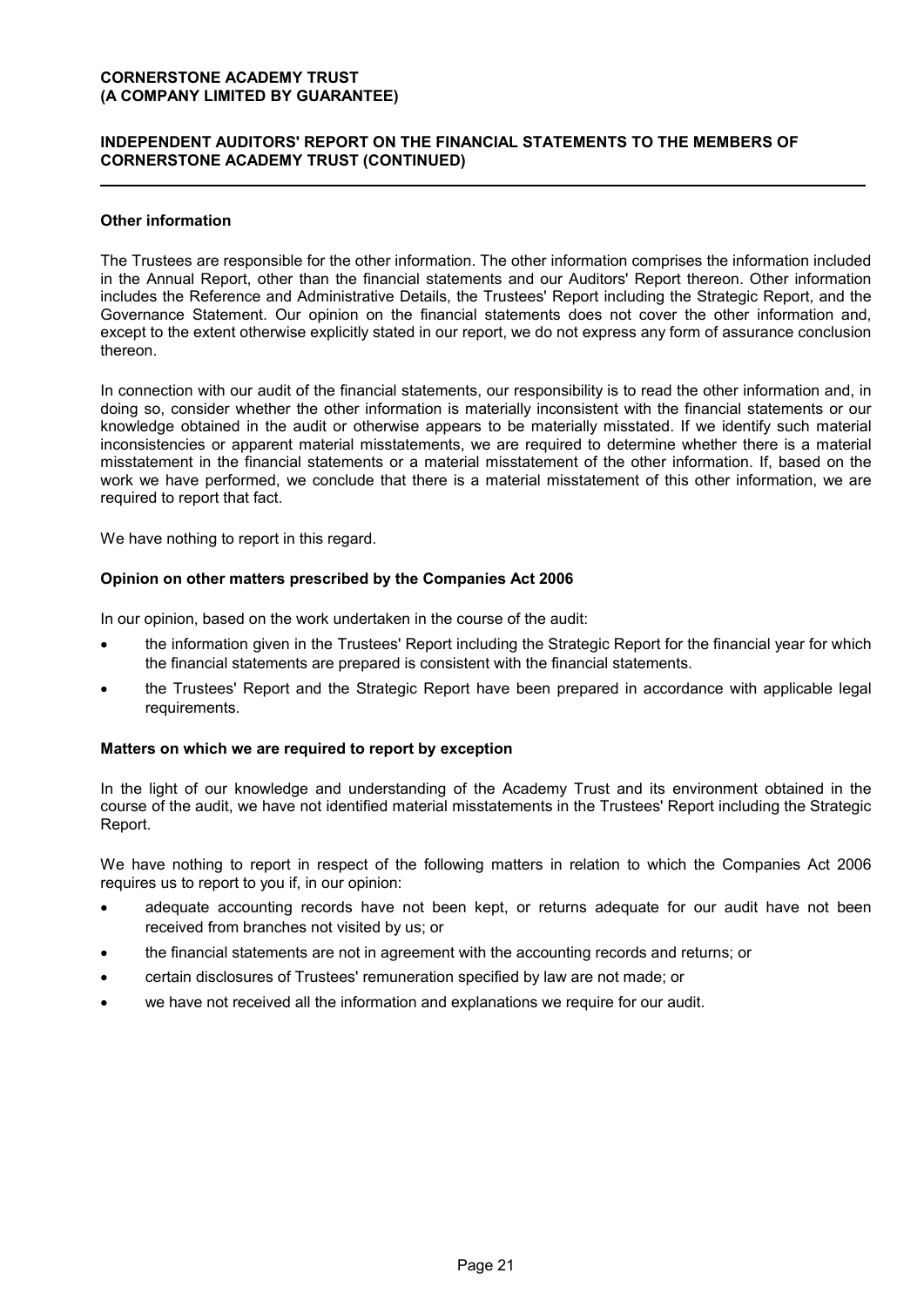## **INDEPENDENT AUDITORS' REPORT ON THE FINANCIAL STATEMENTS TO THE MEMBERS OF CORNERSTONE ACADEMY TRUST (CONTINUED)**

#### **Responsibilities of Trustees**

As explained more fully in the Trustees' Responsibilities Statement, the Trustees (who are also the directors of the Academy Trust for the purposes of company law) are responsible for the preparation of the financial statements and for being satisfied that they give a true and fair view, and for such internal control as the Trustees determine is necessary to enable the preparation of financial statements that are free from material misstatement, whether due to fraud or error.

In preparing the financial statements, the Trustees are responsible for assessing the Academy Trust's ability to continue as a going concern, disclosing, as applicable, matters related to going concern and using the going concern basis of accounting unless the Trustees either intend to liquidate the Academy Trust or to cease operations, or have no realistic alternative but to do so.

#### **Auditors' responsibilities for the audit of the financial statements**

Our objectives are to obtain reasonable assurance about whether the financial statements as a whole are free from material misstatement, whether due to fraud or error, and to issue an Auditors' Report that includes our opinion. Reasonable assurance is a high level of assurance, but is not a guarantee that an audit conducted in accordance with ISAs (UK) will always detect a material misstatement when it exists. Misstatements can arise from fraud or error and are considered material if, individually or in the aggregate, they could reasonably be expected to influence the economic decisions of users taken on the basis of these financial statements.

A further description of our responsibilities for the audit of the financial statements is located on the Financial Reporting Council's website at: www.frc.org.uk/auditorsresponsibilities. This description forms part of our Auditors' Report.

#### **Use of our report**

This report is made solely to the Academy Trust's members, as a body, in accordance with Chapter 3 of Part 16 of the Companies Act 2006. Our audit work has been undertaken so that we might state to the Academy Trust's members those matters we are required to state to them in an Auditors' Report and for no other purpose. To the fullest extent permitted by law, we do not accept or assume responsibility to anyone other than the Academy Trust and its members, as a body, for our audit work, for this report, or for the opinions we have formed.

#### **Tim Borton FCA DChA (Senior Statutory Auditor)**

for and on behalf of **Bishop Fleming LLP** Chartered Accountants Statutory Auditors 2nd Floor Stratus House Emperor Way Exeter Business Park Exeter EX1 3QS

28 January 2021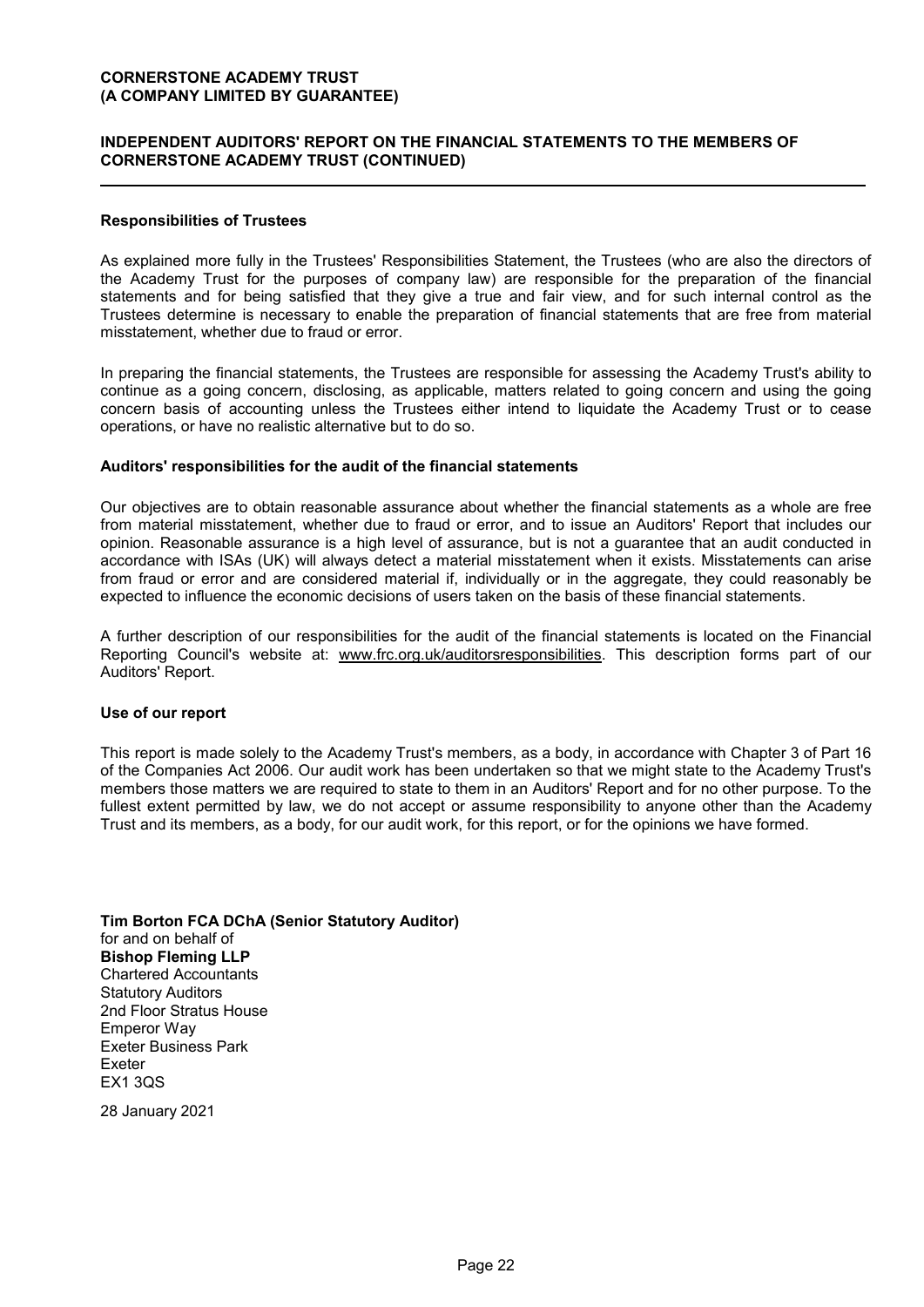## **INDEPENDENT REPORTING ACCOUNTANT'S ASSURANCE REPORT ON REGULARITY TO CORNERSTONE ACADEMY TRUST AND THE EDUCATION & SKILLS FUNDING AGENCY**

In accordance with the terms of our engagement letter dated 28 October 2019 and further to the requirements of the Education and Skills Funding Agency (ESFA) as included in the Academies Accounts Direction 2019 to 2020, we have carried out an engagement to obtain limited assurance about whether the expenditure disbursed and income received by Cornerstone Academy Trust during the year 1 September 2019 to 31 August 2020 have been applied to the purposes identified by Parliament and the financial transactions conform to the authorities which govern them.

This report is made solely to Cornerstone Academy Trust and ESFA in accordance with the terms of our engagement letter. Our work has been undertaken so that we might state to Cornerstone Academy Trust and ESFA those matters we are required to state in a report and for no other purpose. To the fullest extent permitted by law, we do not accept or assume responsibility to anyone other than Cornerstone Academy Trust and ESFA, for our work, for this report, or for the conclusion we have formed.

#### **Respective responsibilities of Cornerstone Academy Trust's accounting officer and the reporting accountant**

The accounting officer is responsible, under the requirements of Cornerstone Academy Trust's funding agreement with the Secretary of State for Education dated 26 August 2010 and the Academies Financial Handbook, extant from 1 September 2019, for ensuring that expenditure disbursed and income received is applied for the purposes intended by Parliament and the financial transactions conform to the authorities which govern them.

Our responsibilities for this engagement are established in the United Kingdom by our profession's ethical guidance and are to obtain limited assurance and report in accordance with our engagement letter and the requirements of the Academies Accounts Direction 2019 to 2020. We report to you whether anything has come to our attention in carrying out our work which suggests that in all material respects, expenditure disbursed and income received during the year 1 September 2019 to 31 August 2020 have not been applied to purposes intended by Parliament or that the financial transactions do not conform to the authorities which govern them.

#### **Approach**

We conducted our engagement in accordance with the Academies Accounts Direction 2019 to 2020 issued by ESFA. We performed a limited assurance engagement as defined in our engagement letter.

The objective of a limited assurance engagement is to perform such procedures as to obtain information and explanations in order to provide us with sufficient appropriate evidence to express a negative conclusion on regularity.

A limited assurance engagement is more limited in scope than a reasonable assurance engagement and consequently does not enable us to obtain assurance that we would become aware of all significant matters that might be identified in a reasonable assurance engagement. Accordingly, we do not express a positive opinion.

Our engagement includes examination, on a test basis, of evidence relevant to the regularity and propriety of the Academy Trust's income and expenditure.

Our work on regularity included a review of the internal controls policies and procedures that have been implemented and an assessment of their design and effectiveness to understand how the Academy complied with the framework of authorities. We also reviewed the reports commissioned by the Trustees to assess the internal controls throughout the year.

We performed detailed testing based on our assessment of the risk of material irregularity, impropriety and noncompliance. This work was integrated with our audit on the financial statements where appropriate and included analytical review and detailed substantive testing of transactions.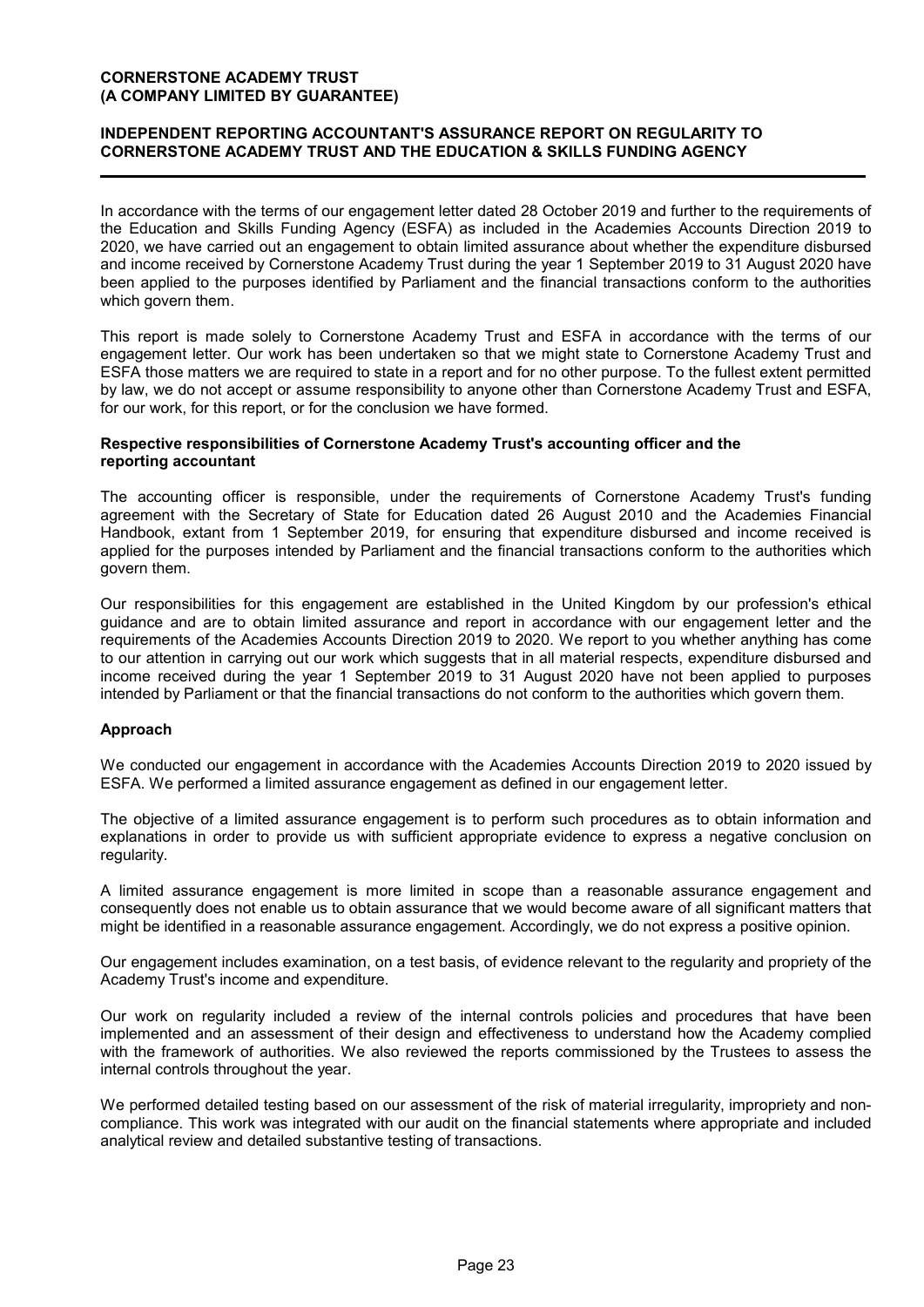# **INDEPENDENT REPORTING ACCOUNTANT'S ASSURANCE REPORT ON REGULARITY TO CORNERSTONE ACADEMY TRUST AND THE EDUCATION & SKILLS FUNDING AGENCY (CONTINUED)**

## **Conclusion**

In the course of our work, nothing has come to our attention which suggest in all material respects the expenditure disbursed and income received during the year 1 September 2019 to 31 August 2020 has not been applied to purposes intended by Parliament and the financial transactions do not conform to the authorities which govern them.

Tim Borton FCA DChA (Reporting Accountant) **Bishop Fleming LLP** Chartered Accountants Statutory Auditors 2nd Floor Stratus House Emperor Way Exeter Business Park Exeter EX1 3QS

Date: 28 January 2021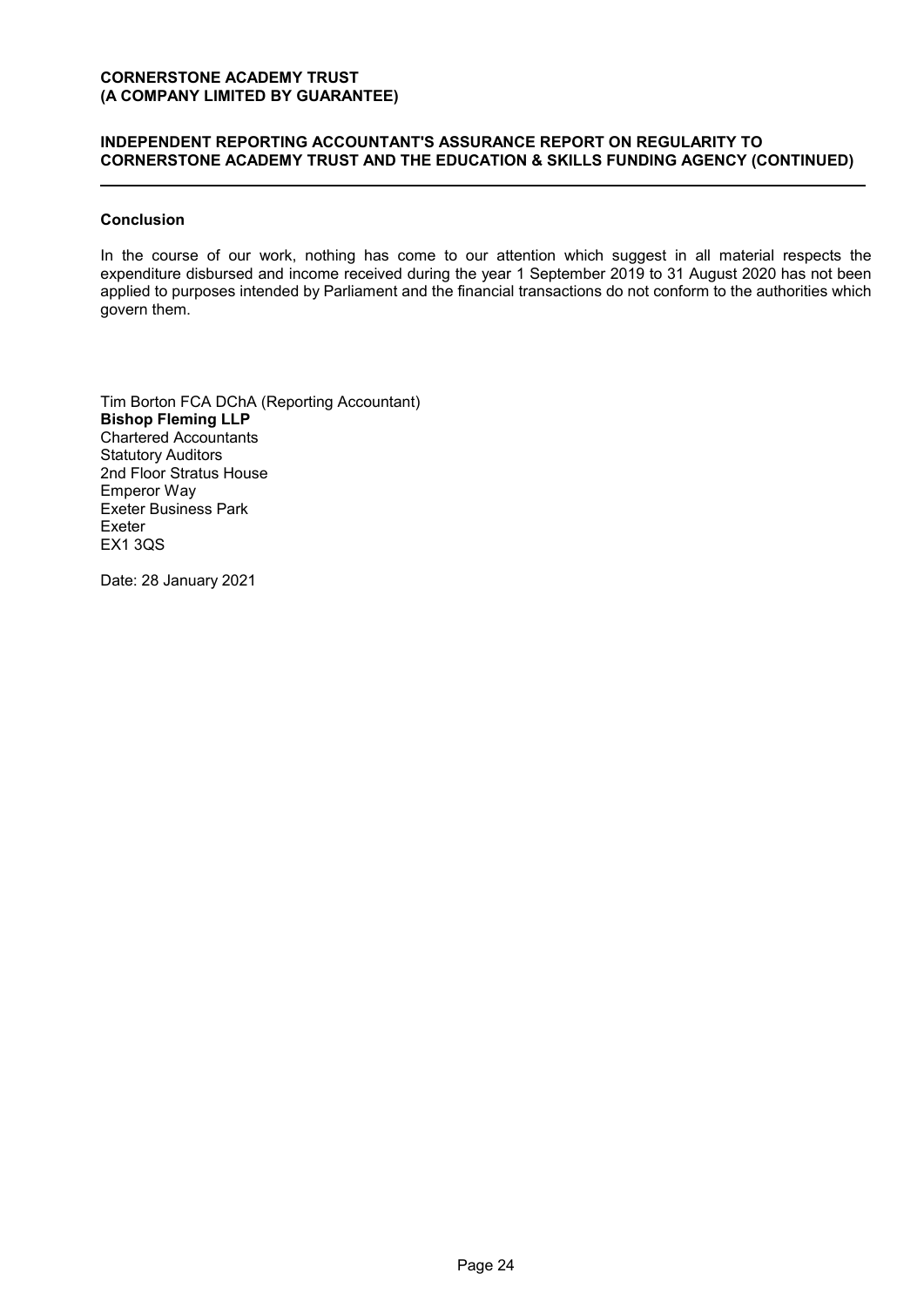# **STATEMENT OF FINANCIAL ACTIVITIES (INCORPORATING INCOME AND EXPENDITURE ACCOUNT) FOR THE YEAR ENDED 31 AUGUST 2020**

|                                                               | <b>Note</b>    | <b>Unrestricted</b><br>funds<br>2020<br>£ | <b>Restricted</b><br>funds<br>2020<br>£ | <b>Restricted</b><br>fixed asset<br>funds<br>2020<br>£ | <b>Total</b><br>funds<br>2020<br>£ | Total<br>funds<br>2019<br>£ |
|---------------------------------------------------------------|----------------|-------------------------------------------|-----------------------------------------|--------------------------------------------------------|------------------------------------|-----------------------------|
| <b>INCOME FROM:</b>                                           |                |                                           |                                         |                                                        |                                    |                             |
| Donations and capital<br>grants:                              | 3              |                                           |                                         |                                                        |                                    |                             |
| Assets transferred on<br>conversion                           |                |                                           |                                         |                                                        |                                    | 3,201,757                   |
| Other donations and<br>capital grants                         |                | 1,715                                     | 29,768                                  | 6,924,246                                              | 6,955,729                          | 86,793                      |
| Charitable activities                                         | 4,5            | 800,187                                   | 5,077,192                               |                                                        | 5,877,379                          | 4,559,578                   |
| Teaching schools                                              | 29             | 18,102                                    | 40,000                                  |                                                        | 58,102                             | 95,198                      |
| Other trading activities                                      |                | 148,654                                   |                                         |                                                        | 148,654                            | 142,647                     |
| Investments                                                   | $\overline{7}$ | 212                                       |                                         |                                                        | 212                                | 251                         |
| <b>TOTAL INCOME</b>                                           |                | 968,870                                   | 5,146,960                               | 6,924,246                                              | 13,040,076                         | 8,086,224                   |
| <b>EXPENDITURE ON:</b>                                        |                |                                           |                                         |                                                        |                                    |                             |
| Raising funds                                                 |                | 819                                       |                                         |                                                        | 819                                | 2,001                       |
| Charitable activities                                         | 8              | 971,736                                   | 4,796,004                               | 504,915                                                | 6,272,655                          | 5,389,433                   |
| Teaching schools                                              | 29             |                                           | 63,505                                  |                                                        | 63,505                             | 89,795                      |
| <b>TOTAL</b><br><b>EXPENDITURE</b>                            |                | 972,555                                   | 4,859,509                               | 504,915                                                | 6,336,979                          | 5,481,229                   |
| <b>NET</b>                                                    |                |                                           |                                         |                                                        |                                    |                             |
| (EXPENDITURE)/IN<br><b>COME</b>                               |                | (3,685)                                   | 287,451                                 | 6,419,331                                              | 6,703,097                          | 2,604,995                   |
| <b>Transfers between</b><br>funds                             | 18             |                                           | (154, 323)                              | 154,323                                                |                                    |                             |
| <b>NET MOVEMENT IN</b><br><b>FUNDS BEFORE</b><br><b>OTHER</b> |                |                                           |                                         |                                                        |                                    |                             |
| <b>RECOGNISED</b><br><b>GAINS/(LOSSES)</b>                    |                | (3,685)                                   | 133,128                                 | 6,573,654                                              | 6,703,097                          | 2,604,995                   |
| <b>OTHER</b><br><b>RECOGNISED</b><br>GAINS/(LOSSES):          |                |                                           |                                         |                                                        |                                    |                             |
| Actuarial losses on<br>defined benefit<br>pension schemes     | 24             |                                           | (400, 000)                              |                                                        | (400, 000)                         | (393,000)                   |
| <b>NET MOVEMENT IN</b><br><b>FUNDS</b>                        |                | (3,685)                                   | (266, 872)                              | 6,573,654                                              | 6,303,097                          | 2,211,995                   |
|                                                               |                |                                           |                                         |                                                        |                                    |                             |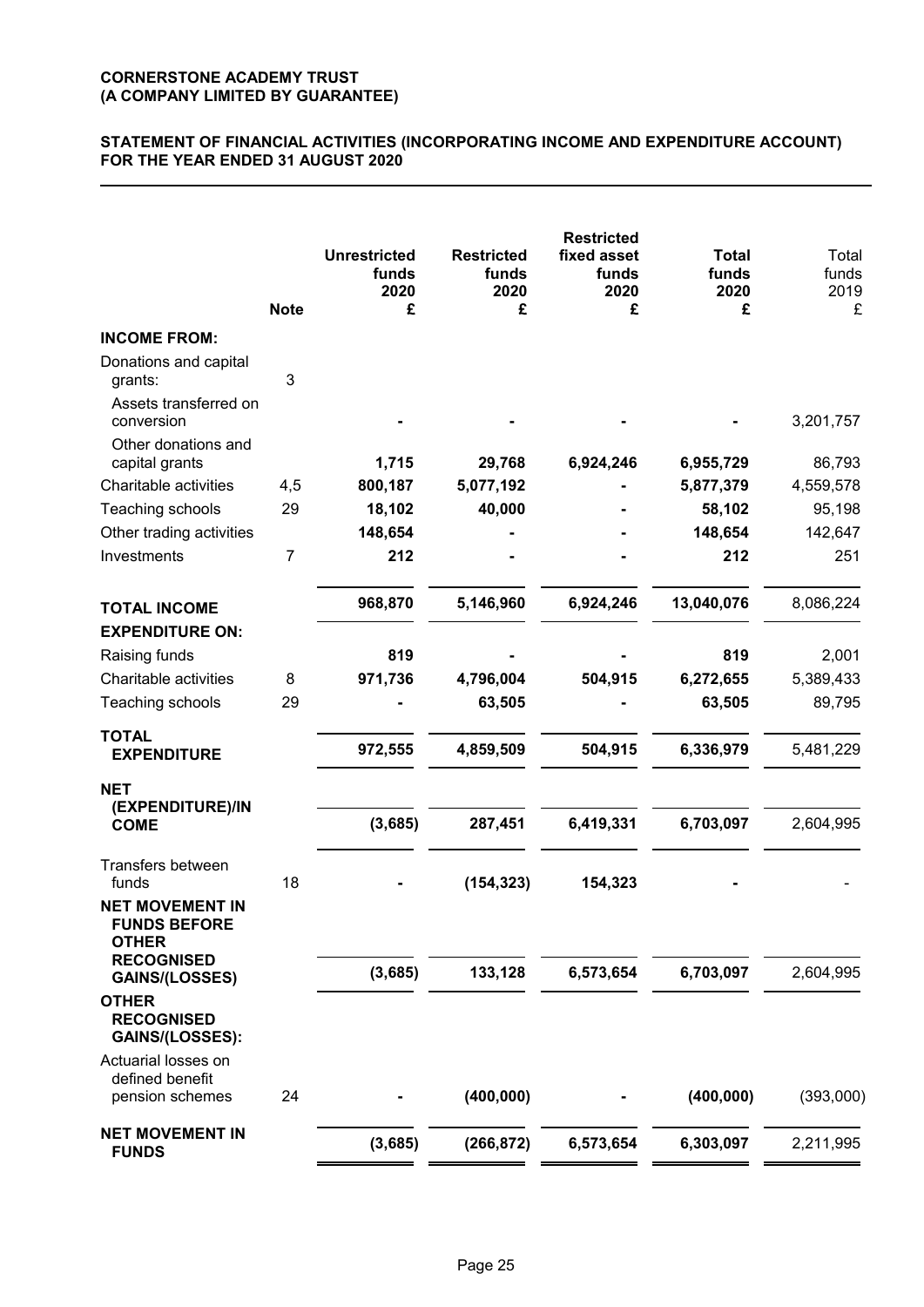#### **STATEMENT OF FINANCIAL ACTIVITIES (INCORPORATING INCOME AND EXPENDITURE ACCOUNT) (CONTINUED) FOR THE YEAR ENDED 31 AUGUST 2020**

|                                                        | Unrestricted<br>funds<br>2020<br>£ | <b>Restricted</b><br>funds<br>2020<br>£ | <b>Restricted</b><br>fixed asset<br>funds<br>2020<br>£ | Total<br>funds<br>2020<br>£ | Total<br>funds<br>2019<br>£ |
|--------------------------------------------------------|------------------------------------|-----------------------------------------|--------------------------------------------------------|-----------------------------|-----------------------------|
| <b>RECONCILIATION OF</b><br><b>FUNDS:</b>              |                                    |                                         |                                                        |                             |                             |
| Total funds brought<br>forward                         | 264,447                            | (2,574,588)                             | 8,807,925                                              | 6,497,784                   | 4,285,789                   |
| Net movement in funds                                  | (3,685)                            | (266, 872)                              | 6,573,654                                              | 6,303,097                   | 2,211,995                   |
| <b>TOTAL FUNDS</b><br><b>CARRIED</b><br><b>FORWARD</b> | 260,762                            | (2,841,460)                             | 15,381,579                                             | 12,800,881                  | 6,497,784                   |

The Statement of Financial Activities includes all gains and losses recognised in the year.

The notes on pages 29 to 59 form part of these financial statements.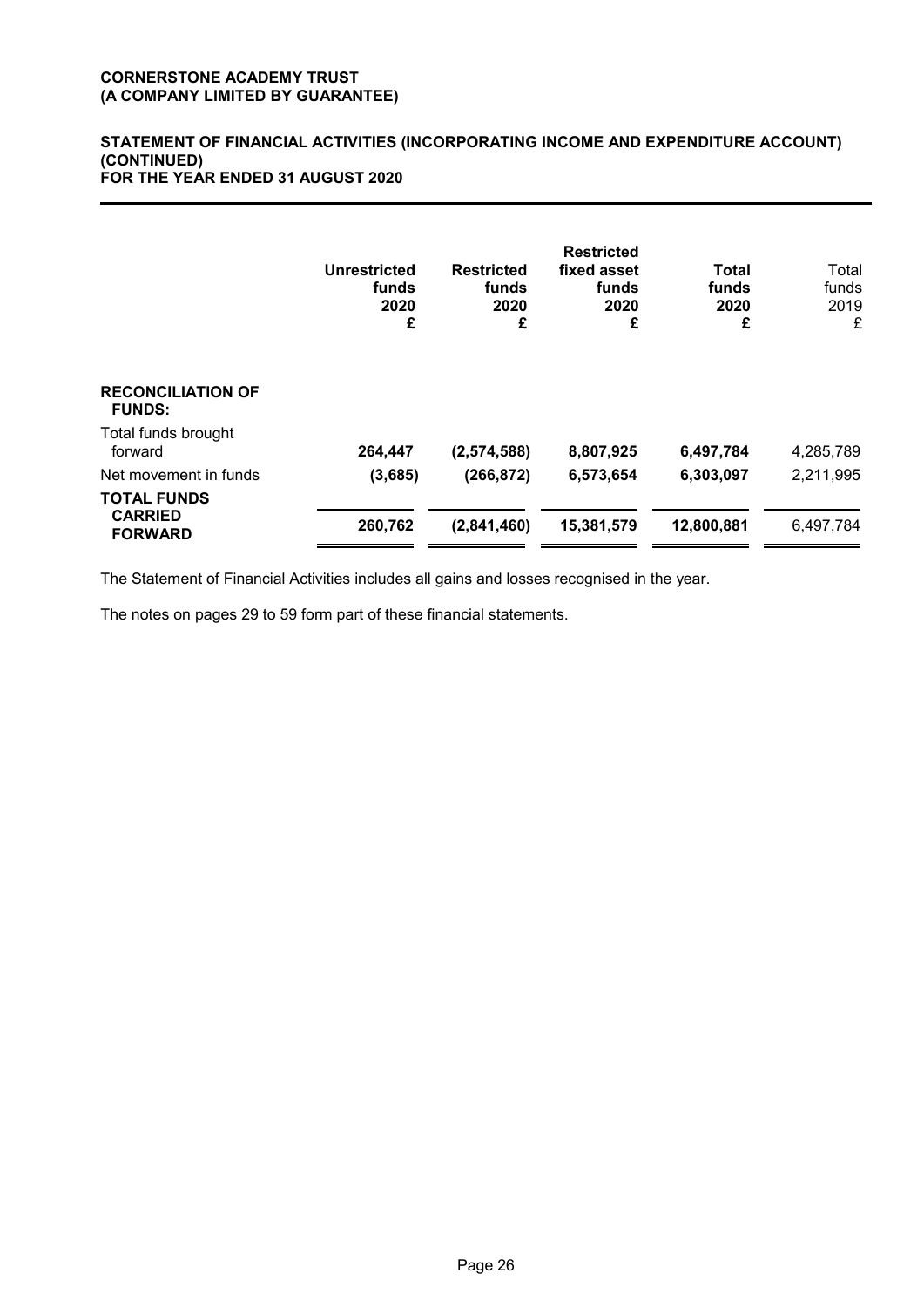## **CORNERSTONE ACADEMY TRUST (A COMPANY LIMITED BY GUARANTEE) REGISTERED NUMBER:07339625**

## **BALANCE SHEET AS AT 31 AUGUST 2020**

|                                                         | <b>Note</b> |             | 2020<br>£   |             | 2019<br>£   |
|---------------------------------------------------------|-------------|-------------|-------------|-------------|-------------|
| <b>FIXED ASSETS</b>                                     |             |             |             |             |             |
| Tangible assets                                         | 15          |             | 15,466,335  |             | 8,888,151   |
|                                                         |             |             | 15,466,335  |             | 8,888,151   |
| <b>CURRENT ASSETS</b>                                   |             |             |             |             |             |
| Debtors                                                 | 16          | 828,891     |             | 780,561     |             |
| Cash at bank and in hand                                |             | 534,739     |             | 562,520     |             |
|                                                         |             | 1,363,630   |             | 1,343,081   |             |
| Creditors: amounts falling due within one               |             |             |             |             |             |
| year                                                    | 17          | (655,084)   |             | (1,079,448) |             |
| <b>NET CURRENT ASSETS</b>                               |             |             | 708,546     |             | 263,633     |
| <b>NET ASSETS EXCLUDING PENSION</b><br><b>LIABILITY</b> |             |             | 16,174,881  |             | 9,151,784   |
| Defined benefit pension scheme liability                | 24          |             | (3,374,000) |             | (2,654,000) |
| <b>TOTAL NET ASSETS</b>                                 |             |             | 12,800,881  |             | 6,497,784   |
| <b>FUNDS OF THE ACADEMY TRUST</b>                       |             |             |             |             |             |
| <b>Restricted funds:</b>                                |             |             |             |             |             |
| Fixed asset funds                                       | 18          | 15,381,579  |             | 8,807,925   |             |
| Restricted income funds                                 | 18          | 532,540     |             | 79,412      |             |
| Restricted funds excluding pension asset                | 18          | 15,914,119  |             | 8,887,337   |             |
| Pension reserve                                         | 18          | (3,374,000) |             | (2,654,000) |             |
| <b>Total restricted funds</b>                           | 18          |             | 12,540,119  |             | 6,233,337   |
| <b>Unrestricted income funds</b>                        | 18          |             | 260,762     |             | 264,447     |
| <b>TOTAL FUNDS</b>                                      |             |             | 12,800,881  |             | 6,497,784   |

The financial statements on pages 25 to 59 were approved by the Trustees, and authorised for issue on 12 January 2021 and are signed on their behalf, by:

**P Whitmarsh** Chair of Trustees

The notes on pages 29 to 59 form part of these financial statements.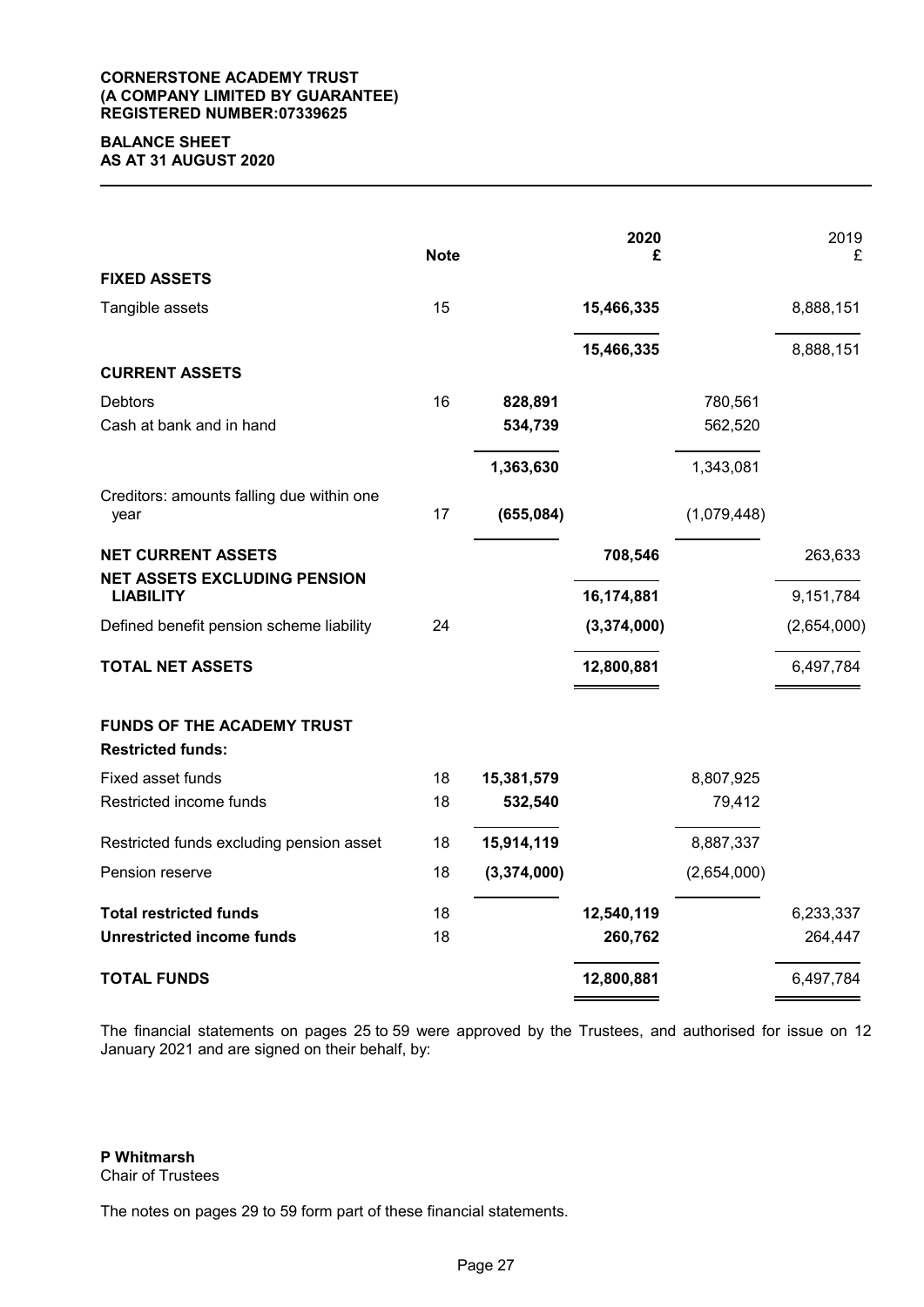# **STATEMENT OF CASH FLOWS FOR THE YEAR ENDED 31 AUGUST 2020**

| <b>CASH FLOWS FROM OPERATING ACTIVITIES</b>            | <b>Note</b> | 2020<br>£  | 2019<br>£   |
|--------------------------------------------------------|-------------|------------|-------------|
| Net cash provided by operating activities              | 20          | 171,111    | 4,336,479   |
| <b>CASH FLOWS FROM INVESTING ACTIVITIES</b>            | 21          | (198, 892) | (4,087,934) |
| CHANGE IN CASH AND CASH EQUIVALENTS IN THE YEAR        |             | (27, 781)  | 248,545     |
| Cash and cash equivalents at the beginning of the year |             | 562,520    | 313,975     |
| CASH AND CASH EQUIVALENTS AT THE END OF THE YEAR       | 22, 23      | 534,739    | 562,520     |

The notes on pages 29 to 59 form part of these financial statements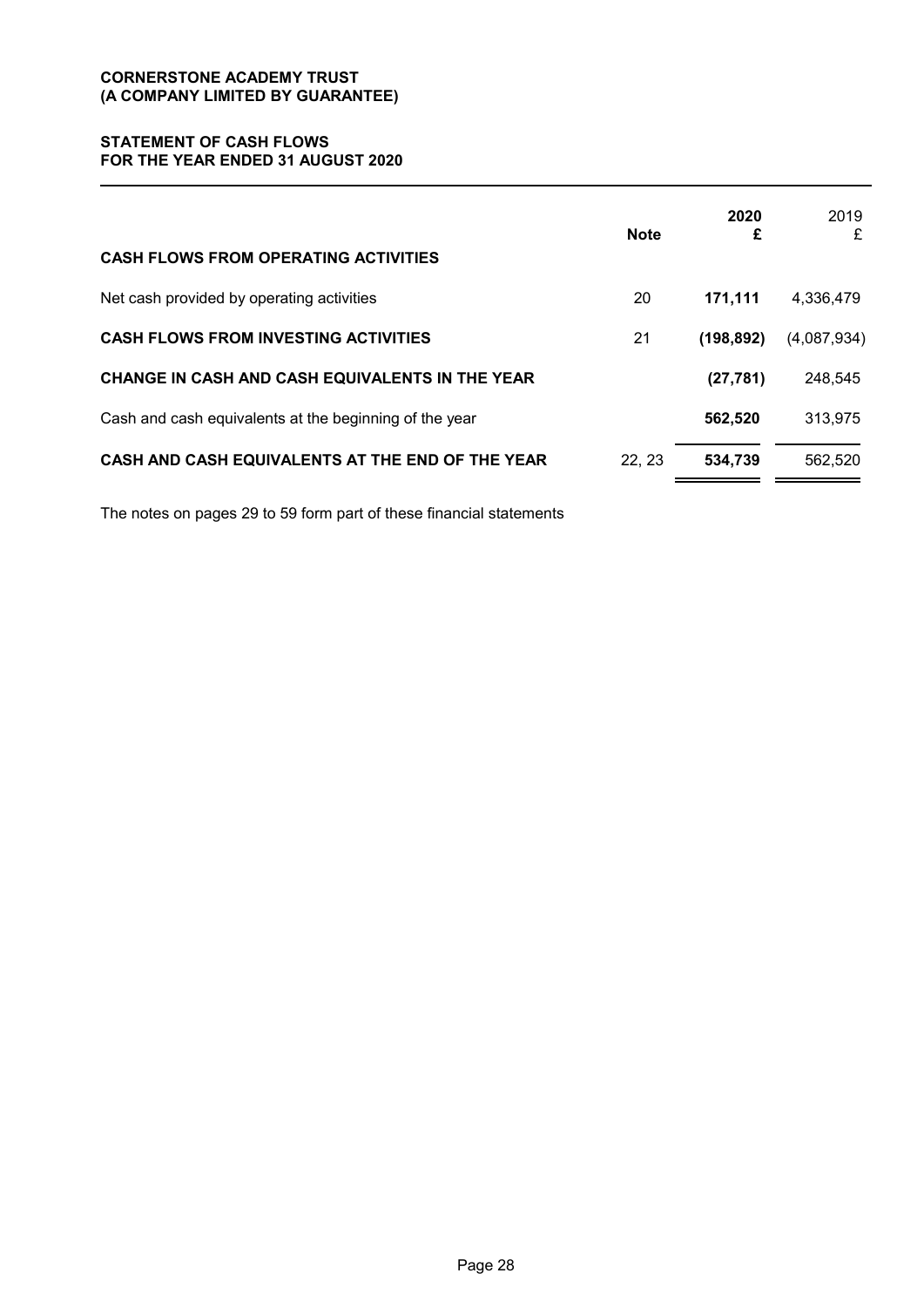### **NOTES TO THE FINANCIAL STATEMENTS FOR THE YEAR ENDED 31 AUGUST 2020**

## **1. ACCOUNTING POLICIES**

A summary of the principal accounting policies adopted (which have been applied consistently, except where noted), judgements and key sources of estimation uncertainty, is set out below.

## **1.1 BASIS OF PREPARATION OF FINANCIAL STATEMENTS**

The financial statements of the Academy Trust, which is a public benefit entity under FRS 102, have been prepared under the historic cost convention in accordance with the Financial Reporting Standard Applicable in the UK and Republic of Ireland (FRS 102), the Accounting and Reporting by Charities: Statement of Recommended Practice applicable to charities preparing their accounts in accordance with the Financial Reporting Standard applicable in the UK and Republic of Ireland (FRS 102) (Charities SORP (FRS 102)), the Academies Accounts Direction 2019 to 2020 issued by ESFA, the Charities Act 2011 and the Companies Act 2006.

Cornerstone Academy Trust meets the definition of a public benefit entity under FRS 102.

#### **1.2 GOING CONCERN**

The Trustees assess whether the use of going concern is appropriate i.e. whether there are any material uncertainties related to events or conditions that may cast significant doubt on the ability of the Academy Trust to continue as a going concern. The Trustees make this assessment in respect of a period of at least one year from the date of authorisation for issue of the financial statements and have concluded that the Academy Trust has adequate resources to continue in operational existence for the foreseeable future and there are no material uncertainties about the Academy Trust's ability to continue as a going concern, thus they continue to adopt the going concern basis of accounting in preparing the financial statements.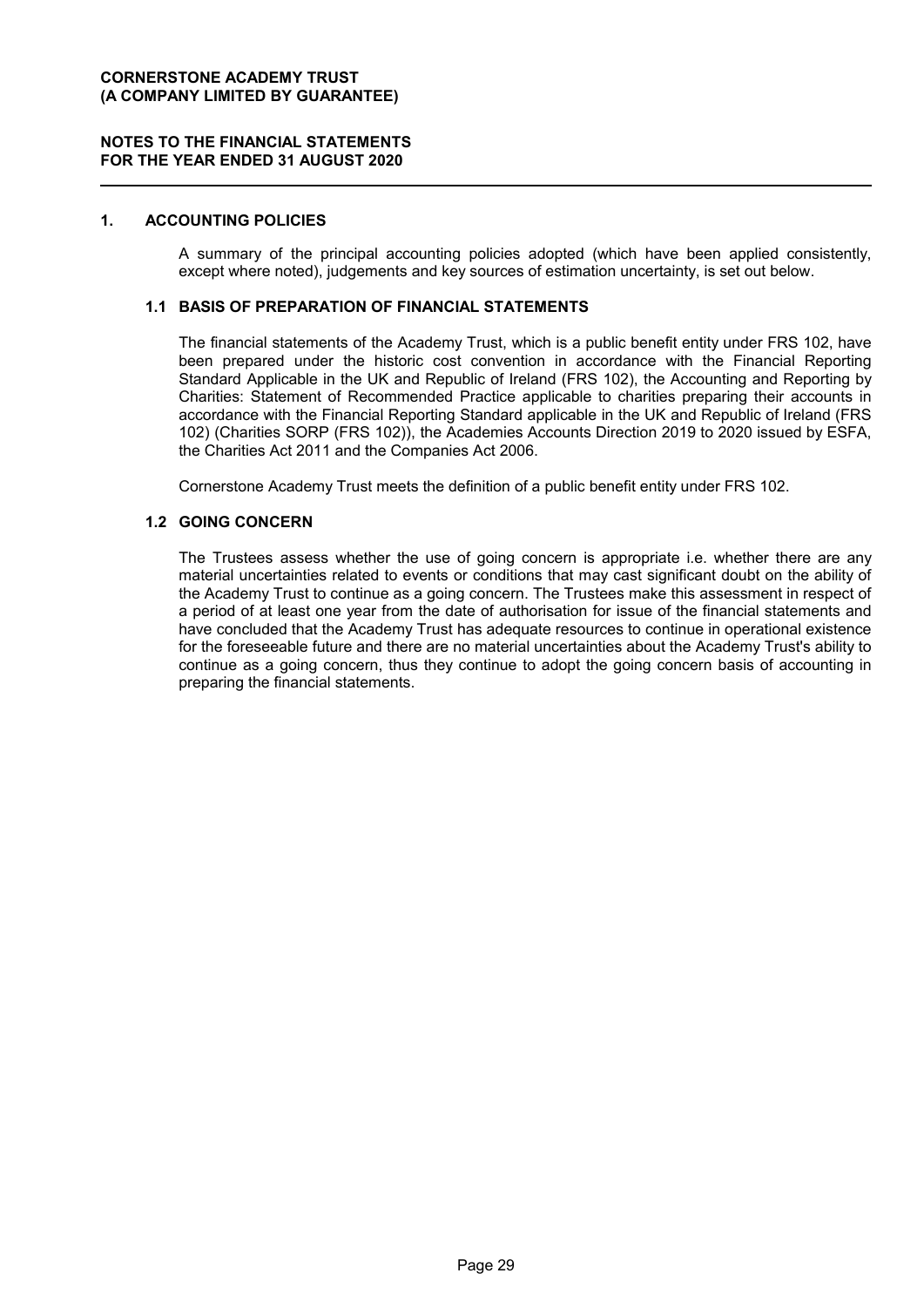## **NOTES TO THE FINANCIAL STATEMENTS FOR THE YEAR ENDED 31 AUGUST 2020**

## **1. ACCOUNTING POLICIES (continued)**

#### **1.3 INCOME**

All incoming resources are recognised when the Academy Trust has entitlement to the funds, the receipt is probable and the amount can be measured reliably.

All incoming resources are recognised when the Academy has entitlement to the funds, the receipt is probable and the amount can be measured reliably.

Grants are included in the Statement of Financial Activities on a receivable basis. The balance of income received for specific purposes but not expended during the period is shown in the relevant funds on the Balance Sheet. Where income is received in advance of meeting any performancerelated conditions there is not unconditional entitlement to the income and its recognition is deferred and included in creditors as deferred income until the performance-related conditions are met. Where entitlement occurs before income is received, the income is accrued.

General Annual Grant is recognised in full in the Statement of Financial Activities in the year for which it is receivable and any abatement in respect of the period is deducted from income and recognised as a liability.

Capital grants are recognised in full when there is an unconditional entitlement to the grant. Unspent amounts of capital grant are reflected in the Balance sheet in the restricted fixed asset fund. Capital grants are recognised when there is entitlement and are not deferred over the life of the asset on which they are expended.

Sponsorship income provided to the Academy which amounts to a donation is recognised in the Statement of Financial Activities in the period in which it is receivable (where there are no performance-related conditions), where the receipt is probable and it can be measured reliably.

Donations are recognised on a receivable basis (where there are no performance-related conditions), where the receipt is probable and it can be reliably measured.

Other income, including the hire of facilities, is recognised in the period it is receivable and to the extent the Academy Trust has provided the goods and services.

#### **1.4 INTEREST RECEIVABLE**

Interest on funds held on deposit is included when receivable and the amount can be measured reliably by the Academy Trust; this is normally upon notification of the interest paid or payable by the institution with whom the funds are deposited.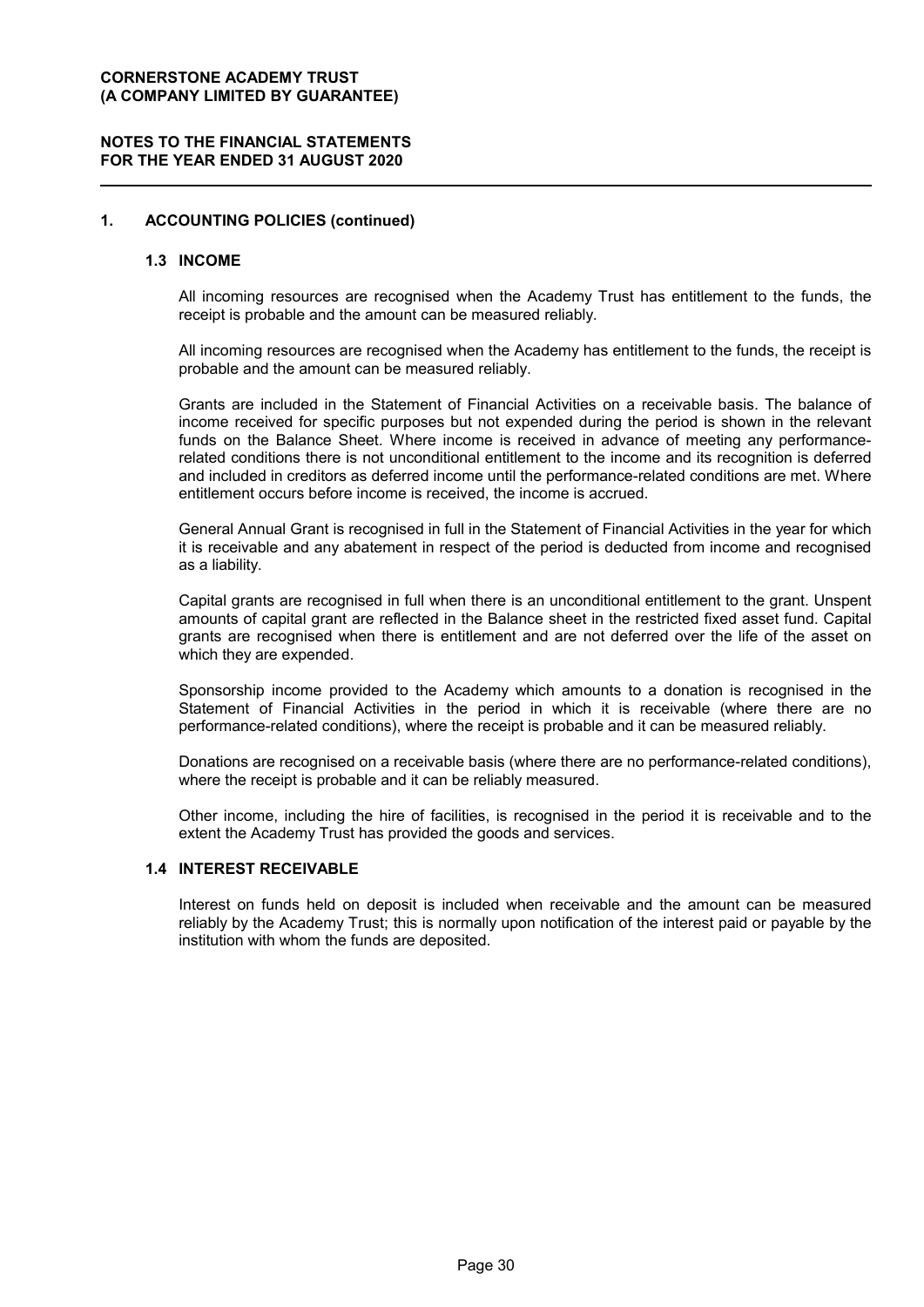## **NOTES TO THE FINANCIAL STATEMENTS FOR THE YEAR ENDED 31 AUGUST 2020**

## **1. ACCOUNTING POLICIES (continued)**

## **1.5 EXPENDITURE**

Expenditure is recognised once there is a legal or constructive obligation to transfer economic benefit to a third party, it is probable that a transfer of economic benefits will be required in settlement and the amount of the obligation can be measured reliably. Expenditure is classified by activity. The costs of each activity are made up of the total of direct costs and shared costs, including support costs involved in undertaking each activity. Direct costs attributable to a single activity are allocated directly to that activity. Shared costs which contribute to more than one activity and support costs which are not attributable to a single activity are apportioned between those activities on a basis consistent with the use of resources. Central staff costs are allocated on the basis of time spent, and depreciation charges allocated on the portion of the asset's use.

Expenditure on raising funds includes all expenditure incurred by the Academy Trust to raise funds for its charitable purposes and includes costs of all fundraising activities events and non-charitable trading.

Expenditure on charitable activities are costs incurred on the Academy Trust's educational operations, including support costs and costs relating to the governance of the Academy Trust apportioned to charitable activities.

All resources expended are inclusive of irrecoverable VAT.

## **1.6 TANGIBLE FIXED ASSETS**

Assets costing £1,000 or more are capitalised as tangible fixed assets and are carried at cost, net of depreciation and any provision for impairment.

Where tangible fixed assets have been acquired with the aid of specific grants, either from the government or from the private sector, they are included in the Balance Sheet at cost and depreciated over their expected useful economic life. Where there are specific conditions attached to the funding requiring the continued use of the asset, the related grants are credited to a restricted fixed asset fund in the Statement of Financial Activities and carried forward in the Balance Sheet. Depreciation on the relevant assets is charged directly to the restricted fixed asset fund in the Statement of Financial Activities. Where tangible fixed assets have been acquired with unrestricted funds, depreciation on such assets is charged to the unrestricted fund.

On conversion the Academy Trust was granted a 125 year lease from the Local Authority for the land and buildings previously occupied by the Local Authority school. On conversion the long term leasehold property was recognised as a donation from the Local Authority and was valued using the depreciated replacement cost method.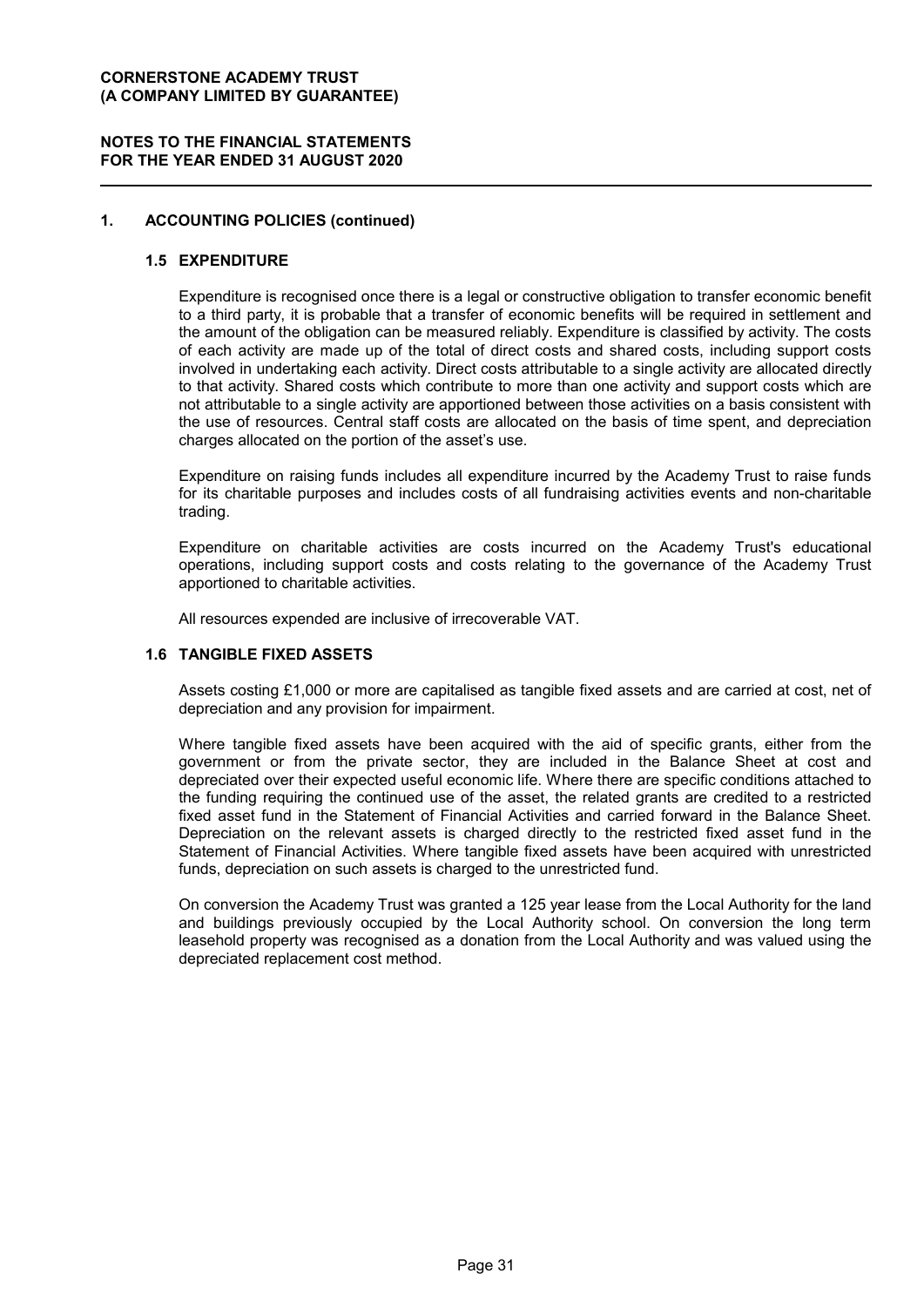## **NOTES TO THE FINANCIAL STATEMENTS FOR THE YEAR ENDED 31 AUGUST 2020**

## **1. ACCOUNTING POLICIES (continued)**

## **1.6 TANGIBLE FIXED ASSETS (CONTINUED)**

Depreciation is provided on all tangible fixed assets at rates calculated to write off the cost of these assets, less their estimated residual value, over their expected useful lives on the following bases:

| Long-term leasehold property | - 2% straight line/term of the lease |
|------------------------------|--------------------------------------|
| Furniture and fittings       | - 20% straight line                  |
| Computer equipment           | - 33% straight line                  |
| Motor vehicles               | - 25% reducing balance               |

Assets in the course of construction are included at cost. Depreciation on these assets is not charged until they are brought into use and reclassified to freehold or leasehold land and buildings.

A review for impairment of a fixed asset is carried out if events or changes in circumstances indicate that the carrying value of any fixed asset may not be recoverable. Shortfalls between the carrying value of fixed assets and their recoverable amounts are recognised as impairments. Impairment losses are recognised in the Statement of Financial Activities.

## **1.7 DEBTORS**

Trade and other debtors with no stated interest rate and due within one year are recorded at the amount of the cash or other consideration expected to be received. Prepayments are valued at the amount paid.

## **1.8 CASH AT BANK AND IN HAND**

Cash at bank and in hand includes cash and short term highly liquid investments with a short maturity of three months or less from the date of acquisition or opening of the deposit or similar account and cash on deposit that has a notice period of less than 30 days.

#### **1.9 LIABILITIES**

Liabilities are recognised when there is an obligation at the Balance Sheet date as a result of a past event, it is probable that a transfer of economic benefit will be required in settlement, and the amount of the settlement can be estimated reliably. Liabilities are recognised at the amount that the Academy Trust anticipates it will pay to settle the debt or the amount it has received as advanced payments for the goods or services it must provide.

#### **1.10 FINANCIAL INSTRUMENTS**

The Academy Trust only holds basic financial instruments as defined in FRS 102. The financial assets and financial liabilities of the Academy Trust and their measurement bases are as follows:

*Financial assets* - trade and other debtors are basic financial instruments and are debt instruments measured at amortised cost as detailed in note 16. Prepayments are not financial instruments. Cash at bank is classified as a basic financial instrument and is measured at face value.

Cash at bank is classified as a basic financial instrument and is measured at face value.

*Financial liabilities* - trade creditors, accruals and other creditors are financial instruments, and are measured at amortised cost as detailed in note 17. Taxation and social security are not included in the financial instruments disclosure definition. Deferred income is not deemed to be a financial liability, as the cash settlement has already taken place and there is an obligation to deliver services rather than cash or another financial instrument.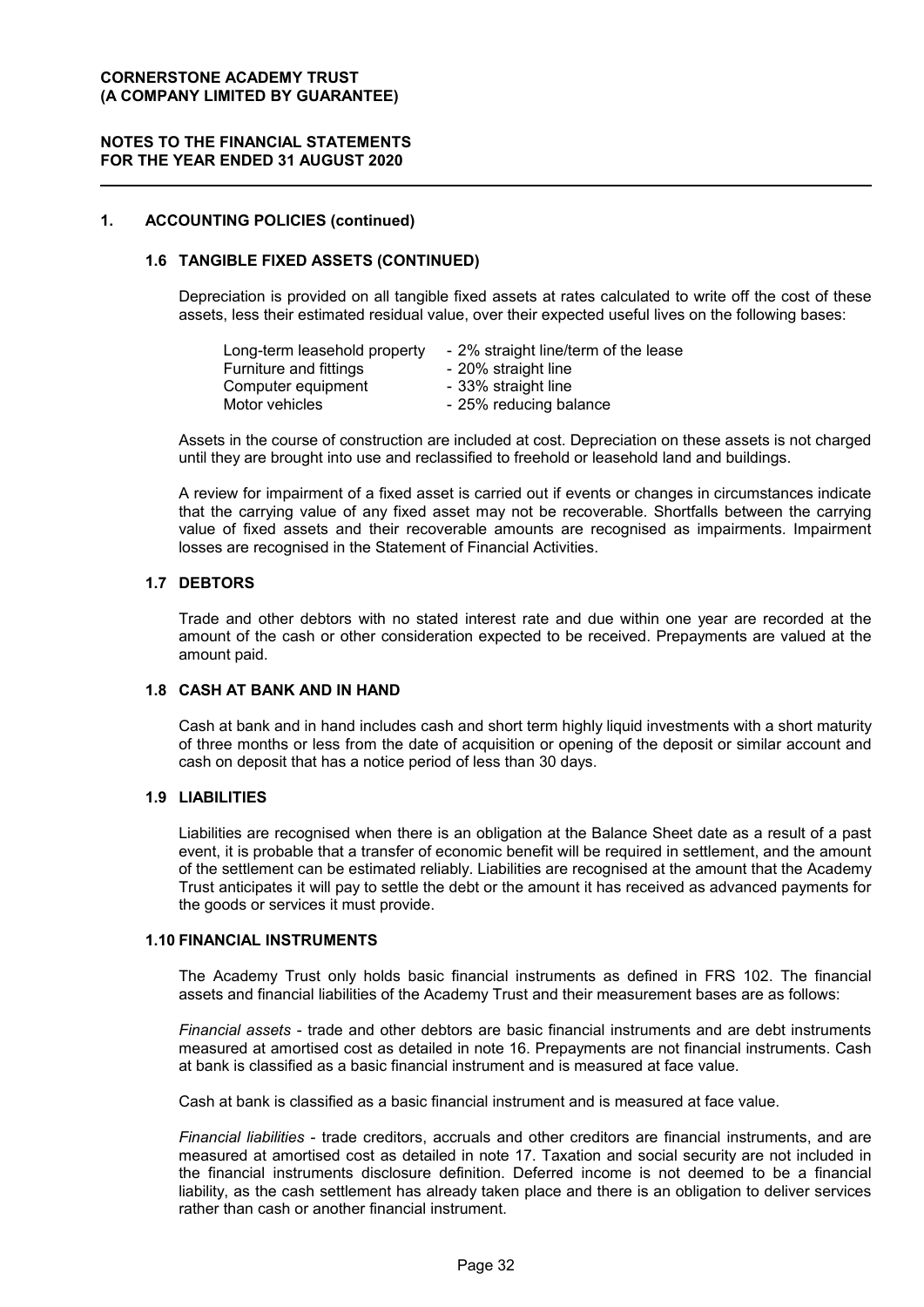## **NOTES TO THE FINANCIAL STATEMENTS FOR THE YEAR ENDED 31 AUGUST 2020**

## **1. ACCOUNTING POLICIES (continued)**

#### **1.11 TAXATION**

The Academy Trust is considered to pass the tests set out in Paragraph 1 Schedule 6 of the Finance Act 2010 and therefore it meets the definition of a charitable company for UK corporation tax purposes.

Accordingly, the Academy Trust is potentially exempt from taxation in respect of income or capital gains received within categories covered by Part 11, chapter 3 of the Corporation Tax Act 2010 or Section 256 of the Taxation of Chargeable Gains Act 1992, to the extent that such income or gains are applied exclusively to charitable purposes.

#### **1.12 PENSIONS**

Retirement benefits to employees of the Academy Trust are provided by the Teachers' Pension Scheme ("TPS") and the Local Government Pension Scheme ("LGPS"). These are defined benefit schemes.

The TPS is an unfunded scheme and contributions are calculated so as to spread the cost of pensions over employees' working lives with the Academy Trust in such a way that the pension cost is a substantially level percentage of current and future pensionable payroll. The contributions are determined by the Government Actuary on the basis of quadrennial valuations using a prospective unit credit method. TPS is an unfunded multi-employer scheme with no underlying assets to assign between employers. Consequently, the TPS is treated as a defined contribution scheme for accounting purposes and the contributions recognised in the period to which they relate.

The LGPS is a funded multi-employer scheme and the assets are held separately from those of the Academy Trust in separate trustee administered funds. Pension scheme assets are measured at fair value and liabilities are measured on an actuarial basis using the projected unit credit method and discounted at a rate equivalent to the current rate of return on a high quality corporate bond of equivalent term and currency to the liabilities. The actuarial valuations are obtained at least triennially and are updated at each Balance Sheet date. The amounts charged to operating surplus are the current service costs and the costs of scheme introductions, benefit changes, settlements and curtailments. They are included as part of staff costs as incurred. Net interest on the net defined benefit liability/asset is also recognised in the Statement of Financial Activities and comprises the interest cost on the defined benefit obligation and interest income on the scheme assets, calculated by multiplying the fair value of the scheme assets at the beginning of the period by the rate used to discount the benefit obligations. The difference between the interest income on the scheme assets and the actual return on the scheme assets is recognised in other recognised gains and losses.

Actuarial gains and losses are recognised immediately in other recognised gains and losses.

# **1.13 FUND ACCOUNTING**

Unrestricted income funds represent those resources which may be used towards meeting any of the charitable objects of the Academy Trust at the discretion of the Trustees.

Restricted fixed asset funds are resources which are to be applied to specific capital purposes imposed by the funders where the asset acquired or created is held for a specific purpose.

Restricted general funds comprise all other restricted funds received with restrictions imposed by the funder/donor and include grants from the Department for Education Group.

Transfers are made between restricted funds and restricted fixed asset funds where restricted funds are used to purchase fixed assets.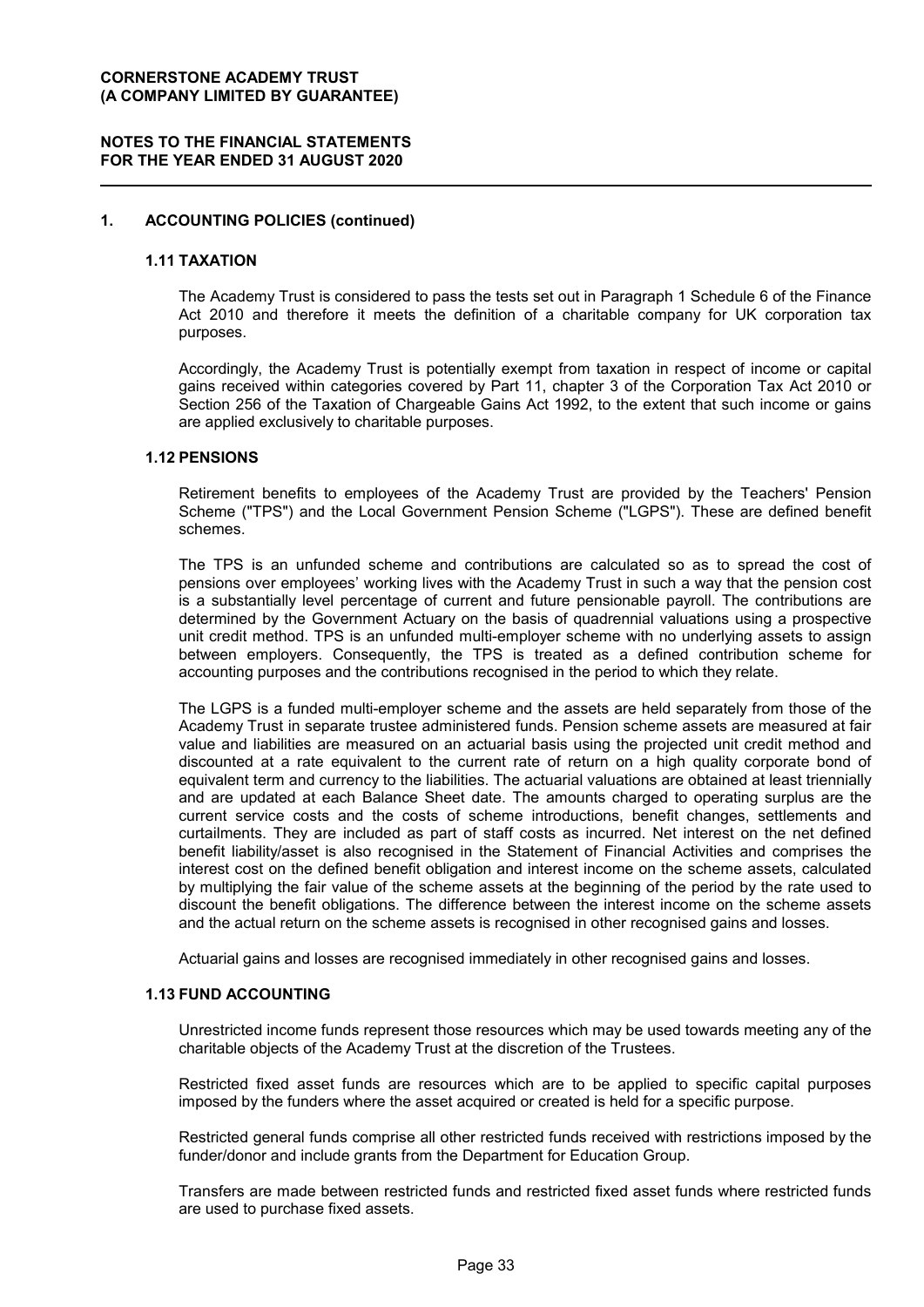#### **1. ACCOUNTING POLICIES (continued)**

#### **1.14 OPERATING LEASES**

Rentals paid under operating leases are charged to the Statement of Financial Activities on a straight line basis over the lease term.

#### **2. CRITICAL ACCOUNTING ESTIMATES AND AREAS OF JUDGEMENT**

Estimates and judgements are continually evaluated and are based on historical experience and other factors, including expectations of future events that are believed to be reasonable under the circumstances.

Critical accounting estimates and assumptions:

The Academy Trust trust makes estimates and assumptions concerning the future. The resulting accounting estimates and assumptions will, by definition, seldom equal the related actual results. The estimates and assumptions that have a significant risk of causing a material adjustment to the carrying amounts of assets and liabilities within the next financial year are discussed below.

The present value of the Local Government Pension Scheme defined benefit liability depends on a number of factors that are determined on an actuarial basis using a variety of assumptions. The assumptions used in determining the net cost or income for pensions include the discount rate. Any changes in these assumptions, which are disclosed in note 24, will impact the carrying amount of the pension liability. Furthermore a roll forward approach which projects results from the latest full actuarial valuation performed at 31 March 2016 has been used by the actuary in valuing the pensions liability at 31 August 2020. Any differences between the figures derived from the roll forward approach and a full actuarial valuation would impact on the carrying amount of the pension liability.

Critical areas of judgement:

The Academy Trust obtains use of fixed assets as a lessee. The classification of such leases as operating or finance lease requires the Academy Trust to determine, based on an evaluation of the terms and conditions of the arrangements, whether it retains or acquires the significant risks and rewards of ownership of these assets and accordingly whether the lease requires an asset and liability to be recognised in the Balance Sheet.

#### **3. INCOME FROM DONATIONS AND CAPITAL GRANTS**

|                                     | <b>Unrestricted</b><br>funds<br>2020<br>£ | <b>Restricted</b><br>funds<br>2020<br>£ | <b>Restricted</b><br>fixed asset<br>funds<br>2020<br>£ | <b>Total</b><br>funds<br>2020<br>£ | Total<br>funds<br>2019<br>£ |
|-------------------------------------|-------------------------------------------|-----------------------------------------|--------------------------------------------------------|------------------------------------|-----------------------------|
| Assets transferred on<br>conversion | $\overline{\phantom{0}}$                  | -                                       | ۰                                                      | $\blacksquare$                     | 3,201,757                   |
|                                     |                                           |                                         |                                                        | $\blacksquare$                     | 3,201,757                   |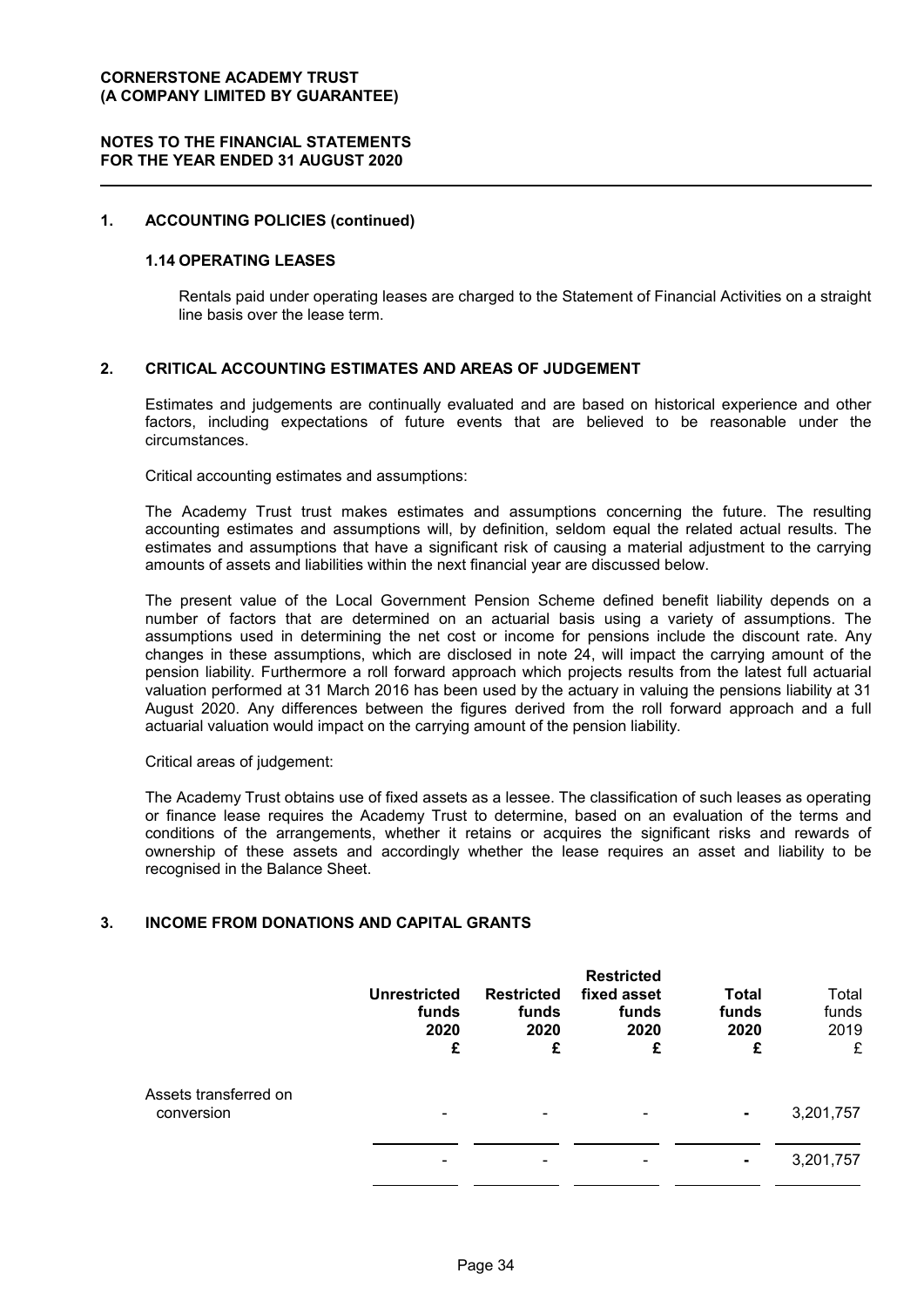# **NOTES TO THE FINANCIAL STATEMENTS FOR THE YEAR ENDED 31 AUGUST 2020**

# **3. INCOME FROM DONATIONS AND CAPITAL GRANTS (CONTINUED)**

|                       | <b>Unrestricted</b><br>funds<br>2020<br>£ | <b>Restricted</b><br>funds<br>2020<br>£ | <b>Restricted</b><br>fixed asset<br>funds<br>2020<br>£ | <b>Total</b><br>funds<br>2020<br>£ | Total<br>funds<br>2019<br>£ |
|-----------------------|-------------------------------------------|-----------------------------------------|--------------------------------------------------------|------------------------------------|-----------------------------|
| Donations             | 1,715                                     | 29,768                                  | 6,865,000                                              | 6,896,483                          | 43,591                      |
| <b>Capital Grants</b> |                                           |                                         | 59,246                                                 | 59,246                             | 43,202                      |
| <b>SUBTOTAL</b>       | 1,715                                     | 29,768                                  | 6,924,246                                              | 6,955,729                          | 86,793                      |
| <b>TOTAL 2020</b>     | 1,715                                     | 29,768                                  | 6,924,246                                              | 6,955,729                          | 3,288,550                   |
| <b>TOTAL 2019</b>     | 67,318                                    | (443, 970)                              | 3,665,202                                              | 3,288,550                          |                             |

# **4. INCOME FROM CHARITABLE ACTIVITIES**

|                   | <b>Unrestricted</b> | <b>Restricted</b> | <b>Total</b> | Total     |
|-------------------|---------------------|-------------------|--------------|-----------|
|                   | funds               | funds             | funds        | funds     |
|                   | 2020                | 2020              | 2020         | 2019      |
|                   | £                   | £                 | £            | £         |
| Education         | 183,068             | 5,077,192         | 5,260,260    | 4,252,944 |
| Nursery           | 617,119             | ۰                 | 617,119      | 306,634   |
| <b>TOTAL 2020</b> | 800,187             | 5,077,192         | 5,877,379    | 4,559,578 |
| <b>TOTAL 2019</b> | 529,424             | 4,030,154         | 4,559,578    |           |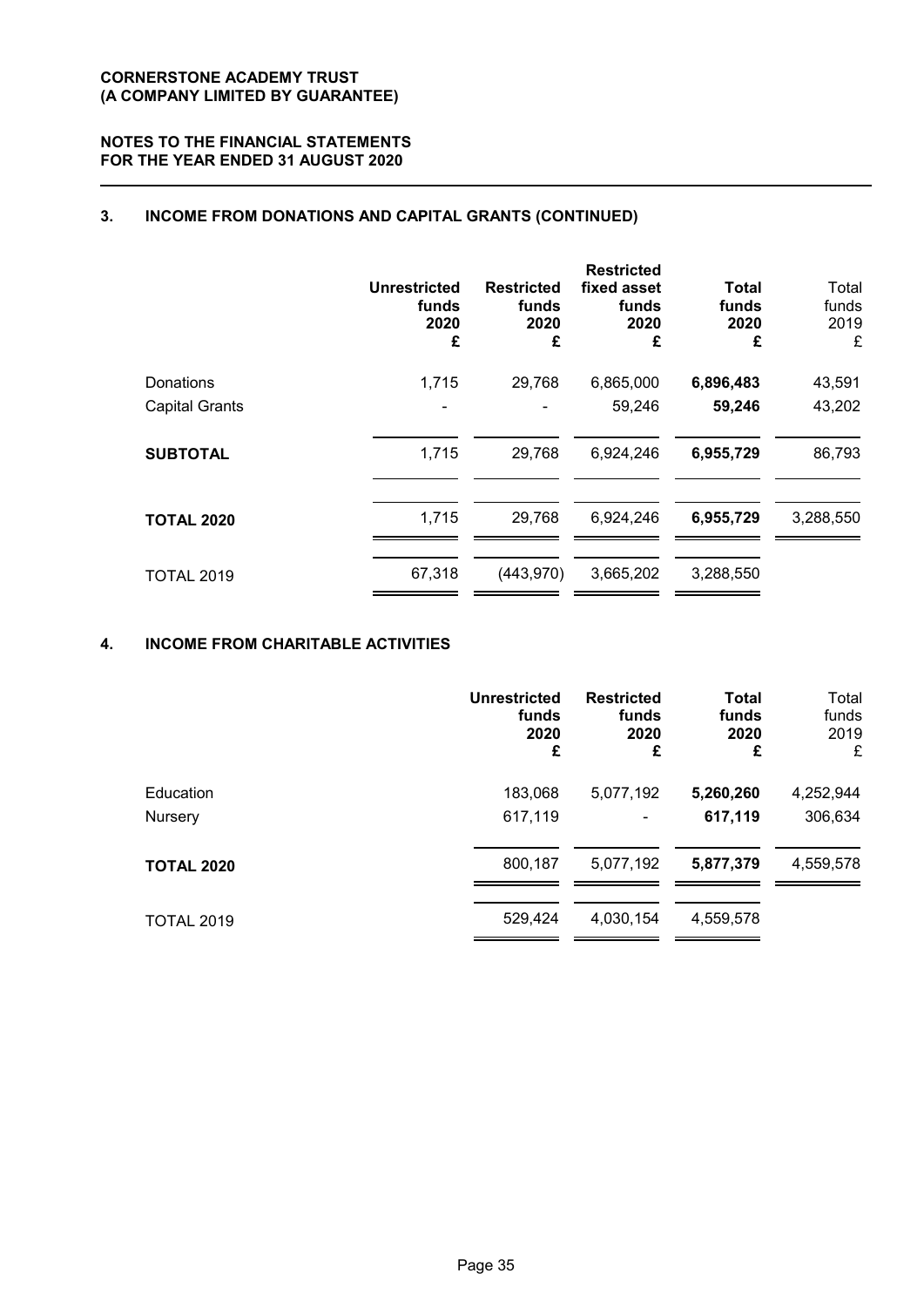# **5. FUNDING FOR THE ACADEMY TRUST'S EDUCATION**

|                                     | <b>Unrestricted</b><br>funds<br>2020<br>£ | <b>Restricted</b><br>funds<br>2020<br>£ | <b>Total</b><br>funds<br>2020<br>£ | Total<br>funds<br>2019<br>£ |
|-------------------------------------|-------------------------------------------|-----------------------------------------|------------------------------------|-----------------------------|
| <b>DFE/ESFA GRANTS</b>              |                                           |                                         |                                    |                             |
| <b>General Annual Grant</b>         |                                           | 3,088,661                               | 3,088,661                          | 2,610,034                   |
| Start up Grants                     |                                           | 698,800                                 | 698,800                            | 523,064                     |
| Other DfE/EFSA grants               |                                           | 1,060,993                               | 1,060,993                          | 845,840                     |
|                                     |                                           | 4,848,454                               | 4,848,454                          | 3,978,938                   |
| Other government grants             |                                           |                                         |                                    |                             |
| <b>High Needs</b>                   |                                           | 52,965                                  | 52,965                             | 32,227                      |
|                                     |                                           | 52,965                                  | 52,965                             | 32,227                      |
| <b>Other funding</b>                |                                           |                                         |                                    |                             |
| Internal catering income            | 117,319                                   |                                         | 117,319                            | 90,305                      |
| Income for hosting trainee teachers |                                           |                                         |                                    | 49,060                      |
| Sales to students                   | 17,506                                    |                                         | 17,506                             | 3,292                       |
| Other                               | 48,243                                    | 57,751                                  | 105,994                            | 99,122                      |
| Exceptional government funding      |                                           | 118,022                                 | 118,022                            |                             |
|                                     | 183,068                                   | 175,773                                 | 358,841                            | 241,779                     |
| <b>TOTAL 2020</b>                   | 183,068                                   | 5,077,192                               | 5,260,260                          | 4,252,944                   |
| <b>TOTAL 2019</b>                   | 222,790                                   | 4,030,154                               | 4,252,944                          |                             |

#### **Exceptional government funding**

The Academy Trust has been eligible to claim additional funding in year from government support schemes in response to the coronavirus outbreak. The funding received is shown above under "Exceptional government funding".

The funding received for coronavirus exceptional support covers £46,982 of premises, free school meals and additional cleaning costs. These costs are included in notes 9 and 10 below.

The multi-academy trust furloughed some of its staff under the government's Coronavirus Job Retention Scheme. The funding received of £71,039 relates to staff costs in respect of staff, which are included within note 12 below.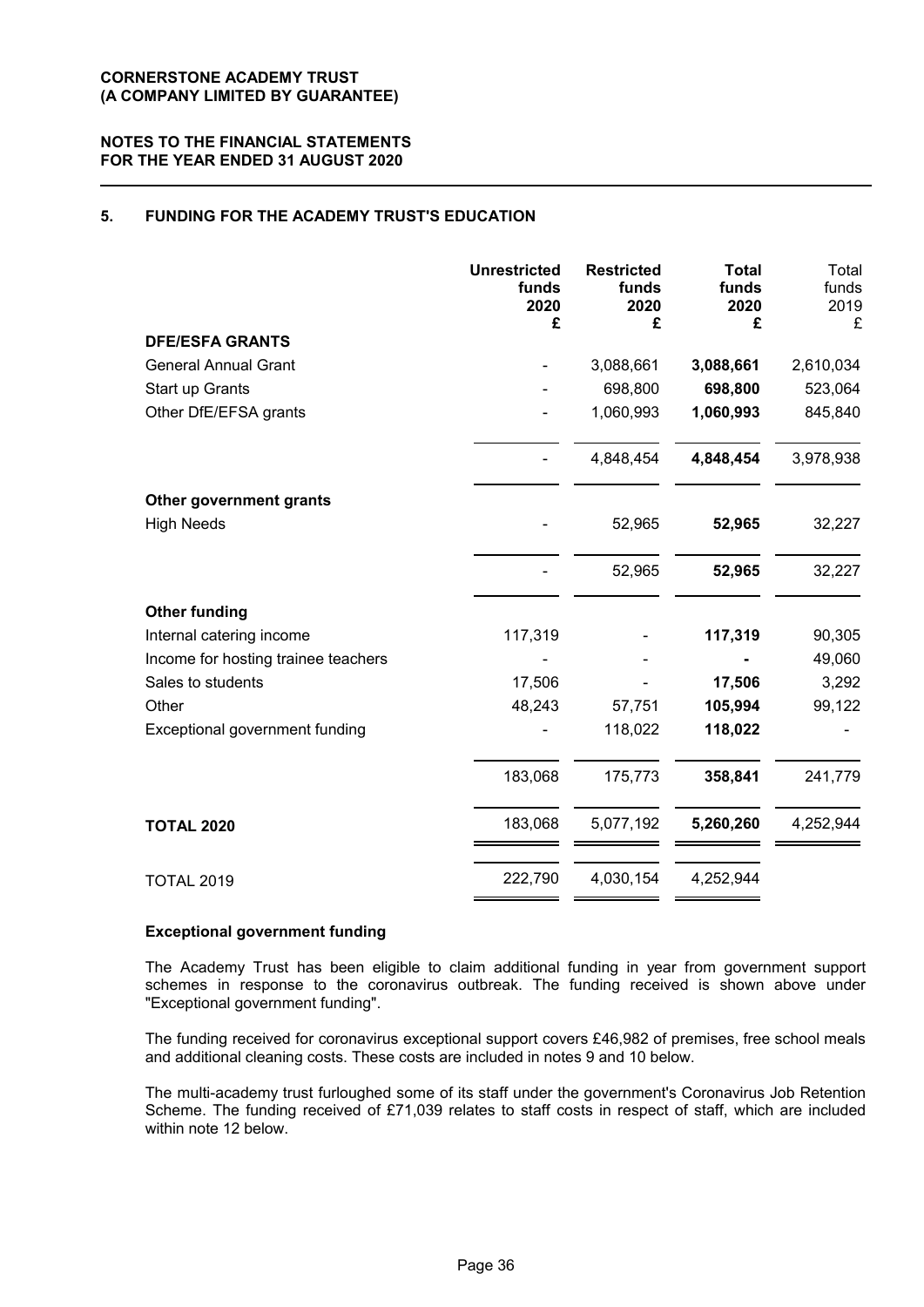## **6. INCOME FROM OTHER TRADING**

|                   | <b>Unrestricted</b><br>funds<br>2020<br>£ | <b>Total</b><br>funds<br>2020<br>£ | Total<br>funds<br>2019<br>£ |
|-------------------|-------------------------------------------|------------------------------------|-----------------------------|
| Lettings          | 5,074                                     | 5,074                              | 2,693                       |
| External catering | $\blacksquare$                            | $\blacksquare$                     | 32,161                      |
| Fees received     | 79,245                                    | 79,245                             | 79,364                      |
| Other             | 64,335                                    | 64,335                             | 28,429                      |
| <b>TOTAL 2020</b> | 148,654                                   | 148,654                            | 142,647                     |

# **7. INVESTMENT INCOME**

|                      | <b>Unrestricted</b> | <b>Total</b> | Total |
|----------------------|---------------------|--------------|-------|
|                      | funds               | funds        | funds |
|                      | 2020                | 2020         | 2019  |
|                      | £                   | £            | £     |
| <b>Bank interest</b> | 212                 | 212          | 251   |

# **8. EXPENDITURE**

|                                                                           | <b>Staff Costs</b><br>2020<br>£ | <b>Premises</b><br>2020<br>£ | <b>Other</b><br>2020<br>£ | <b>Total</b><br>2020<br>£ | Total<br>2019<br>£ |
|---------------------------------------------------------------------------|---------------------------------|------------------------------|---------------------------|---------------------------|--------------------|
| <b>EXPENDITURE ON</b><br><b>FUNDRAISING TRADING</b><br><b>ACTIVITIES:</b> |                                 |                              |                           |                           |                    |
| Direct costs<br>EDUCATION:                                                |                                 |                              | 819                       | 819                       | 2,001              |
| Direct costs                                                              | 2,246,619                       |                              | 1,102,397                 | 3,349,016                 | 3,013,197          |
| Allocated support costs<br><b>NURSERY:</b>                                | 1,646,166                       | 415,793                      | 611,936                   | 2,673,895                 | 2,220,080          |
| Direct costs                                                              | 239,856                         | 2,251                        | 59                        | 242,166                   | 155,619            |
| Allocated support costs                                                   | 96                              | 571                          | 6,911                     | 7,578                     | 537                |
| Teaching school                                                           |                                 |                              | 63,505                    | 63,505                    | 89,795             |
| <b>TOTAL 2020</b>                                                         | 4,132,737                       | 418,615                      | 1,785,627                 | 6,336,979                 | 5,481,229          |
| <b>TOTAL 2019</b>                                                         | 3,142,545                       | 1,080,775                    | 1,257,909                 | 5,481,229                 |                    |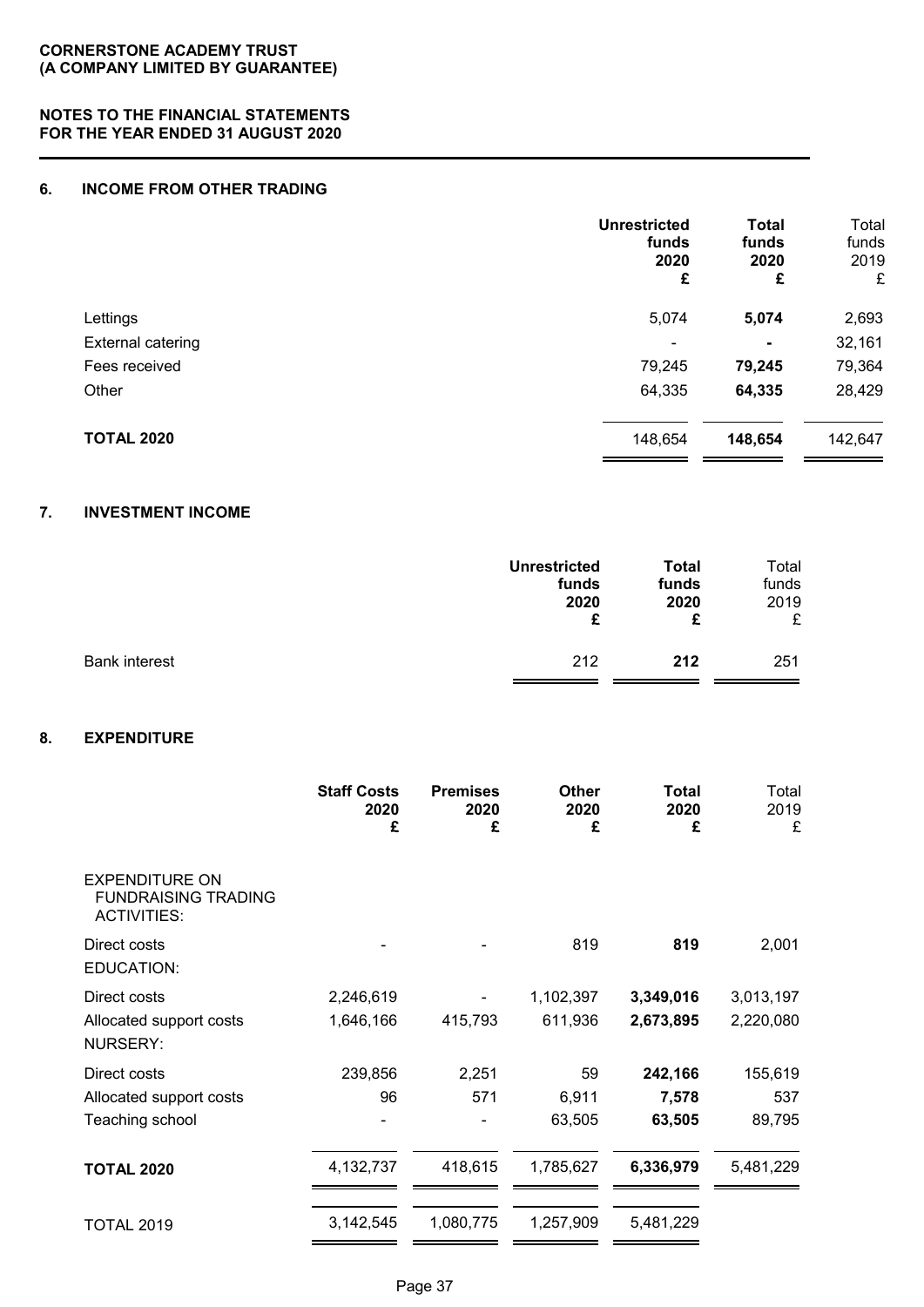# **9. ANALYSIS OF EXPENDITURE BY ACTIVITIES**

|                   | <b>Activities</b><br>undertaken<br>directly<br>2020<br>£ | <b>Support</b><br>costs<br>2020<br>£ | <b>Total</b><br>funds<br>2020<br>£ | Total<br>funds<br>2019<br>£ |
|-------------------|----------------------------------------------------------|--------------------------------------|------------------------------------|-----------------------------|
| Education         | 3,349,016                                                | 2,673,895                            | 6,022,911                          | 5,233,277                   |
| Nursery           | 242,166                                                  | 7,578                                | 249,744                            | 156,156                     |
| <b>TOTAL 2020</b> | 3,591,182                                                | 2,681,473                            | 6,272,655                          | 5,389,433                   |
| <b>TOTAL 2019</b> | 3,168,816                                                | 2,220,617                            | 5,389,433                          |                             |

# **Analysis of direct costs**

|                             | <b>Education</b><br>2020<br>£ | <b>Nursery</b><br>2020<br>£ | Total<br>funds<br>2020<br>£ | Total<br>funds<br>2019<br>£ |
|-----------------------------|-------------------------------|-----------------------------|-----------------------------|-----------------------------|
| Pension finance cost        | 49,000                        |                             | 49,000                      | 48,000                      |
| Staff costs                 | 2,120,923                     | 239,856                     | 2,360,779                   | 2,266,602                   |
| Depreciation                | 419,097                       | 2,251                       | 421,348                     | 161,093                     |
| <b>Educational supplies</b> | 258,651                       |                             | 258,651                     | 281,465                     |
| Staff development           | 30,673                        | 59                          | 30,732                      | 15,494                      |
| Other costs                 | 48,400                        |                             | 48,400                      | 106,528                     |
| Technology costs            | 422,272                       |                             | 422,272                     | 289,634                     |
| <b>TOTAL 2020</b>           | 3,349,016                     | 242,166                     | 3,591,182                   | 3,168,816                   |
| <b>TOTAL 2019</b>           | 3,013,197                     | 155,619                     | 3,168,816                   |                             |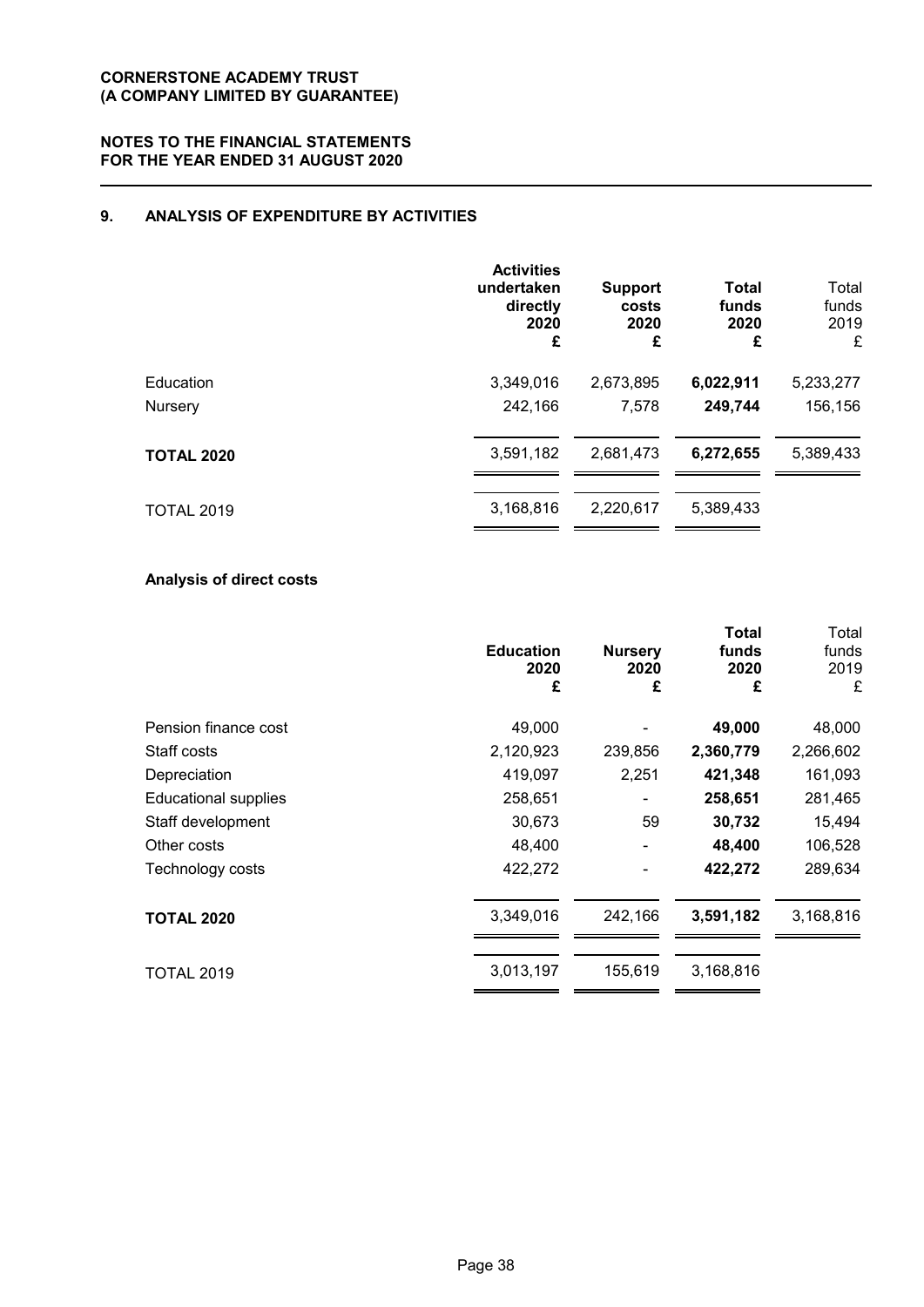# **9. ANALYSIS OF EXPENDITURE BY ACTIVITIES (CONTINUED)**

## **Analysis of support costs**

|                                       | <b>Education</b><br>2020<br>£ | <b>Nursery</b><br>2020<br>£ | <b>Total</b><br>funds<br>2020<br>£ | Total<br>funds<br>2019<br>£ |
|---------------------------------------|-------------------------------|-----------------------------|------------------------------------|-----------------------------|
| Staff costs                           | 1,715,516                     | 154                         | 1,715,670                          | 814,619                     |
| Depreciation                          | 85,818                        |                             | 85,818                             | 48,670                      |
| <b>Educational supplies</b>           |                               | 6,501                       | 6,501                              | 2,099                       |
| Recruitment and support               | 28,849                        |                             | 28,849                             | 22,364                      |
| Maintenance of premises and equipment | 121,643                       | 342                         | 121,985                            | 625,789                     |
| Cleaning                              | 91,973                        | 74                          | 92,047                             | 71,555                      |
| Rent and rates                        | 48,297                        | 67                          | 48,364                             | 51,092                      |
| Energy costs                          | 118,992                       |                             | 118,992                            | 48,811                      |
| Insurance                             | 21,979                        |                             | 21,979                             | 16,921                      |
| Security and transport                | 50,863                        | 352                         | 51,215                             | 55,937                      |
| Catering                              | 217,637                       |                             | 217,637                            | 218,349                     |
| Technology costs                      | 10,533                        |                             | 10,533                             | 5,458                       |
| Office overheads                      | 35,542                        | 88                          | 35,630                             | 29,446                      |
| Legal and professional                | 74,688                        |                             | 74,688                             | 143,121                     |
| Bank interest and charges             | 3,901                         |                             | 3,901                              | 3,818                       |
| Goverance costs                       | 47,664                        |                             | 47,664                             | 62,568                      |
| <b>TOTAL 2020</b>                     | 2,673,895                     | 7,578                       | 2,681,473                          | 2,220,617                   |
| <b>TOTAL 2019</b>                     | 2,220,080                     | 537                         | 2,220,617                          |                             |

## **10. NET (EXPENDITURE)/INCOME**

Net (expenditure)/income for the year includes:

|                                         | 2020<br>£ | 2019<br>£ |
|-----------------------------------------|-----------|-----------|
| Operating lease rentals                 | 218,746   | 168,975   |
| Auditors' remuneration - audit          | 7.025     | 6,650     |
| Auditors' remuneration - other services | 11,007    | 4,385     |
| Depreciation of tangible fixed assets   | 369,866   | 209,766   |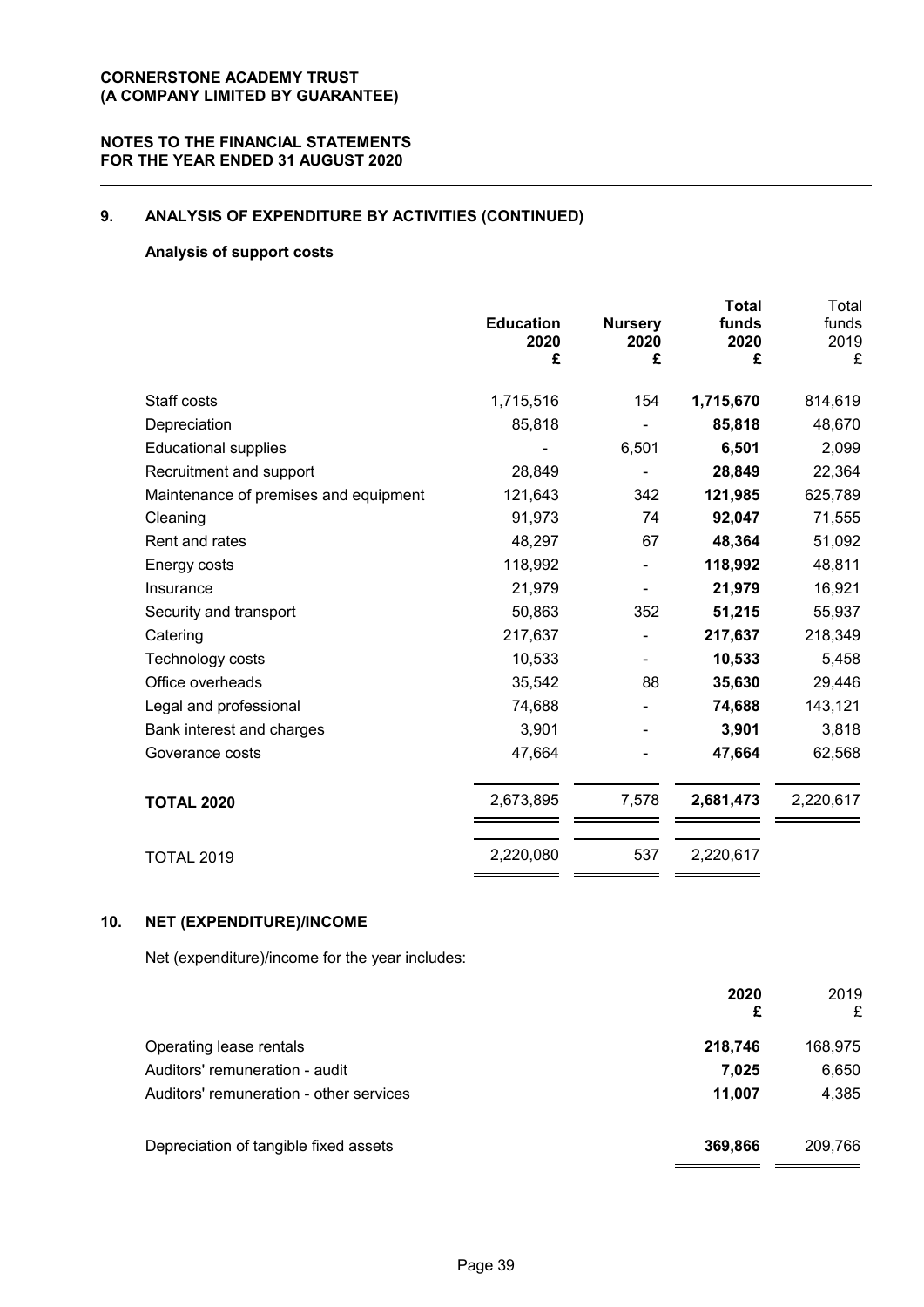# **11. STAFF**

## **a. STAFF COSTS**

Staff costs during the year were as follows:

|                           | 2020<br>£      | 2019<br>£ |
|---------------------------|----------------|-----------|
| Wages and salaries        | 3,051,970      | 2,237,649 |
| Social security costs     | 232,618        | 174,568   |
| Pension costs             | 848,149        | 618,006   |
|                           | 4,132,737      | 3,030,223 |
| Staff restructuring costs | $\blacksquare$ | 112,322   |
|                           | 4,132,737      | 3,142,545 |

# **b. STAFF NUMBERS**

The average number of persons employed by the Academy Trust during the year was as follows:

|                                                               | 2020        | 2019        |
|---------------------------------------------------------------|-------------|-------------|
|                                                               | No.         | No.         |
| <b>Teachers</b>                                               | 41          | 33          |
| Administration and support                                    | 126         | 85          |
| Management                                                    | 10          | 7           |
|                                                               | 177         | 125         |
| The average headcount expressed as full-time equivalents was: |             |             |
|                                                               | 2020<br>No. | 2019<br>No. |
| <b>Teachers</b>                                               | 38          | 31          |
| <b>Administration and Support</b>                             | 81          | 56          |
| Management                                                    | 10          | 7           |
|                                                               | 129         | 94          |

## **c. HIGHER PAID STAFF**

The number of employees whose employee benefits (excluding employer NI and employer pension costs) exceeded £60,000 was: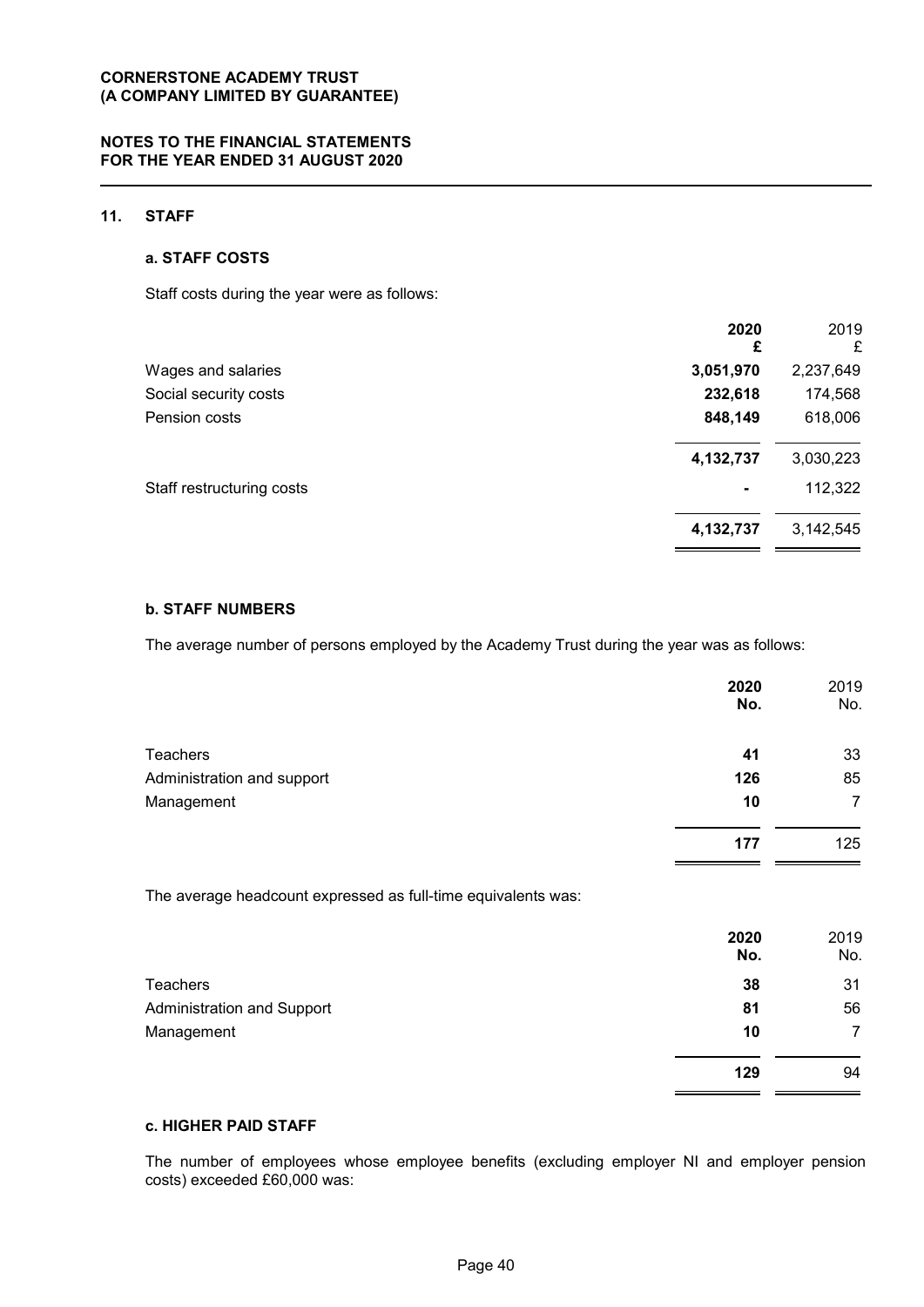## **11. STAFF (CONTINUED)**

#### **c. HIGHER PAID STAFF (CONTINUED)**

| 2020<br>No. | 2019<br>No. |
|-------------|-------------|
|             | ۰.          |
|             |             |
|             |             |

#### **d. KEY MANAGEMENT PERSONNEL**

The key management personnel of the Academy Trust comprise the Trustees (who do not receive remuneration for their role as Trustees) and the Senior Management Team as listed on page 1. The total amount of employee benefits (including employer pension contributions and employer national insurance contributions) received by key management personnel for their services to the Academy Trust was £506,861 (2019 £390,123). With the sponsorship of Yeo Valley Primary School part way through the prior year, opening Westclyst School on another site, and Monketon Community Primary School being in the opening stages, the leadership team has expanded to support this growth. Furthermore the requirements of the EdTech Demonstrator Grant and the Computer Hub has meant the senior team have added responsibilities. Also there has been a significant increase in employer pension contribution rates, so together these factors have led to the overall increase.

## **12. CENTRAL SERVICES**

The Academy Trust makes use of GAG pooling arrangements as set out in the Academies Financial Handbook. Under this arrangement, all income received by the academies within the Academy Trust is centrally pooled. As such, there are no central service contributions.

#### **13. TRUSTEES' REMUNERATION AND EXPENSES**

The Headteacher and other staff Trustees only receive remuneration in respect of services they provide undertaking the roles of Headteacher and staff under their contracts of employment, and not in respect of their services as Trustees. Other Trustees did not receive any payments, other than expenses, from the Academy Trust in respect of their role as Trustees. The value of Trustees' remuneration and other benefits was as follows: J Bishop: Remuneration £85,000 - £90,000 (2019: £80,000 - £85,000), Employer pension contributions £20,000 - £25,000 (2019: £10,000 - £15,000); M Pitts: Remuneration £40,000- £45,000 (2019: £35,000 - £40,000), Employer pension contributions £5,000 - £10,000 (2019: £5,000 - £10,000); B Williams: Remuneration £35,000 - £40,000 (2019: £30,000 - £35,000), Employer pension contributions £5,000 - £10,000 (2019: £5,000 - £10,000).

Other related party transactions involving the trustees are set out in the Related party transactions note.

During the year ended 31 August 2020, expenses totalling £2,811 were reimbursed or paid directly to 8 Trustees (2019 - £1,531 to 3 Trustees).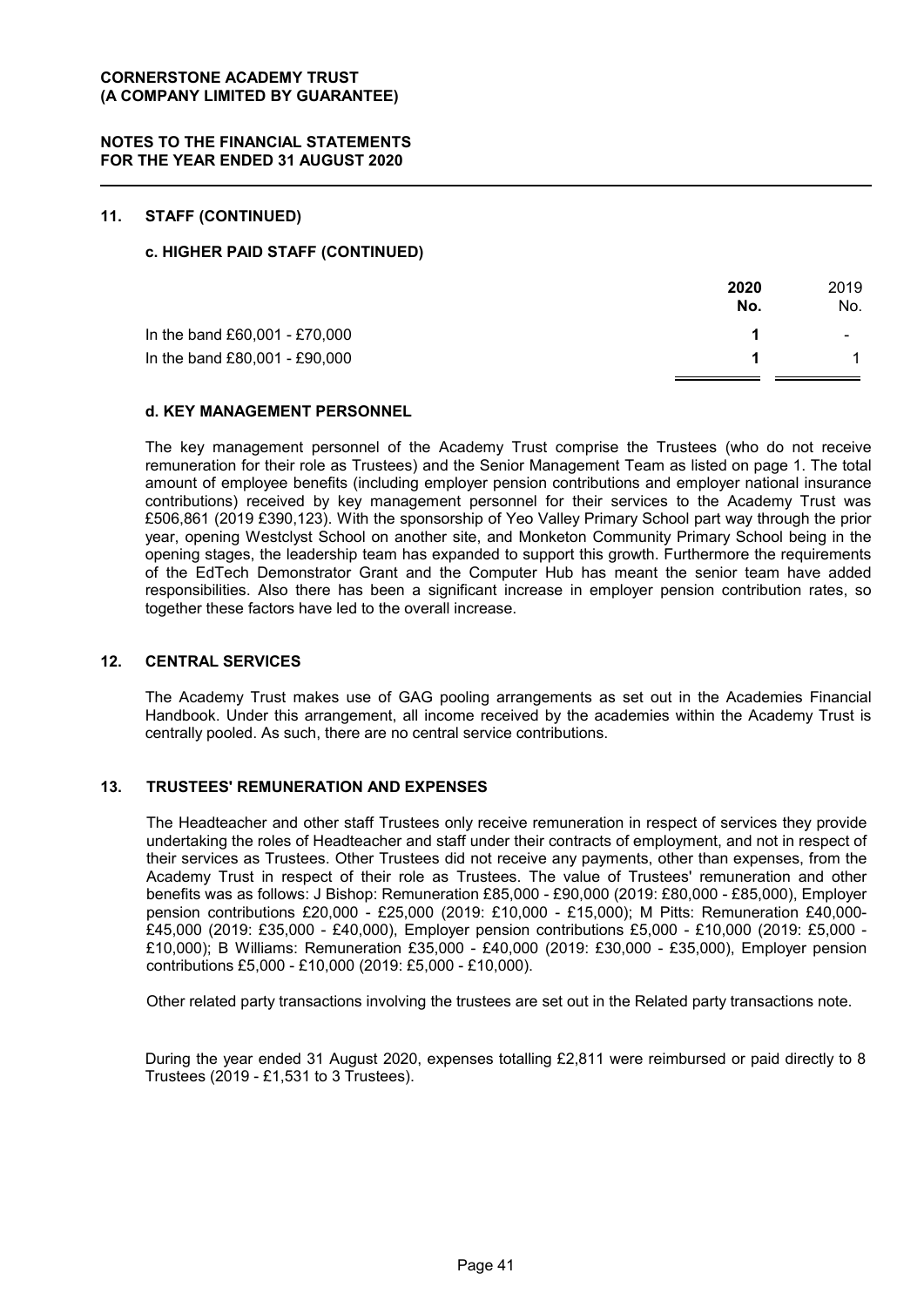## **NOTES TO THE FINANCIAL STATEMENTS FOR THE YEAR ENDED 31 AUGUST 2020**

# **14. TRUSTEES' AND OFFICERS' INSURANCE**

The Academy Trust has opted into the Department of Education's risk protection arrangement (RPA), an alternative to insurance where UK government funds cover losses that arise. This scheme protects Trustees and officers from claims arising from negligent acts, errors or omissions occurring whilst on Academy business, and provides cover up to £10,000,000. It is not possible to quantify the Trustees and officers indemnity element from the overall cost of the RPA scheme membership.

## **15. TANGIBLE FIXED ASSETS**

|                          | Long-term<br>leasehold<br>property<br>£ | <b>Furniture</b><br>and fittings<br>£ | Computer<br>equipment<br>£ | <b>Motor</b><br>vehicles<br>£ | Total<br>£ |
|--------------------------|-----------------------------------------|---------------------------------------|----------------------------|-------------------------------|------------|
| <b>COST OR VALUATION</b> |                                         |                                       |                            |                               |            |
| At 1 September 2019      | 9,019,429                               | 507,635                               | 1,016,333                  | 26,155                        | 10,569,552 |
| <b>Additions</b>         | 92,722                                  | 84,565                                | 43,063                     |                               | 220,350    |
| Donated asset            | 6,865,000                               |                                       |                            |                               | 6,865,000  |
| At 31 August 2020        | 15,977,151                              | 592,200                               | 1,059,396                  | 26,155                        | 17,654,902 |
| <b>DEPRECIATION</b>      |                                         |                                       |                            |                               |            |
| At 1 September 2019      | 662,901                                 | 261,843                               | 739,616                    | 17,041                        | 1,681,401  |
| Charge for the year      | 309,057                                 | 77,354                                | 118,476                    | 2,279                         | 507,166    |
| At 31 August 2020        | 971,958                                 | 339,197                               | 858,092                    | 19,320                        | 2,188,567  |
| <b>NET BOOK VALUE</b>    |                                         |                                       |                            |                               |            |
| At 31 August 2020        | 15,005,193                              | 253,003                               | 201,304                    | 6,835                         | 15,466,335 |
| At 31 August 2019        | 8,356,528                               | 245,792                               | 276,717                    | 9,114                         | 8,888,151  |

Included in the net book value of property displayed above are the following amounts ascribable to land:

|                          | 2020      | 2019      |
|--------------------------|-----------|-----------|
|                          |           | £         |
| Long-term leasehold land | 1,851,000 | 1,880,867 |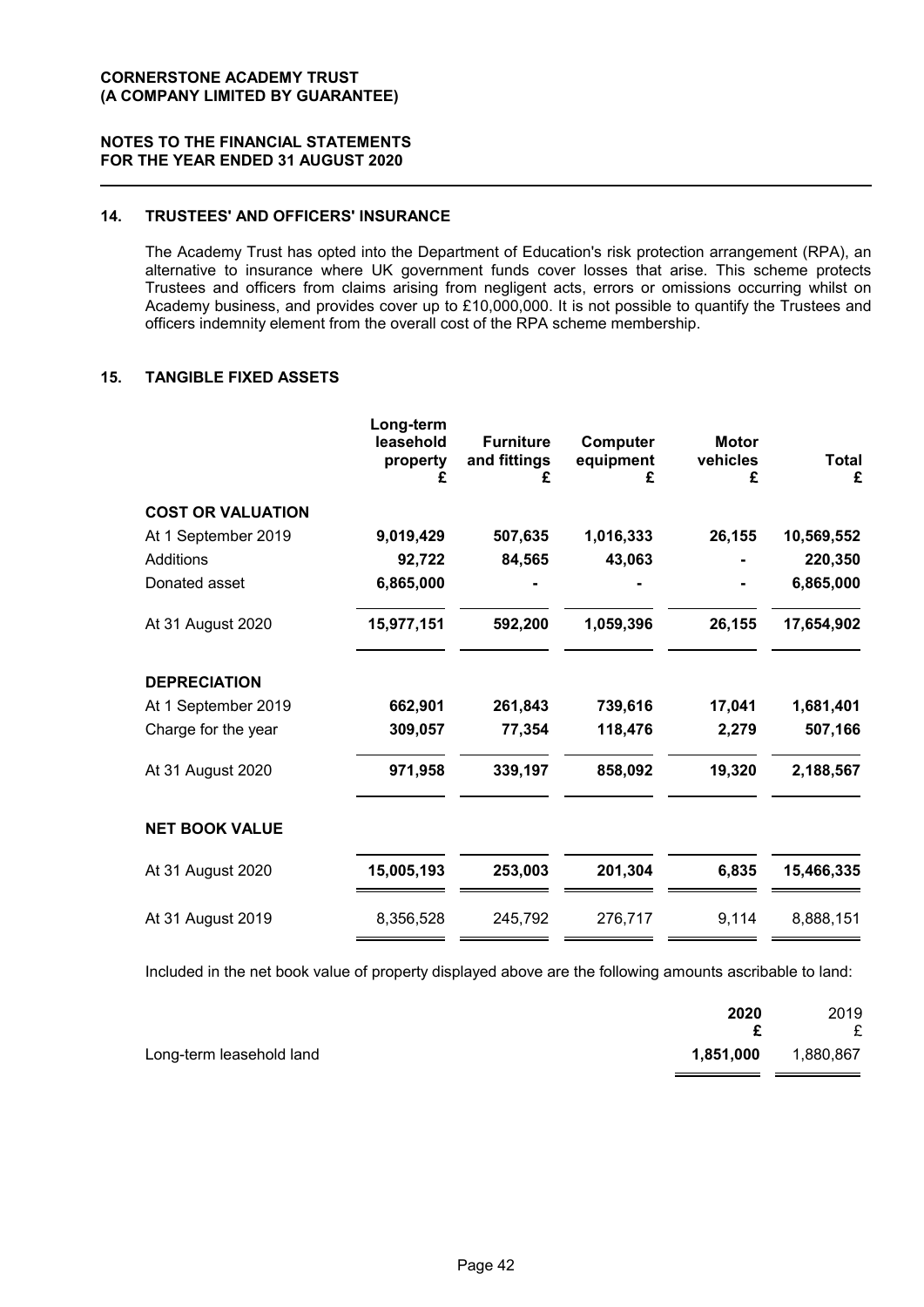# **16. DEBTORS**

|                                | 2020<br>£ | 2019<br>£ |
|--------------------------------|-----------|-----------|
| DUE WITHIN ONE YEAR            |           |           |
| Trade debtors                  | 122,426   | 45,401    |
| Other debtors                  | 7,688     | 39,575    |
| Prepayments and accrued income | 633,485   | 607,955   |
| VAT recoverable                | 65,292    | 87,630    |
|                                | 828,891   | 780,561   |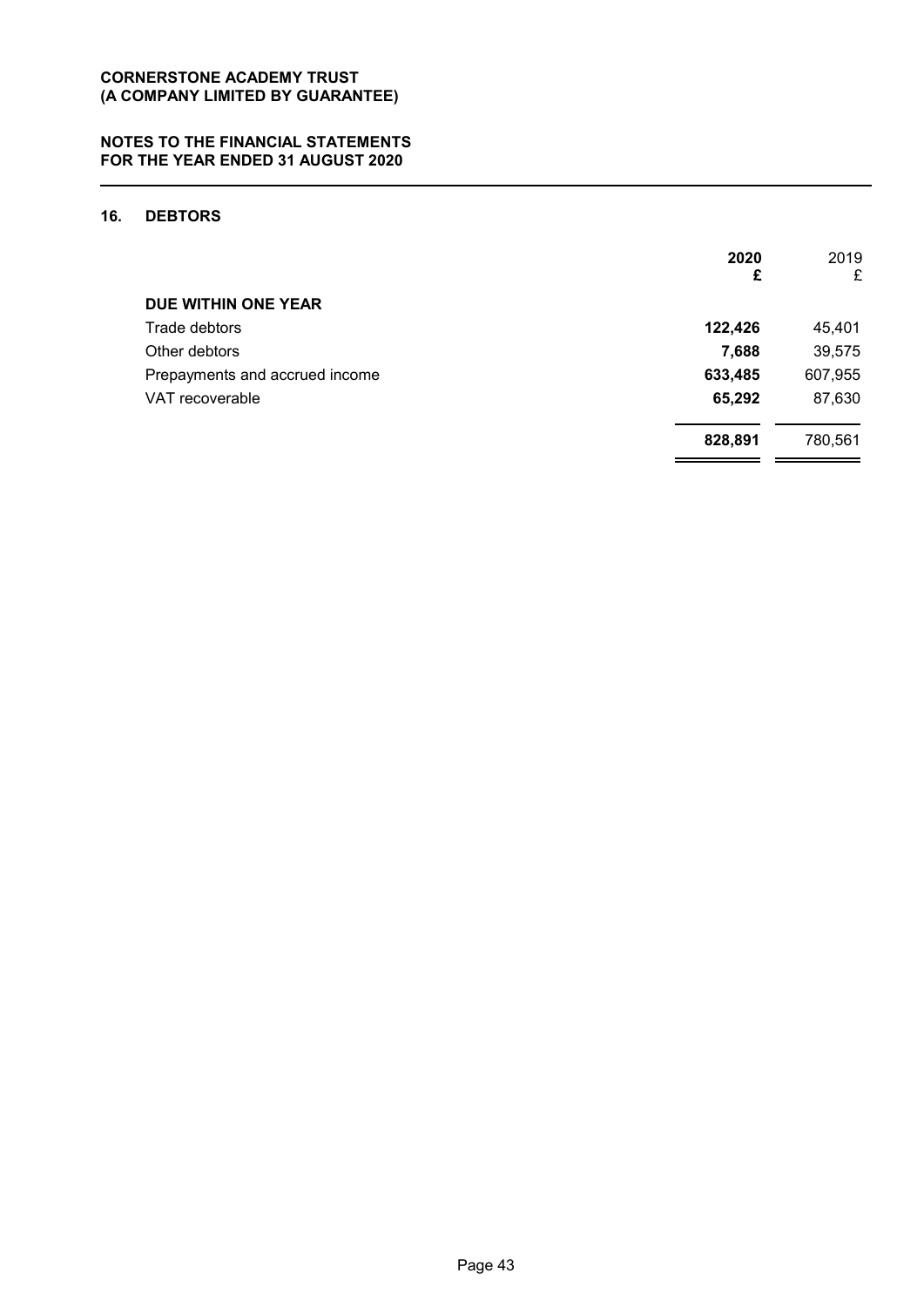# **17. CREDITORS: AMOUNTS FALLING DUE WITHIN ONE YEAR**

| 2020<br>£ | 2019<br>£ |
|-----------|-----------|
| 178,262   | 477,776   |
| 53,579    | 43,513    |
| 92,149    | 71,590    |
| 331,094   | 486,569   |
| 655,084   | 1,079,448 |
| 2020      | 2019<br>£ |
|           |           |
| 89,963    | 72,577    |
| 101,960   | 89,963    |
| (89, 963) | (72, 577) |
| 101,960   | 89,963    |
|           | £         |

At the balance sheet date the Academy was holding funds received in advance for lettings booked for the autumn term 2020.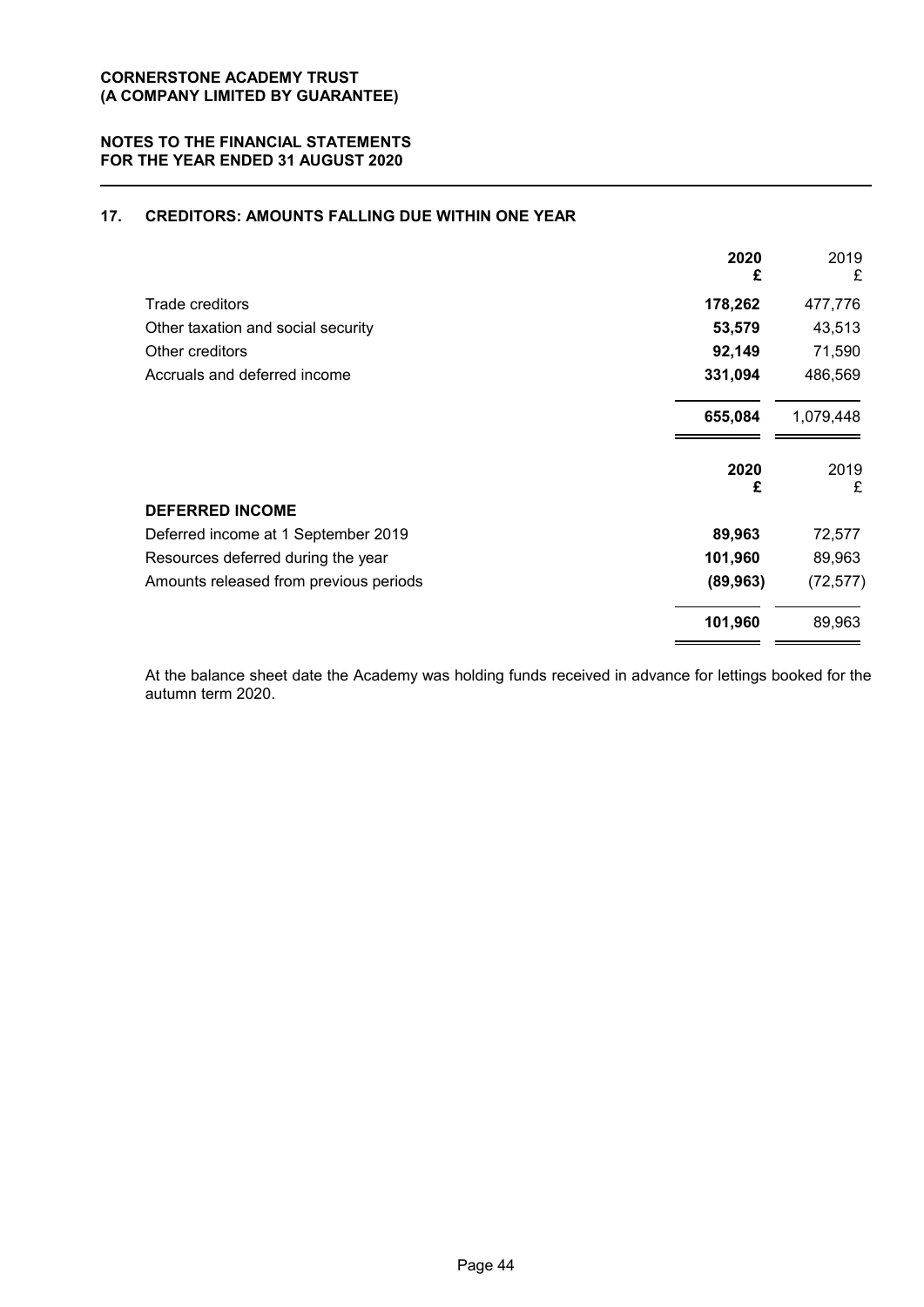# **18. STATEMENT OF FUNDS**

|                                                     | <b>Balance at 1</b><br><b>September</b><br>2019 |           | Income Expenditure | <b>Transfers</b><br>in/out | Gains/<br>(Losses) | <b>Balance at</b><br>31 August<br>2020 |
|-----------------------------------------------------|-------------------------------------------------|-----------|--------------------|----------------------------|--------------------|----------------------------------------|
| <b>UNRESTRICTE</b><br><b>D FUNDS</b>                | £                                               | £         | £                  | £                          | £                  | £                                      |
| General funds<br>Unrestricted                       | 177,440                                         | 968,870   | (970, 304)         |                            |                    | 176,006                                |
| fixed asset<br>fund                                 | 87,007                                          |           | (2, 251)           |                            |                    | 84,756                                 |
|                                                     | 264,447                                         | 968,870   | (972, 555)         |                            |                    | 260,762                                |
| <b>RESTRICTED</b><br><b>GENERAL</b><br><b>FUNDS</b> |                                                 |           |                    |                            |                    |                                        |
| <b>General Annual</b><br>Grant (GAG)                |                                                 | 3,046,443 | (2,892,120)        | (154, 323)                 |                    |                                        |
| <b>Pupil Premium</b>                                |                                                 | 238,359   | (238, 359)         |                            |                    |                                        |
| <b>Universal Infant</b><br>Free School              |                                                 |           |                    |                            |                    |                                        |
| Meals                                               |                                                 | 136,805   | (136, 805)         |                            |                    |                                        |
| PE grant                                            |                                                 | 54,310    | (54, 310)          |                            |                    |                                        |
| Free school start<br>up grant                       |                                                 | 148,000   | (148,000)          |                            |                    |                                        |
| Free school<br>procurement                          |                                                 |           |                    |                            |                    |                                        |
| grant                                               | 74,162                                          | 550,800   | (132, 162)         |                            |                    | 492,800                                |
| High needs                                          |                                                 | 52,965    | (52, 965)          |                            |                    |                                        |
| Teaching school                                     |                                                 | 40,000    | (40,000)           |                            |                    |                                        |
| <b>Educational trips</b>                            |                                                 | 29,768    | (29, 768)          |                            |                    |                                        |
| Rates                                               |                                                 | 24,690    | (24, 690)          |                            |                    |                                        |
| Exceptional<br>government                           |                                                 |           |                    |                            |                    |                                        |
| funding                                             |                                                 | 118,022   | (118, 022)         |                            |                    |                                        |
| Teachers pay<br>grant                               |                                                 | 177,363   | (177, 363)         |                            |                    |                                        |
| English hub                                         |                                                 |           |                    |                            |                    |                                        |
| grant                                               | 5,250                                           | 394,588   | (399, 838)         |                            |                    |                                        |
| <b>Ed Tech Grant</b>                                |                                                 | 24,000    | (24,000)           |                            |                    |                                        |
| <b>Computing Hub</b><br><b>MS Training</b>          |                                                 | 18,507    | (18, 507)          |                            |                    |                                        |
| Academy                                             |                                                 | 10,000    | (10,000)           |                            |                    |                                        |
| Science Hub &<br><b>STEM</b>                        |                                                 | 49,100    | (42, 600)          |                            |                    | 6,500                                  |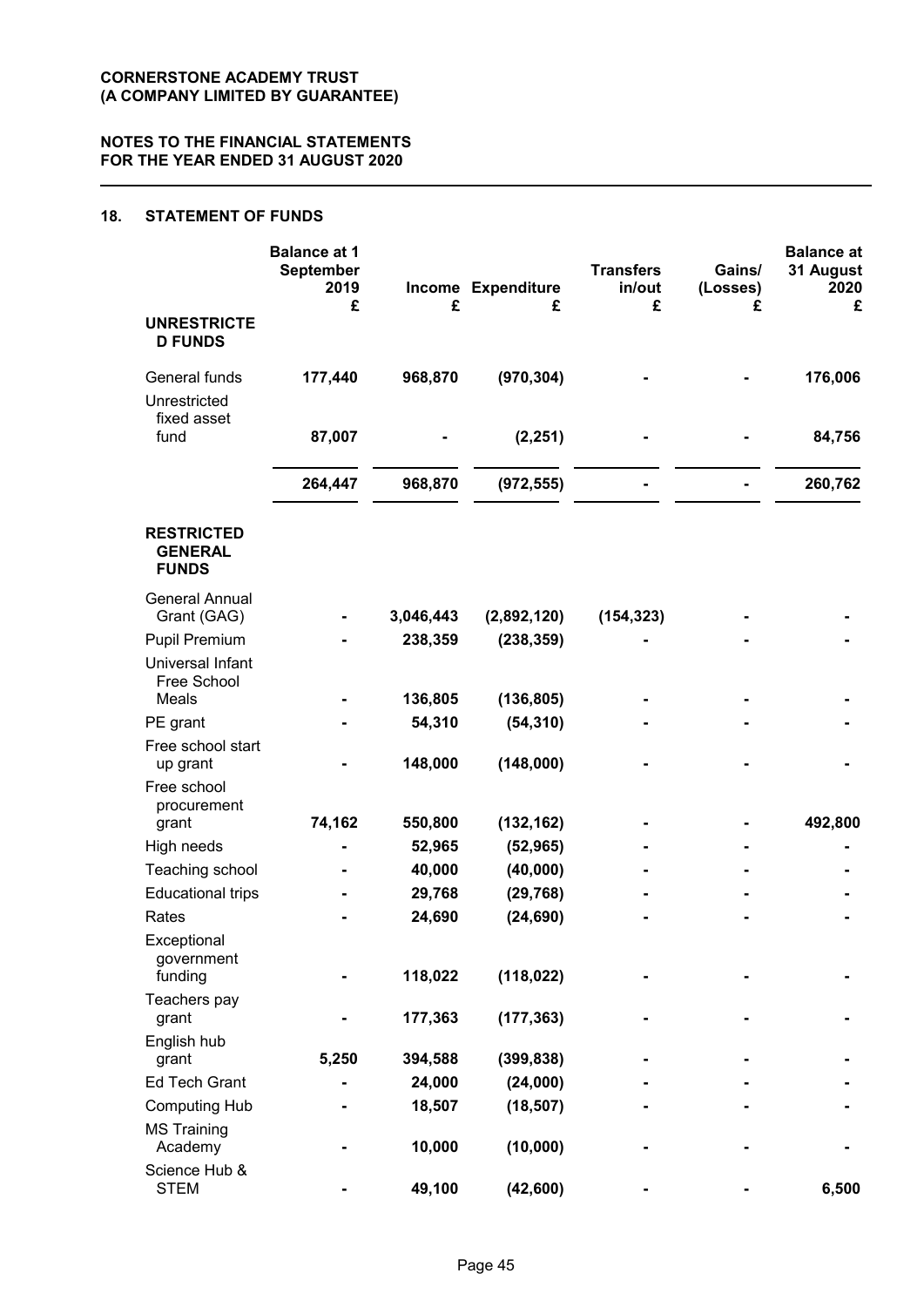# **18. STATEMENT OF FUNDS (CONTINUED)**

| <b>Balance at 1</b><br>September<br>2019<br>£ | £          | £             | <b>Transfers</b><br>in/out<br>£ | Gains/<br>(Losses)<br>£ | <b>Balance at</b><br>31 August<br>2020<br>£ |
|-----------------------------------------------|------------|---------------|---------------------------------|-------------------------|---------------------------------------------|
|                                               | 15,000     |               |                                 |                         | 15,000                                      |
|                                               | 18,240     |               |                                 |                         | 18,240                                      |
| (2,654,000)                                   |            | (320,000)     |                                 | (400, 000)              | (3,374,000)                                 |
| (2,574,588)                                   | 5,146,960  | (4,859,509)   | (154, 323)                      | (400, 000)              | (2,841,460)                                 |
|                                               |            |               |                                 |                         |                                             |
| 6,133,182                                     |            | (122, 904)    |                                 |                         | 6,010,278                                   |
|                                               |            |               |                                 |                         | 369,177                                     |
| 86,179                                        | 21,246     | (22, 457)     |                                 |                         | 84,968                                      |
| 1,771,150                                     |            | (48, 798)     |                                 |                         | 1,722,352                                   |
| 591,490                                       |            | (124, 386)    |                                 |                         | 467,104                                     |
|                                               | 6,865,000  | (137, 300)    |                                 |                         | 6,727,700                                   |
| 8,807,925                                     | 6,924,246  | (504, 915)    | 154,323                         |                         | 15,381,579                                  |
| 6,233,337                                     | 12,071,206 | (5,364,424)   |                                 | (400, 000)              | 12,540,119                                  |
| 6,497,784                                     | 13,040,076 | (6, 336, 979) |                                 | (400, 000)              | 12,800,881                                  |
|                                               | 225,924    | 38,000        | Income Expenditure<br>(49,070)  | 154,323                 |                                             |

The specific purposes for which the funds are to be applied are as follows:

#### **Restricted Funds** General Annual Grant (GAG)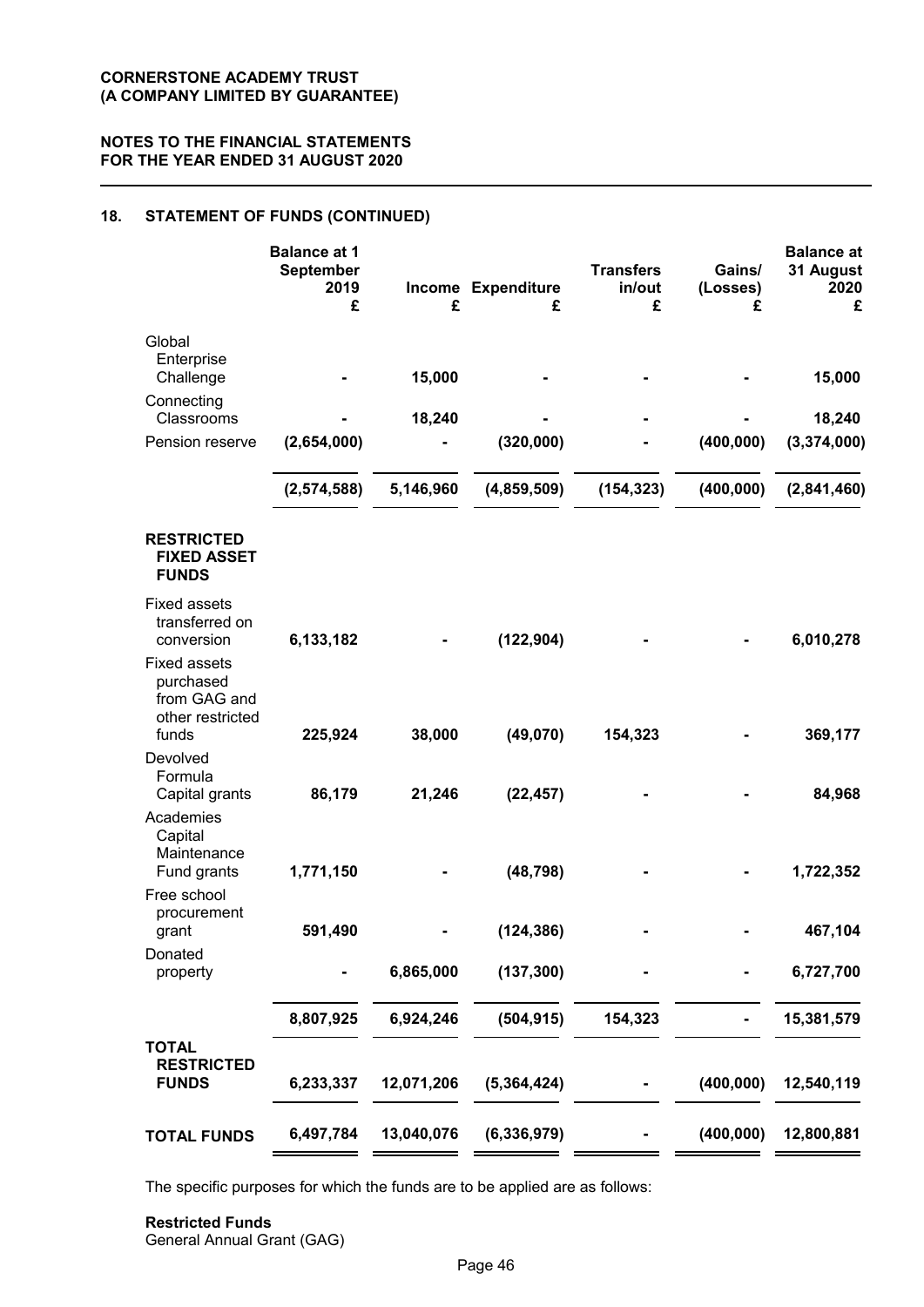## **NOTES TO THE FINANCIAL STATEMENTS FOR THE YEAR ENDED 31 AUGUST 2020**

#### **18. STATEMENT OF FUNDS (CONTINUED)**

This fund includes income from the ESFA which is to be used for the running costs of the Academy, including education and support costs.

#### Pupil premium

This funding is for additional support for those pupils who qualify for free school meals.

#### High Needs funding

This is a grant received from the local authority towards the costs of providing teaching for pupils with special educational needs.

#### Free School start-up grant

This grant is offered in respect of approved elligible expenditure incurred in developing plans for the Monkerton Primary School and start-up expenditure in relation to Westclyst Community Primary School.

#### Free school procurement grant

This grant is offered in respect of approved elligible expenditure incurred procuring ICT goods, ICT services and temporary accommodation for the Westclyst Community Primary School.

#### Teaching school

The Academy Trust has achieved teaching school status and this represents the third of three years initial grant funding.

#### Global Enterprise Challenge

Broadclyst Primary School runs an online student focused project which involves student teams leading micro businesses. Income includes grant funding from Microsoft Limited.

#### English hub grant

English Hub schools promote a love of reading and support schools across the country to provide excellent phonics and early language teaching.

#### EdTech Demonstrator Grant

Demonstrator schools and colleges are a network of providers who have shown they can use technology effectively and have the capacity to help other schools and colleges to do the same.

They support a range of schools and colleges during the coronavirus (COVID-19) outbreak by helping those schools who are most in need of support, have recently adopted an online learning platform or have high numbers of disadvantaged learners.

The support package includes advice, training, online tutorials, webinars and recorded content.

#### Computing Hub

The hub is part of a national network supporting the work of the National Centre for Computing Education. It helps to ensure that teachers have access to a suite of relevant, inspiring and effective CPD opportunities, covering

practical and theoretical aspects of teaching computing

#### MS Training Academy

The Microsoft Training Academy offers a hands-on approach to learn and develop new and existing skills. Broadclyst Community Primary School is one of the few schools across the UK appointed by Microsoft Education to take a leading role in working with schools that require support in developing their technology offer through Microsoft technologies.

#### Science Hub & STEM

The Devon Science Learning Partnership is part of the national network of STEM Learning partnerships across the UK. As a DfE initiative, we take a leading role in supporting schools to provide an engaging and inspiring education for their students.

Catering for teachers, leaders and support staff, we offer bespoke and regional training to support other schools in ways that best meet their needs.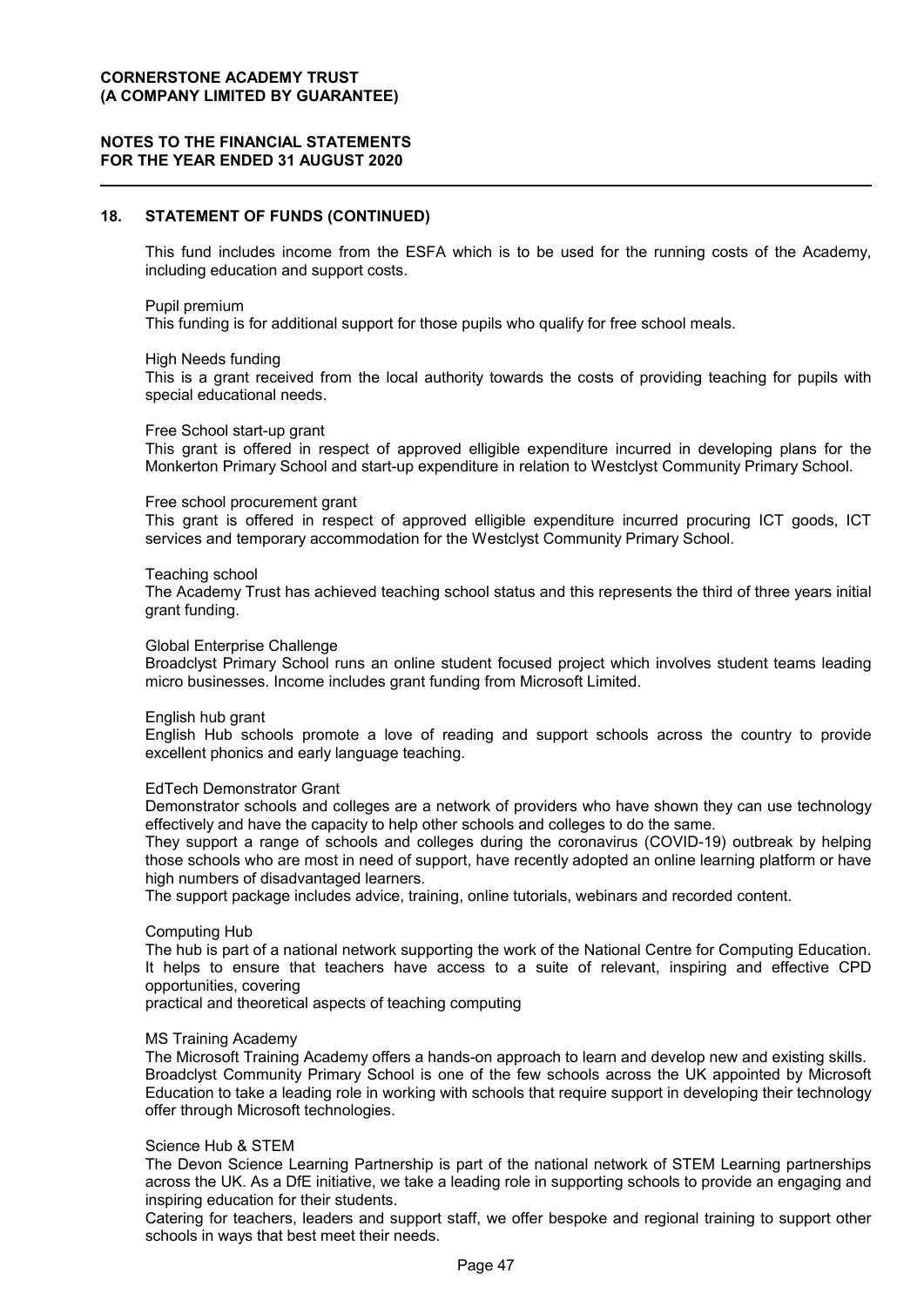## **NOTES TO THE FINANCIAL STATEMENTS FOR THE YEAR ENDED 31 AUGUST 2020**

## **18. STATEMENT OF FUNDS (CONTINUED)**

#### Global Enterprise Challenge

The Global Enterprise Challenge is an international competition run by Cornerstone Academy Trust where primary and secondary pupils from across the world take part by forming small trading companies. Supported and funded by Microsoft, the winning teams usually travel to locations such as Seattle or London to collect their award.

#### Connecting Classrooms

Connecting Classrooms helps pupils understand the big issues that shape our world and equip them with the knowledge, skills and attitudes they need to make a positive contribution.

Connecting Classrooms through Global Learning is a partnership between the British Council and the Foreign, Commonwealth and Development Office.

Funding received to date helps to pay for teachers to make educational trips to countries such as Ethiopia or Bangladesh, where learning experiences can be shared, and inspiration is aplenty.

#### Pension reserve

This fund represents the Academy's share of the assets and liabilities in the Local Government Pension Scheme (LGPS).

#### **Restricted Fixed Asset Funds**

Fixed assets transferred on conversion - This represents the fixed assets transferred from the Local Authority on conversion.

Fixed assets purchased from GAG - This fund includes transfers from the GAG restricted fund for capital related expenditure. The balance at the year end represents the net book value of assets transferred from the GAG fund.

Devolved formula capital grants and Academies Capital Maintenance Fund grants - Grants from the ESFA to be spent on capital related expenditure.

Free School procurement grant - This represents elligible fixed assets purchased using the free school grant by way of a transfer.

Transfers in/out - In addition to the procurement grant, the transfer between the resticted funds and the restricted fixed asset funds represents GAG funding used to purchase fixed assets.

Under the funding agreement with the Secretary of State, the Academy Trust was not subject to a limit on the amount of GAG it could carry forward at 31 August 2020.

#### **Total funds analysis by Academy**

Fund balances at 31 August 2020 were allocated as follows:

|                             | 2020<br>£   | 2019<br>£   |
|-----------------------------|-------------|-------------|
| Cornerstone Academy Trust   | 793,302     | 343,859     |
| Restricted fixed asset fund | 15,381,579  | 8,807,925   |
| Pension reserve             | (3,374,000) | (2,654,000) |
| <b>TOTAL</b>                | 12,800,881  | 6,497,784   |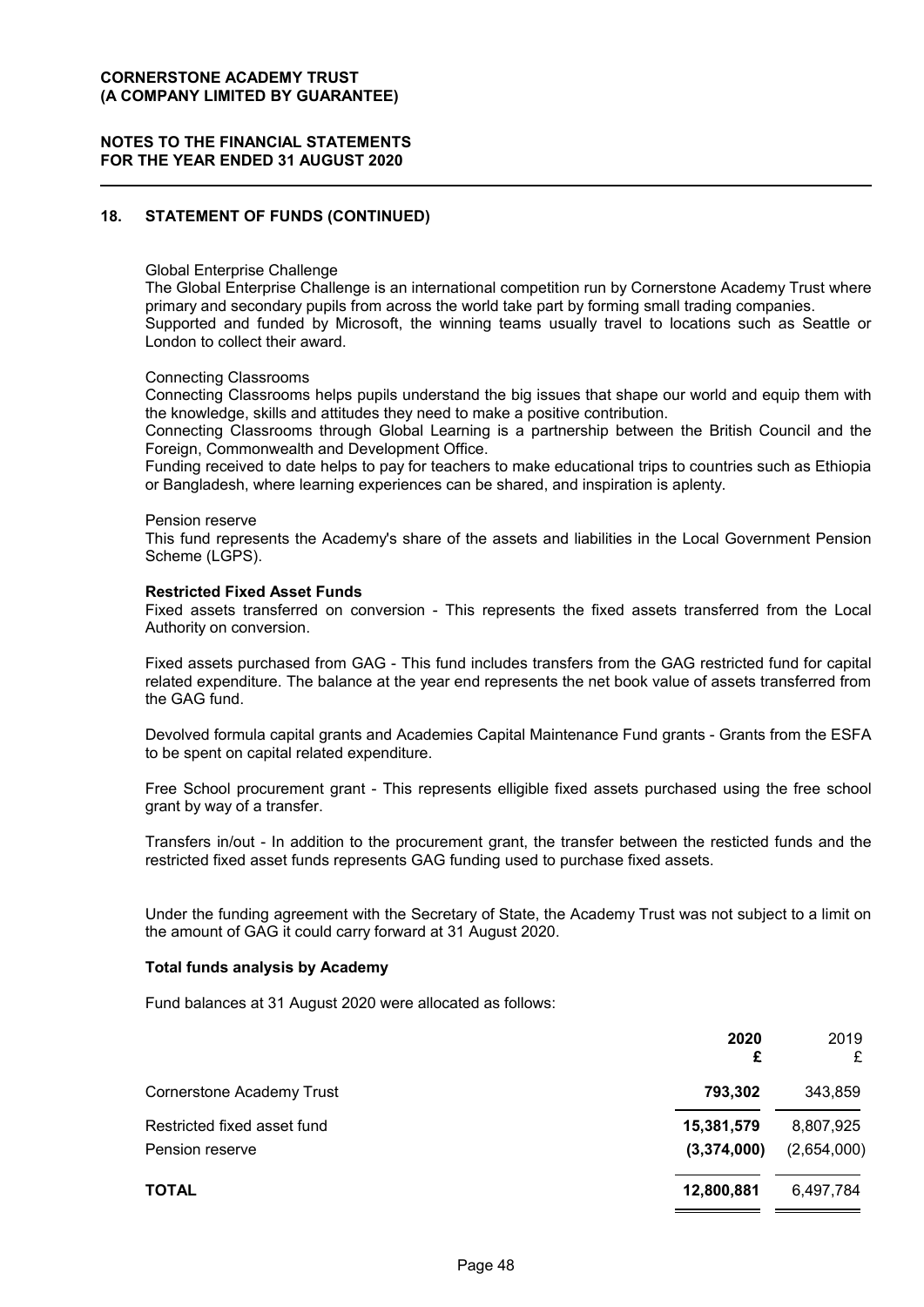# **18. STATEMENT OF FUNDS (CONTINUED)**

#### **Total cost analysis by Academy**

Expenditure incurred by each academy during the year was as follows:

|                                | <b>Teaching</b><br>and<br>educational<br>support<br>staff costs<br>£ | <b>Other</b><br>support<br>staff costs<br>£ | <b>Educational</b><br>£ | <b>Other costs</b><br>excluding<br>supplies depreciation<br>£ | Total<br>2020<br>£ | Total<br>2019<br>£ |
|--------------------------------|----------------------------------------------------------------------|---------------------------------------------|-------------------------|---------------------------------------------------------------|--------------------|--------------------|
| <b>Broadclyst</b><br>Community |                                                                      |                                             |                         |                                                               |                    |                    |
| <b>Primary School</b>          | 2,351,252                                                            | 1,510,404                                   | 303,162                 | 937,514                                                       | 5,102,332          | 4,322,869          |
| Westclyst<br>School            |                                                                      |                                             | 16,261                  | 190,050                                                       | 206,311            |                    |
| Yeo Valley                     |                                                                      |                                             |                         |                                                               |                    |                    |
| <b>Primary School</b>          |                                                                      |                                             | 14,704                  | 118,240                                                       | 132,944            | 632,597            |
| Central services               |                                                                      |                                             | 16,247                  | 51,979                                                        | 68,226             |                    |
| <b>ACADEMY</b><br><b>TRUST</b> | 2,351,252                                                            | 1,510,404                                   | 350,374                 | 1,297,783                                                     | 5,509,813          | 4,955,466          |
|                                |                                                                      |                                             |                         |                                                               |                    |                    |

In the prior year, Westclyst Community Primary School operated from temporary classrooms on the site of Broadclyst Community Primary School. For 2018/19 the costs of these two schools were therefore presented on a combined basis.

This year, because the Trust pools income, it now run its budgets on a centralised basis.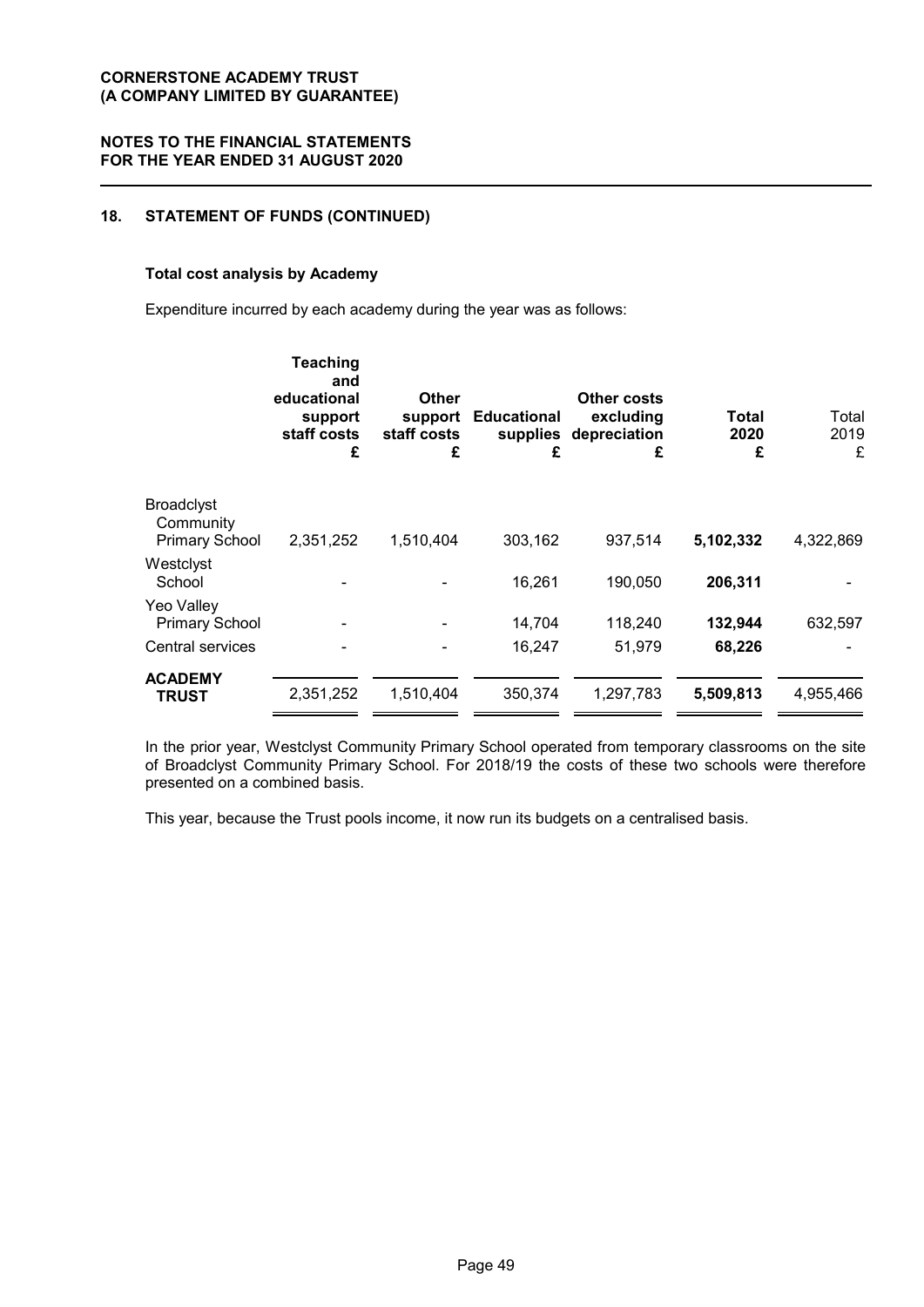# **18. STATEMENT OF FUNDS (CONTINUED)**

Comparative information in respect of the preceding year is as follows:

|                                                     | <b>Balance</b> at<br>1 September<br>2018<br>£ | Income<br>£       | Expenditure<br>£       | <b>Transfers</b><br>in/out<br>£ | Gains/<br>(Losses)<br>£ | Balance at<br>31 August<br>2019<br>£ |
|-----------------------------------------------------|-----------------------------------------------|-------------------|------------------------|---------------------------------|-------------------------|--------------------------------------|
| <b>UNRESTRICTE</b><br><b>D FUNDS</b>                |                                               |                   |                        |                                 |                         |                                      |
| General funds<br>Unrestricted                       | 137,527                                       | 789,003           | (749,090)              |                                 |                         | 177,440                              |
| fixed asset<br>fund                                 | 89,764                                        |                   | (2,757)                |                                 |                         | 87,007                               |
|                                                     | 227,291                                       | 789,003           | (751, 847)             |                                 |                         | 264,447                              |
| <b>RESTRICTED</b><br><b>GENERAL</b><br><b>FUNDS</b> |                                               |                   |                        |                                 |                         |                                      |
| <b>General Annual</b><br>Grant (GAG)                |                                               | 2,610,034         | (2,575,992)            | (34, 042)                       |                         |                                      |
| <b>Pupil Premium</b>                                |                                               | 185,459           | (185, 459)             |                                 |                         |                                      |
| Universal Infant<br>Free School                     |                                               |                   |                        |                                 |                         |                                      |
| Meals                                               |                                               | 116,118           | (116, 118)             |                                 |                         |                                      |
| PE grant                                            |                                               | 47,929            | (47, 929)              |                                 |                         |                                      |
| Free school start<br>up grant                       |                                               | 131,500           | (131,500)              |                                 |                         |                                      |
| Free school<br>procurement                          | 545,262                                       |                   |                        |                                 |                         | 74,162                               |
| grant<br>High needs                                 |                                               | 322,807<br>32,227 | (356,004)<br>(32, 227) | (437,903)                       |                         |                                      |
| Teaching school                                     |                                               | 45,835            | (45, 835)              |                                 |                         |                                      |
| <b>Educational trips</b>                            |                                               | 31,030            | (31,030)               |                                 |                         |                                      |
| Rates                                               |                                               | 18,989            | (18,989)               |                                 |                         |                                      |
| Exceptional<br>government<br>funding                | 105,452                                       | 14,000            | (119, 452)             |                                 |                         |                                      |
| Teachers pay<br>grant                               |                                               | 49,894            | (49, 894)              |                                 |                         |                                      |
| English hub<br>grant                                |                                               | 286,006           | (280, 756)             |                                 |                         | 5,250                                |
| <b>Ed Tech Grant</b>                                |                                               | 215,191           | (215, 191)             |                                 |                         |                                      |
| Pension reserve                                     | (1,470,000)                                   | (475,000)         | (316,000)              |                                 | (393,000)               | (2,654,000)                          |
|                                                     | (819, 286)                                    | 3,632,019         | (4,522,376)            | (471, 945)                      | (393,000)               | (2, 574, 588)                        |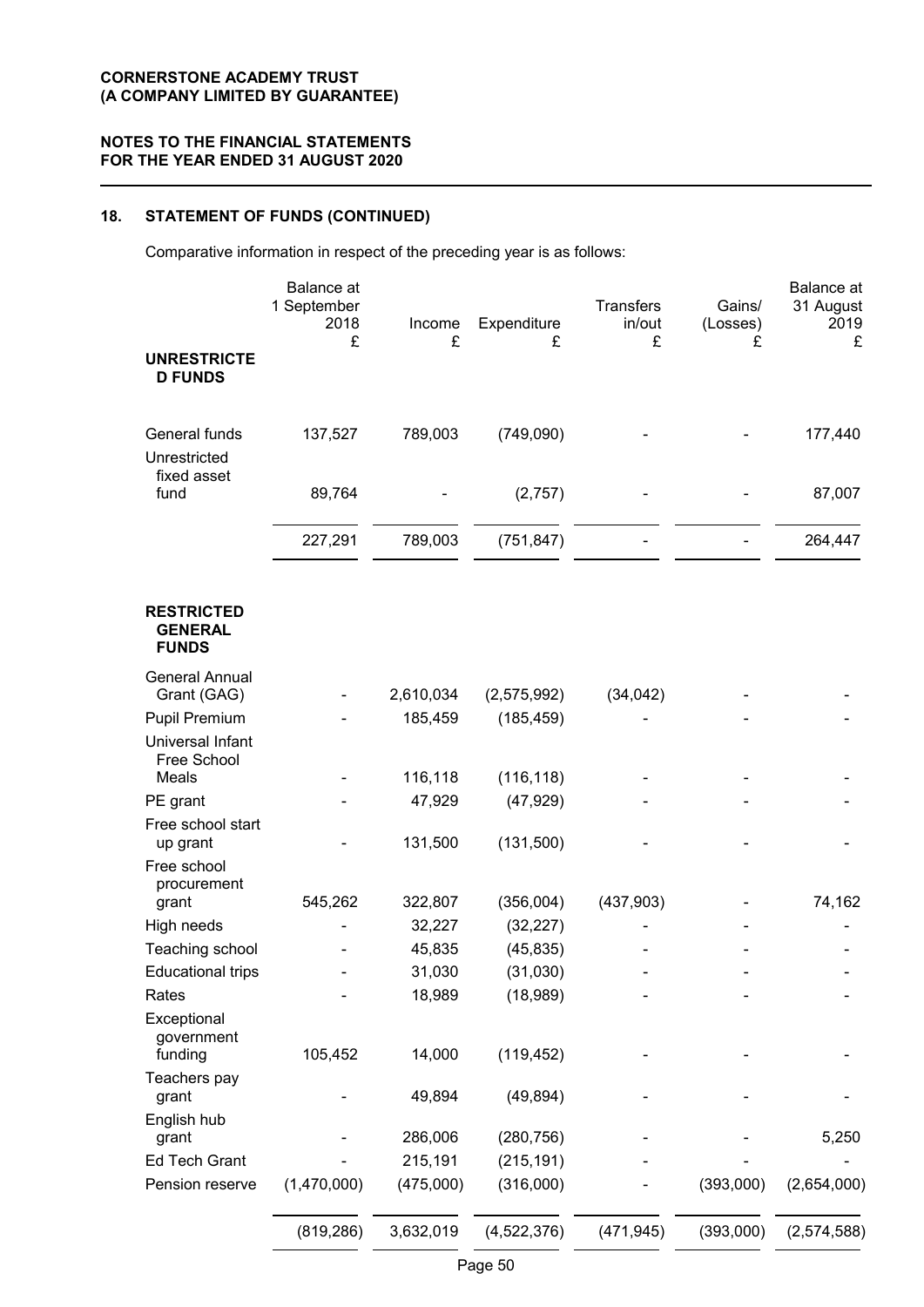# **18. STATEMENT OF FUNDS (CONTINUED)**

|                                                                      | Balance at<br>1 September<br>2018<br>£ | Income<br>£ | Expenditure<br>£ | Transfers<br>in/out<br>£ | Gains/<br>(Losses)<br>£ | Balance at<br>31 August<br>2019<br>£ |
|----------------------------------------------------------------------|----------------------------------------|-------------|------------------|--------------------------|-------------------------|--------------------------------------|
| <b>RESTRICTED</b><br><b>FIXED ASSET</b><br><b>FUNDS</b>              |                                        |             |                  |                          |                         |                                      |
| <b>Fixed assets</b><br>transferred on<br>conversion                  | 2,561,646                              | 3,622,000   | (50, 464)        |                          |                         | 6,133,182                            |
| <b>Fixed assets</b><br>purchased<br>from GAG and<br>other restricted |                                        |             |                  |                          |                         |                                      |
| funds<br>Devolved                                                    | 231,012                                |             | (39, 130)        | 34,042                   |                         | 225,924                              |
| Formula<br>Capital grants                                            | 62,231                                 | 43,202      | (19, 254)        |                          |                         | 86,179                               |
| Academies<br>Capital<br>Maintenance<br>Fund grants                   | 1,825,763                              |             | (54, 613)        |                          |                         | 1,771,150                            |
| Free school<br>procurement<br>grant                                  | 197,132                                |             | (43, 545)        | 437,903                  |                         | 591,490                              |
|                                                                      | 4,877,784                              | 3,665,202   | (207,006)        | 471,945                  |                         | 8,807,925                            |
| <b>TOTAL</b><br><b>RESTRICTED</b><br><b>FUNDS</b>                    | 4,058,498                              | 7,297,221   | (4,729,382)      |                          | (393,000)               | 6,233,337                            |
| <b>TOTAL FUNDS</b>                                                   | 4,285,789                              | 8,086,224   | (5,481,229)      |                          | (393,000)               | 6,497,784                            |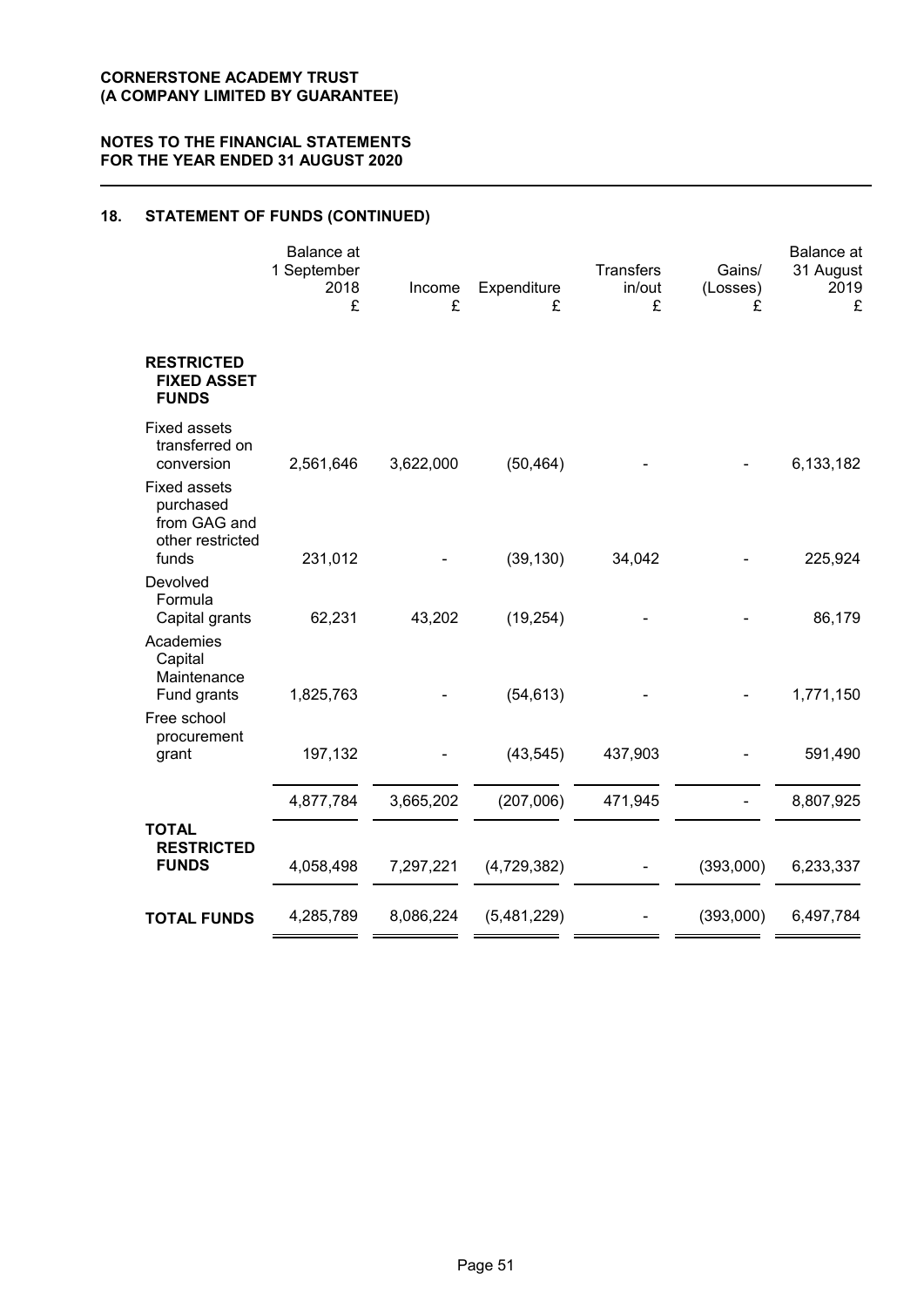# **19. ANALYSIS OF NET ASSETS BETWEEN FUNDS**

# **ANALYSIS OF NET ASSETS BETWEEN FUNDS - CURRENT PERIOD**

|                                        | <b>Unrestricted</b><br>funds<br>2020<br>£ | <b>Restricted</b><br>funds<br>2020<br>£ | <b>Restricted</b><br>fixed asset<br>funds<br>2020<br>£ | <b>Total</b><br>funds<br>2020<br>£ |
|----------------------------------------|-------------------------------------------|-----------------------------------------|--------------------------------------------------------|------------------------------------|
| Tangible fixed assets                  | 84,756                                    |                                         | 15,381,579                                             | 15,466,335                         |
| Current assets                         | 831,090                                   | 532.540                                 | ۰                                                      | 1,363,630                          |
| Creditors due within one year          | (655,084)                                 |                                         |                                                        | (655, 084)                         |
| Provisions for liabilities and charges |                                           | (3,374,000)                             | ۰                                                      | (3, 374, 000)                      |
| <b>TOTAL</b>                           | 260,762                                   | (2,841,460)                             | 15,381,579                                             | 12,800,881                         |

## **ANALYSIS OF NET ASSETS BETWEEN FUNDS - PRIOR PERIOD**

|                                        |              |             | Restricted  |             |
|----------------------------------------|--------------|-------------|-------------|-------------|
|                                        | Unrestricted | Restricted  | fixed asset | Total       |
|                                        | funds        | funds       | funds       | funds       |
|                                        | 2019         | 2019        | 2019        | 2019        |
|                                        | £            | £           | £           | £           |
| Tangible fixed assets                  | 87,007       |             | 8,801,144   | 8,888,151   |
| <b>Current assets</b>                  | 1,256,888    | 79,412      | 6,781       | 1,343,081   |
| Creditors due within one year          | (1,079,448)  |             | ۰           | (1,079,448) |
| Provisions for liabilities and charges | ۰            | (2,654,000) | ۰           | (2,654,000) |
|                                        | 264,447      | (2,574,588) | 8,807,925   | 6,497,784   |
| <b>TOTAL</b>                           |              |             |             |             |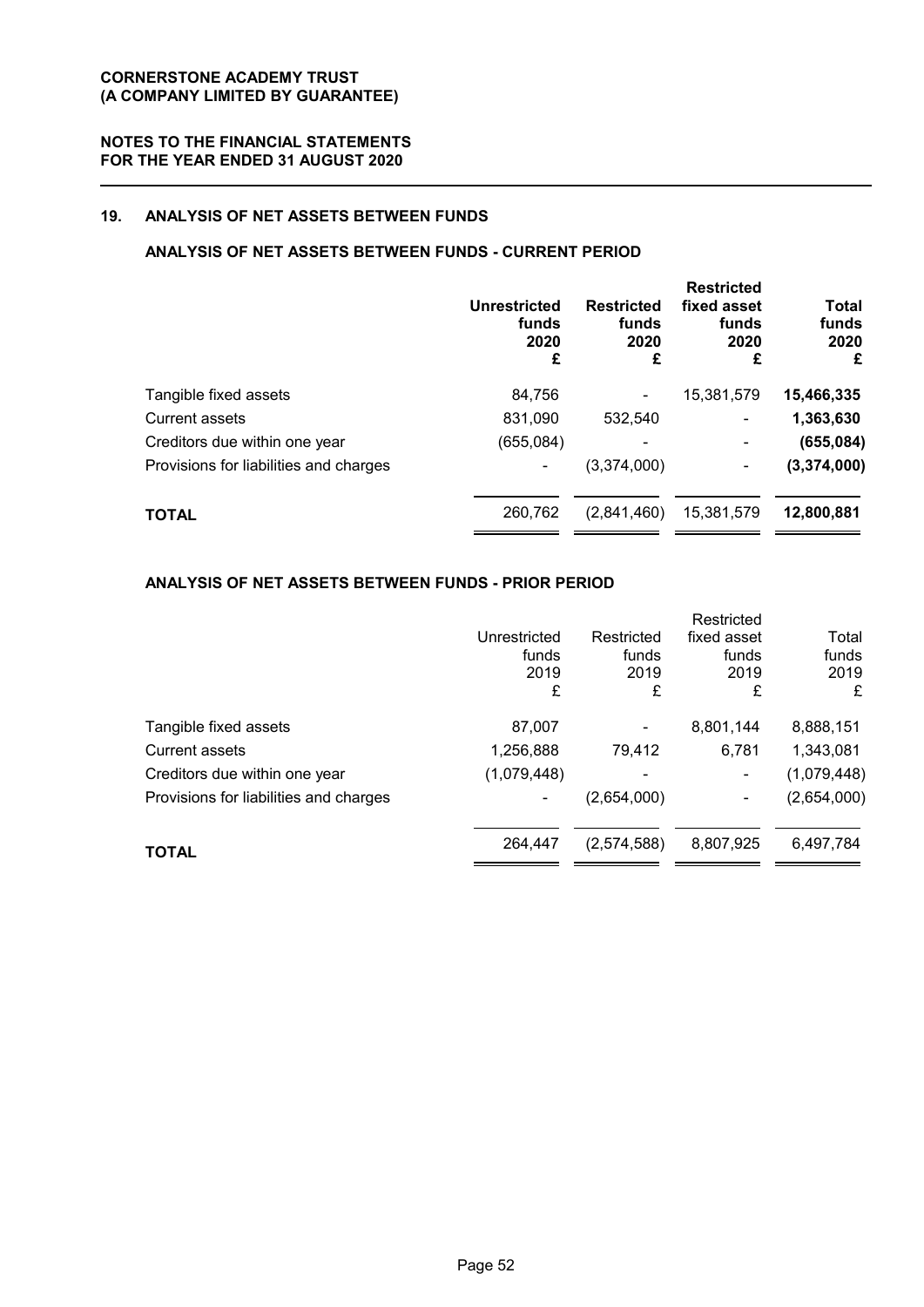# **20. RECONCILIATION OF NET INCOME TO NET CASH FLOW FROM OPERATING ACTIVITIES**

|     |                                                                      | 2020<br>£    | 2019<br>£     |
|-----|----------------------------------------------------------------------|--------------|---------------|
|     | Net income for the period (as per Statement of Financial Activities) | 6,703,097    | 2,604,995     |
|     | <b>ADJUSTMENTS FOR:</b>                                              |              |               |
|     | Depreciation                                                         | 507,166      | 209,763       |
|     | Capital grants from DfE and other capital income                     | (21, 246)    | (43, 202)     |
|     | Interest receivable                                                  | (212)        | (251)         |
|     | Defined benefit pension scheme obligation inherited                  |              | 475,000       |
|     | Defined benefit pension scheme cost less contributions payable       | 271,000      | 268,000       |
|     | Defined benefit pension scheme finance cost                          | 49,000       | 48,000        |
|     | Increase/(decrease) in debtors                                       | (67, 011)    | (262, 807)    |
|     | (Decrease)/increase in creditors                                     | (405, 683)   | 1,036,981     |
|     | Donated assets                                                       | (6,865,000)  |               |
|     | <b>NET CASH PROVIDED BY OPERATING ACTIVITIES</b>                     | 171,111      | 4,336,479     |
| 21. | <b>CASH FLOWS FROM INVESTING ACTIVITIES</b>                          |              |               |
|     |                                                                      | 2020<br>£    | 2019<br>£     |
|     | Interest received                                                    | 212          | 251           |
|     | Purchase of tangible fixed assets                                    | (220, 350)   | (4, 131, 387) |
|     | Capital grants from DfE Group                                        | 21,246       | 43,202        |
|     | <b>NET CASH USED IN INVESTING ACTIVITIES</b>                         | (198, 892)   | (4,087,934)   |
| 22. | ANALYSIS OF CASH AND CASH EQUIVALENTS                                |              |               |
|     |                                                                      | 2020         | 2019          |
|     | Cash in hand                                                         | £<br>534,739 | £<br>562,520  |
|     |                                                                      |              |               |

# **TOTAL CASH AND CASH EQUIVALENTS** 534,739 562,520

 $=$   $=$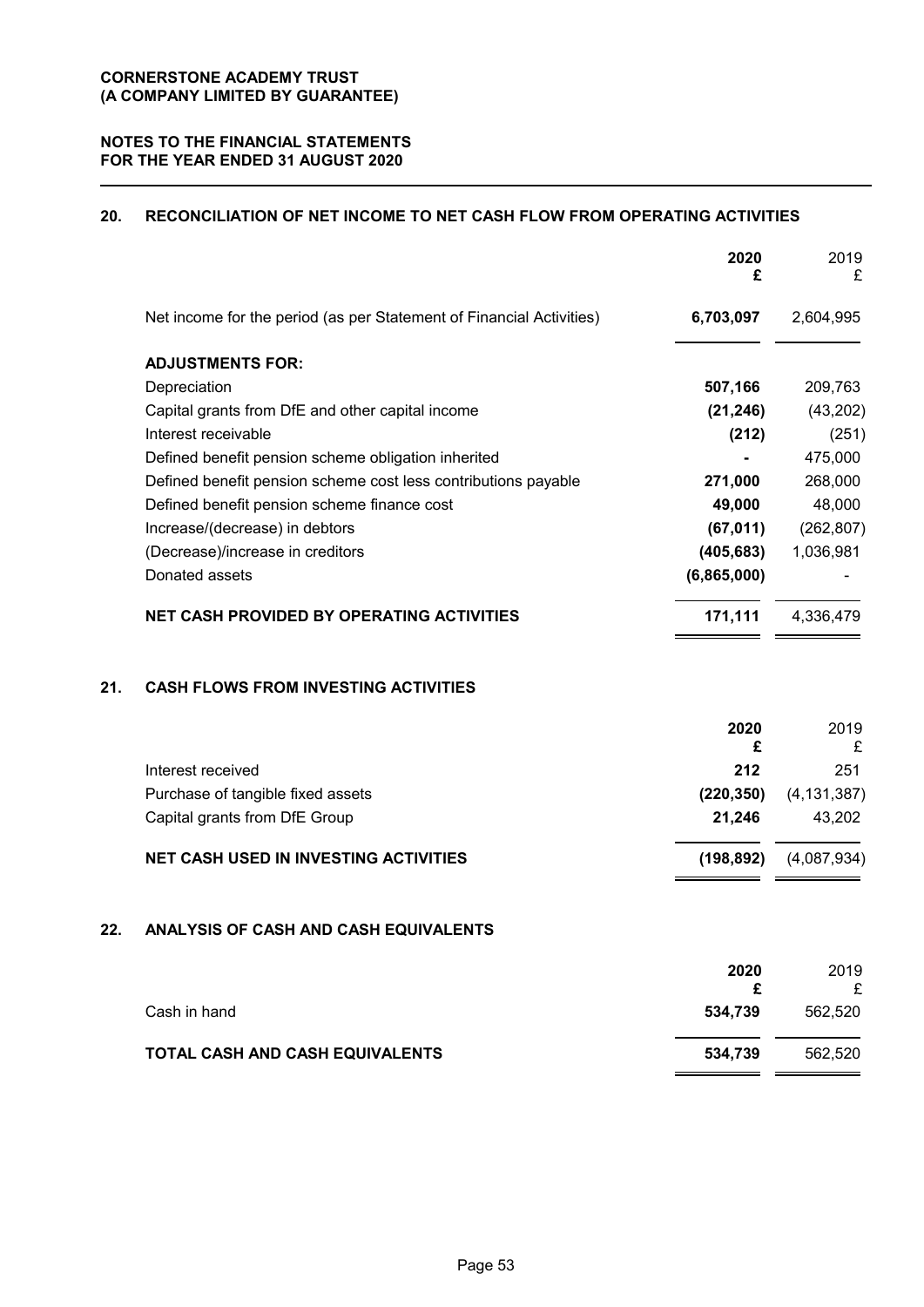# **23. ANALYSIS OF CHANGES IN NET DEBT**

|                          | At 1<br><b>September</b><br>2019<br>£ |           | At 31<br><b>Cash flows August 2020</b><br>£ |
|--------------------------|---------------------------------------|-----------|---------------------------------------------|
| Cash at bank and in hand | 562,520                               | (27, 781) | 534,739                                     |
|                          | 562,520                               | (27, 781) | 534,739                                     |
|                          |                                       |           |                                             |

#### **24. PENSION COMMITMENTS**

The Academy Trust's employees belong to two principal pension schemes: the Teachers' Pension Scheme England and Wales (TPS) for academic and related staff; and the Local Government Pension Scheme (LGPS) for non-teaching staff, which is managed by Devon County Council. Both are multiemployer defined benefit schemes.

The latest actuarial valuation of the TPS related to the period ended 31 March 2016 and of the LGPS 31 March 2016.

Contributions amounting to £67,530 were payable to the schemes at 31 August 2020 *(2019 - £46,496)* and are included within creditors.

# **TEACHERS' PENSION SCHEME**

The Teachers' Pension Scheme (TPS) is a statutory, contributory, defined benefit scheme, governed by the Teachers' Pension Scheme Regulations 2014. Membership is automatic for full-time teachers in academies. All teachers have the option to opt-out of the TPS following enrolment.

The TPS is an unfunded scheme to which both the member and employer makes contributions, as a percentage of salary - these contributions are credited to the Exchequer. Retirement and other pension benefits are paid by public funds provided by Parliament.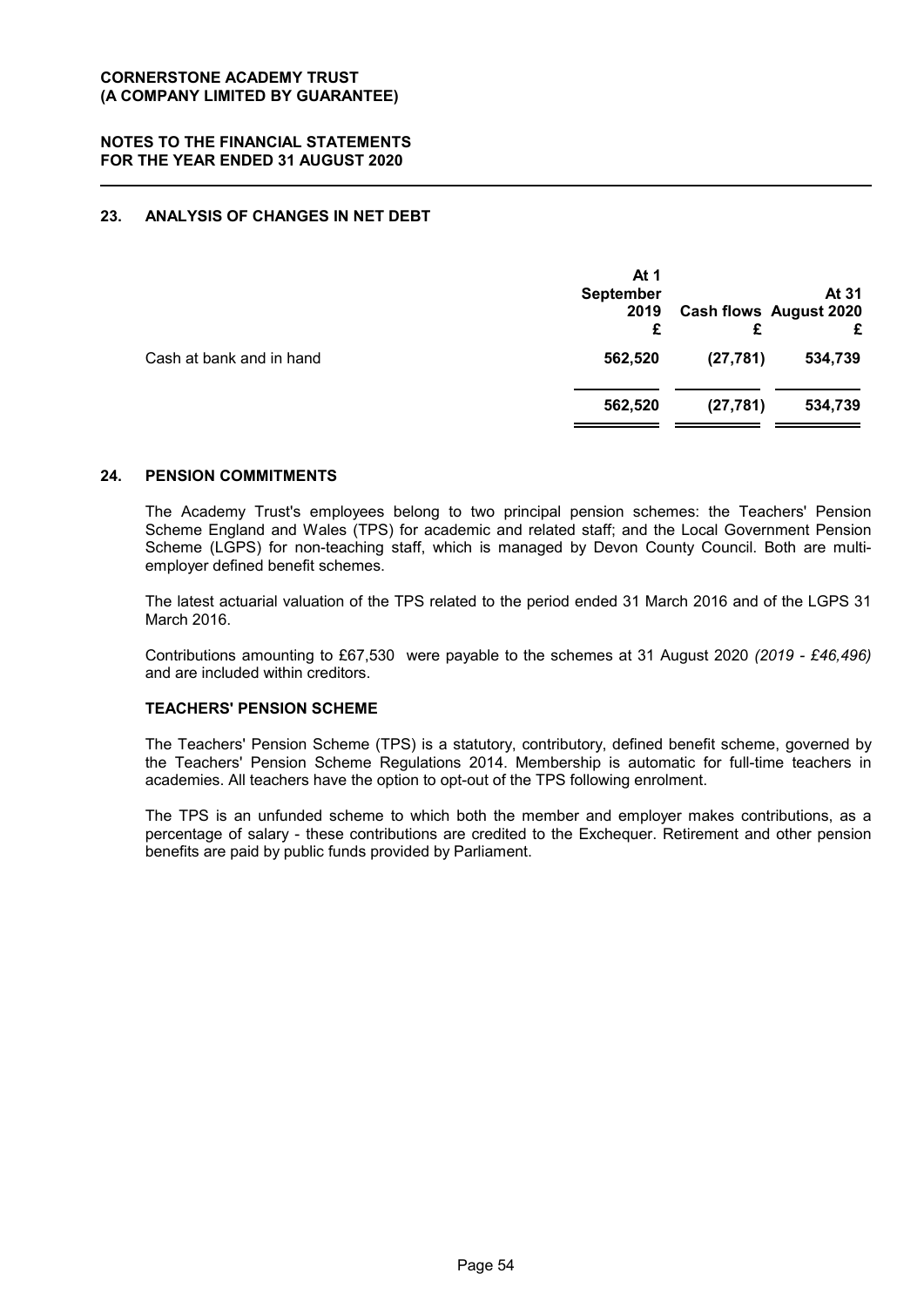## **NOTES TO THE FINANCIAL STATEMENTS FOR THE YEAR ENDED 31 AUGUST 2020**

## **24. PENSION COMMITMENTS (CONTINUED)**

## **VALUATION OF THE TEACHERS' PENSION SCHEME**

The Government Actuary, using normal actuarial principles, conducts a formal actuarial review of the TPS in accordance with the Public Service Pensions (Valuations and Employer Cost Cap) Directions 2014 published by HM Treasury every 4 years. The aim of the review is to specify the level of future contributions. Actuarial scheme valuations are dependent on assumptions about the value of future costs, design of benefits and many other factors. The latest actuarial valuation of the TPS was carried out as at 31 March 2016. The valuation report was published by the Department for Education on 5 March 2019. The key elements of the valuation and subsequent consultation are:

- employer contribution rates set at 23.68% of pensionable pay (including a 0.08% administration levy)
- total scheme liabilities (pensions currently in payment and the estimated cost of future benefits) for service to the effective date of £218,100 million and notional assets (estimated future contributions together with the notional investments held at the valuation date) of £196,100 million, giving a notional past service deficit of £22,000 million
- the SCAPE rate, set by HMT, is used to determine the notional investment return. The current SCAPE rate is 2.4% above the rate of CPI, assumed real rate of return is 2.4% in excess of prices and 2% in excess of earnings. The rate of real earnings growth is assumed to be 2.2%. The assumed nominal rate of return including earnings growth is 4.45%.

The next valuation result is due to be implemented from 1 April 2023.

The employer's pension costs paid to TPS in the year amounted to £460,149 *(2019 - £342,006)*.

A copy of the valuation report and supporting documentation is on the Teachers' Pensions website (https://www.teacherspensions.co.uk/news/employers/2019/04/teachers-pensions-valuation-report.aspx).

Under the definitions set out in FRS 102, the TPS is an unfunded multi-employer pension scheme. The Academy Trust has accounted for its contributions to the scheme as if it were a defined contribution scheme. The Academy Trust has set out above the information available on the scheme.

#### **LOCAL GOVERNMENT PENSION SCHEME**

The LGPS is a funded defined benefit pension scheme, with the assets held in separate trusteeadministered funds. The total contribution made for the year ended 31 August 2020 was £339,000 *(2019 - £228,000)*, of which employer's contributions totalled £263,000 *(2019 - £182,000)* and employees' contributions totalled £ 72,000 *(2019 - £46,000)*. The agreed contribution rates for future years are 17.6% per cent for employers plus a monetary amount of £28,000 and 5.5 - 12.5% per cent for employees.

As described in note the LGPS obligation relates to the employees of the Academy Trust, who were the employees transferred as part of the conversion from the maintained school and new employees who were eligible to, and did, join the Scheme in the year. The obligation in respect of employees who transferred on conversion represents their cumulative service at both the predecessor school and the Academy Trust at the balance sheet date.

Parliament has agreed, at the request of the Secretary of State for Education, to a guarantee that, in the event of academy closure, outstanding Local Government Pension Scheme liabilities would be met by the Department for Education. The guarantee came into force on 18 July 2013.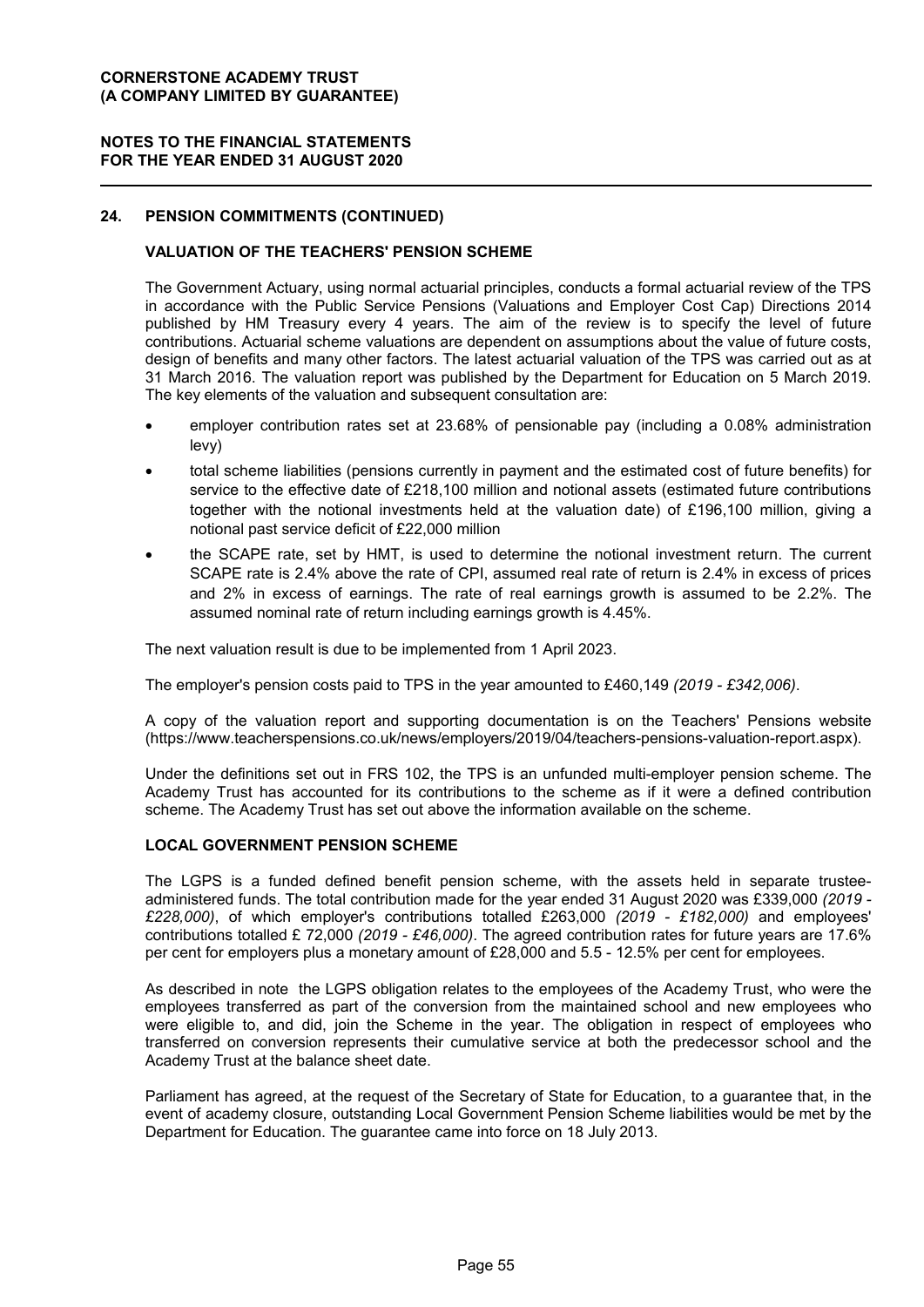## **NOTES TO THE FINANCIAL STATEMENTS FOR THE YEAR ENDED 31 AUGUST 2020**

# **24. PENSION COMMITMENTS (CONTINUED)**

## **Principal actuarial assumptions**

|                                                    | 2020 | 2019 |
|----------------------------------------------------|------|------|
|                                                    | %    | $\%$ |
| RATE OF INCREASE IN SALARIES                       | 3.25 | 3.70 |
| RATE OF INCREASE FOR PENSIONS IN PAYMENT/INFLATION | 2.25 | 2.20 |
| DISCOUNT RATE FOR SCHEME LIABILITIES               | 1.65 | 1.90 |
| INFLATION ASSUMPTION (CPI)                         | 2.25 | 1.50 |

The current mortality assumptions include sufficient allowance for future improvements in mortality rates. The assumed life expectations on retirement age 65 are:

|                                                            | 2020<br>Years | 2019<br>Years |
|------------------------------------------------------------|---------------|---------------|
| <b>RETIRING TODAY</b>                                      |               |               |
| <b>MALES</b>                                               | 22.9          | 22.5          |
| <b>FEMALES</b>                                             | 24.1          | 24.4          |
| <b>RETIRING IN 20 YEARS</b>                                |               |               |
| <b>MALES</b>                                               | 24.3          | 24.2          |
| <b>FEMALES</b>                                             | 25.5          | 26.2          |
| <b>Sensitivity analysis</b>                                |               |               |
|                                                            | 2020<br>£000  | 2019<br>£000  |
| DISCOUNT RATE +0.1%                                        | (153)         | (119)         |
| <b>DISCOUNT RATE -0.1%</b>                                 | 158           | 122           |
| <b>MORTALITY ASSUMPTION - 1 YEAR INCREASE</b>              | 198           | 174           |
| <b>MORTALITY ASSUMPTION - 1 YEAR DECREASE</b>              | (191)         | (167)         |
| CPI RATE +0.1%                                             | 144           | 106           |
| <b>CPI RATE -0.1%</b>                                      | (140)         | (103)         |
| The Academy Trust's share of the assets in the scheme was: |               |               |

|                                       | 2020<br>£ | 2019<br>£ |
|---------------------------------------|-----------|-----------|
| <b>EQUITIES</b>                       | 1,372,000 | 1,228,000 |
| Gilts and bonds                       | 190,000   | 108,000   |
| <b>PROPERTY</b>                       | 183,000   | 174,000   |
| CASH AND OTHER LIQUID ASSETS          | 26,000    | 27,000    |
| Target return portfolio               | 289,000   | 279,000   |
| Infrastructure and alternative assets | 238,000   | 181,000   |
| <b>TOTAL MARKET VALUE OF ASSETS</b>   | 2,298,000 | 1.997.000 |

 $=$   $=$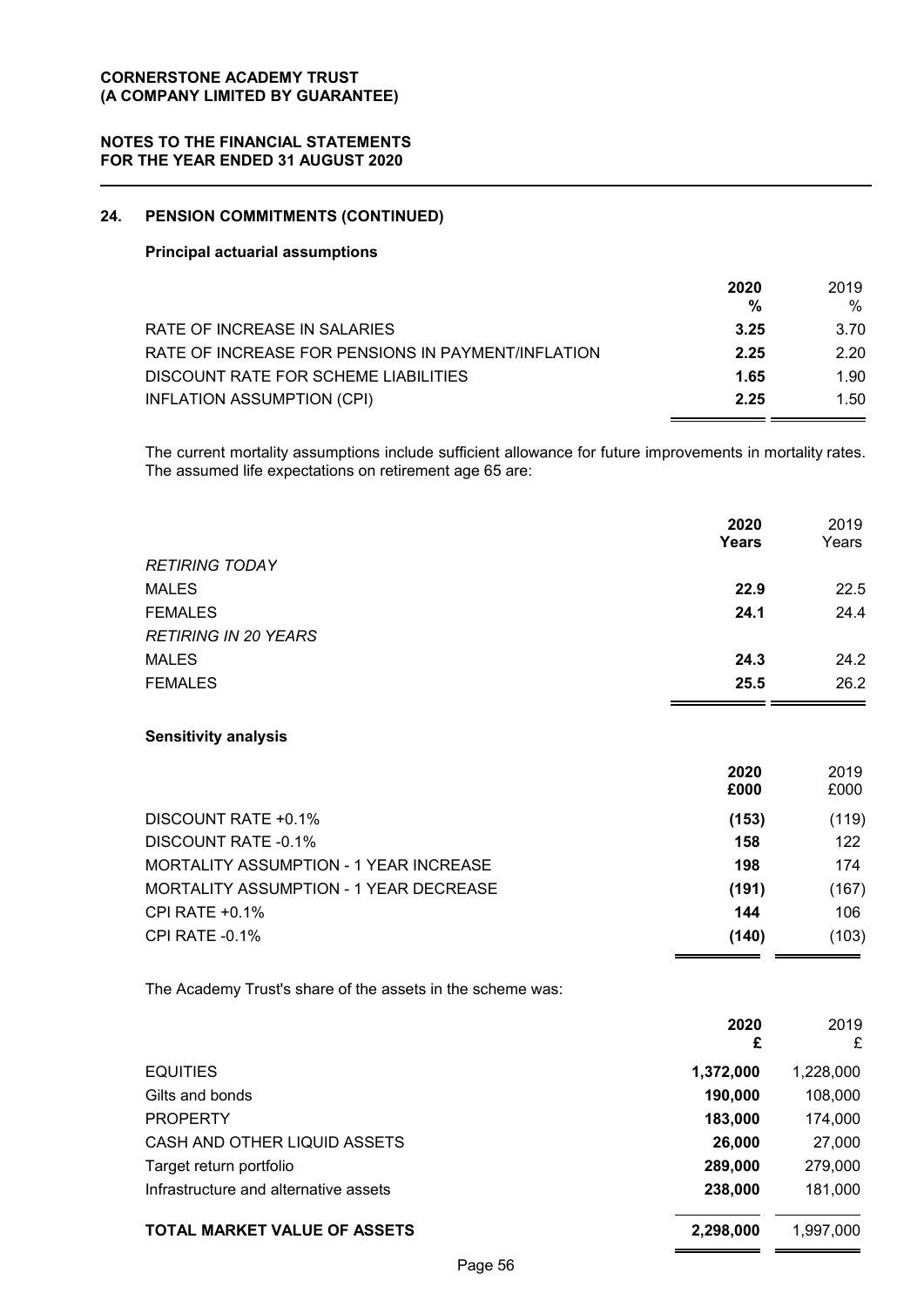## **NOTES TO THE FINANCIAL STATEMENTS FOR THE YEAR ENDED 31 AUGUST 2020**

# **24. PENSION COMMITMENTS (CONTINUED)**

The actual return on scheme assets was £8,000 *(2019 - £102,000)*.

The amounts recognised in the Statement of Financial Activities are as follows:

|                                                                            | 2020      | 2019      |
|----------------------------------------------------------------------------|-----------|-----------|
| <b>CURRENT SERVICE COST</b>                                                | (534,000) | (287,000) |
| <b>INTEREST INCOME</b>                                                     | 40,000    | 43.000    |
| <b>INTEREST COST</b>                                                       | (89,000)  | (91,000)  |
| TOTAL AMOUNT RECOGNISED IN THE STATEMENT OF FINANCIAL<br><b>ACTIVITIES</b> | (583.000) | (335,000) |

Changes in the present value of the defined benefit obligations were as follows:

|                                                        | 2020<br>£ | 2019<br>£ |
|--------------------------------------------------------|-----------|-----------|
| <b>AT 1 SEPTEMBER</b>                                  | 4,651,000 | 2,835,000 |
| TRANSFERRED IN ON EXISTING ACADEMIES JOINING THE TRUST |           | 834,000   |
| <b>INTEREST COST</b>                                   | 89,000    | 91,000    |
| EMPLOYEE CONTRIBUTIONS                                 | 72,000    | 46,000    |
| <b>ACTUARIAL LOSSES</b>                                | 334,000   | 451,000   |
| <b>BENEFITS PAID</b>                                   | 96,000    | (56,000)  |
| <b>PAST SERVICE COSTS</b>                              |           | 163,000   |
| Current service cost                                   | 534,000   | 287,000   |
| AT 31 AUGUST                                           | 5,776,000 | 4,651,000 |

Changes in the fair value of the Academy Trust's share of scheme assets were as follows:

|                                                        | 2020<br>£ | 2019<br>£ |
|--------------------------------------------------------|-----------|-----------|
| <b>AT 1 SEPTEMBER</b>                                  | 1,997,000 | 1,365,000 |
| TRANSFERRED IN ON EXISTING ACADEMIES JOINING THE TRUST |           | 359,000   |
| <b>INTEREST INCOME</b>                                 | 40,000    | 43,000    |
| ACTUARIAL (LOSSES)/GAINS                               | (66,000)  | 58,000    |
| <b>EMPLOYER CONTRIBUTIONS</b>                          | 263,000   | 182,000   |
| <b>EMPLOYEE CONTRIBUTIONS</b>                          | 72,000    | 46,000    |
| <b>BENEFITS PAID</b>                                   | (41,000)  | (56,000)  |
| <b>AT 31 AUGUST</b>                                    | 2,265,000 | 1,997,000 |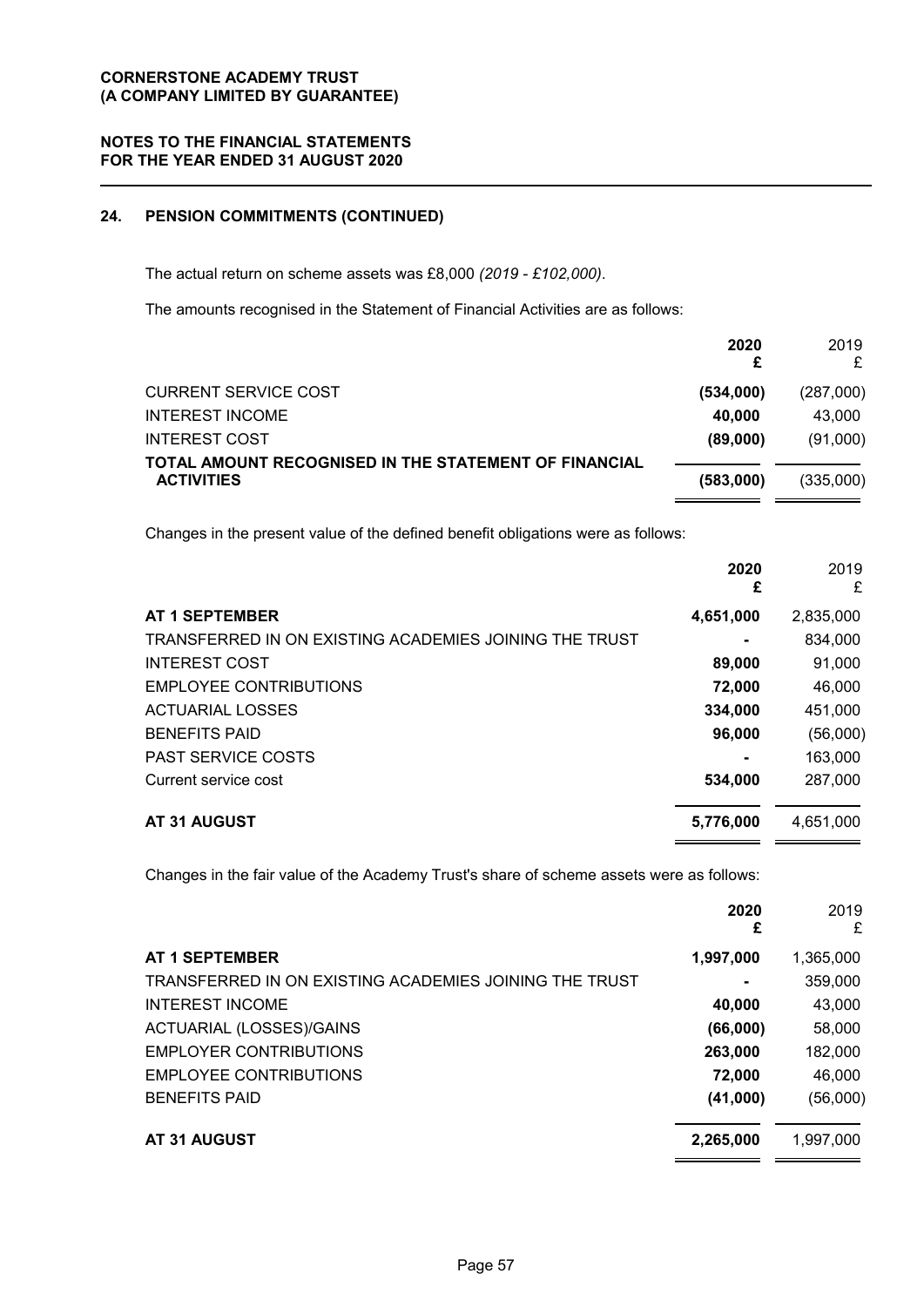## **25. OPERATING LEASE COMMITMENTS**

At 31 August 2020 the Academy Trust had commitments to make future minimum lease payments under non-cancellable operating leases as follows:

|                                              | 2020<br>£ | 2019<br>£ |
|----------------------------------------------|-----------|-----------|
| Not later than 1 year                        | 144,921   | 83,899    |
| Later than 1 year and not later than 5 years | 136,108   | 73,336    |
|                                              | 281,029   | 157,235   |

## **26. MEMBERS' LIABILITY**

Each member of the charitable company undertakes to contribute to the assets of the company in the event of it being wound up while he/she is a member, or within one year after he/she ceases to be a member, such amount as may be required, not exceeding *£*10 for the debts and liabilities contracted before he/she ceases to be a member.

## **27. RELATED PARTY TRANSACTIONS**

Owing to the nature of the Academy Trust and the composition of the Board of Trustees being drawn from local public and private sector organisations, transactions may take place with organisations in which the Trustees have an interest. All transactions involving such organisations are conducted in accordance with the requirements of the Academies Financial Handbook, including notifying the ESFA of all transactions made on or after 1 April 2019 and obtaining their approval where required, and with the Academy Trust's financial regulations and normal procurement procedures relating to connected and related party transactions.

Mrs J Bishop, wife of Mr J Bishop, a Trustee, is employed as a teaching assistant. Mrs Bishop's appointment was made in open competition, Mr Bishop was not involved in the recruitment process or decisions regarding her remuneration. Mrs Bishop is paid within the normal pay scales for her role and recieves no special treatment as a result of her relationship with a Trustee.

Mrs Pitts, wife of Mr M Pitts, a Trustee, is employed as a music teacher. Mrs Pitts' appointment was made in open competition, Mr Pitts was not involved in the recruitment process or decisions regarding her remuneration. Mrs Pitts is paid within the normal pay scales for her role and recieves no special treatment as a result of her relationship with a Trustee.

Mr J Beevor, domestic partner of Miss B Williams, a Trustee, is employed as a teacher. Mr J Beevor's appointment was made in open competition, Miss Williams was not involved in the recruitment process or decisions regarding his remuneration. Mr J Beevor is paid within the normal pay scales for his role and recieves no special treatment as a result of his relationship with a Trustee.

#### **28. POST BALANCE SHEET EVENTS**

On 1 September 2020, Monkerton Community Primary School academised and joined Cornerstone Academy Trust.